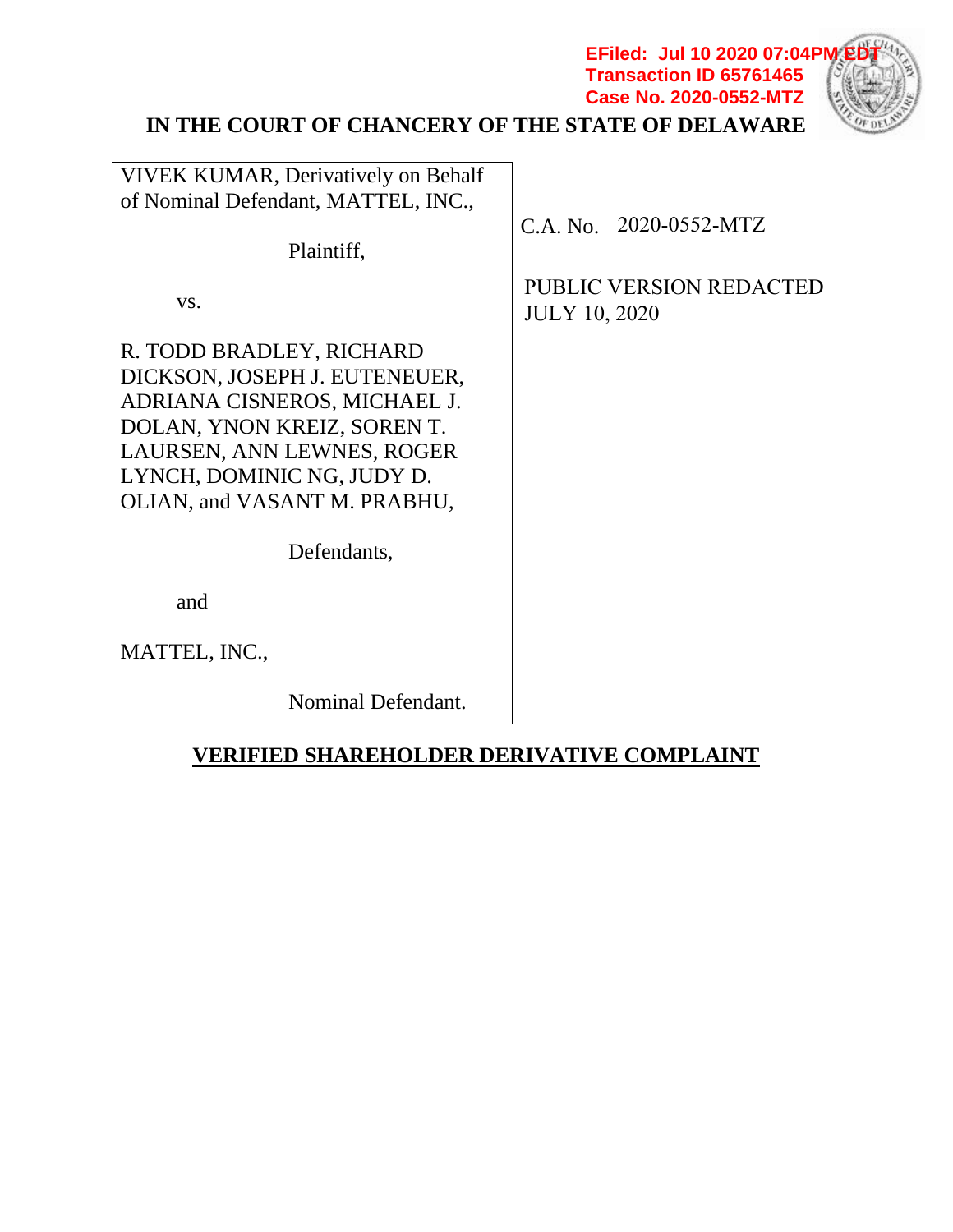Plaintiff Vivek Kumar ("Plaintiff"), by and through his undersigned attorneys, submits this Verified Shareholder Derivative Complaint (the "Complaint") against defendants named herein. Plaintiff alleges the following based upon information and belief, except as to those allegations concerning Plaintiff, which are alleged upon personal knowledge. Plaintiff's information and belief is based upon, among other things, the investigation conducted by and under the supervision of his counsel which included, among other things: (a) a review and analysis of regulatory filings filed by Mattel, Inc. ("Mattel" or the "Company") with the United States Securities and Exchange Commission ("SEC"); (b) a review and analysis of press releases and media reports issued and disseminated by Mattel; (c) a review of other publicly available information concerning Mattel, including articles in the news media, analyst reports, and statements and/or conclusions published by consumer protection agencies; (d) documents produced by Mattel pursuant to 8 Del. C. § 220; and (e) applicable rules and regulations.

### **SUMMARY OF THE ACTION**

1. This is a shareholder's derivative action brought for the benefit of Nominal Defendant Mattel, a publicly traded company incorporated in Delaware, against certain current and former members of the Company's Board of Directors (the "Board") and certain of its current executive officers (collectively,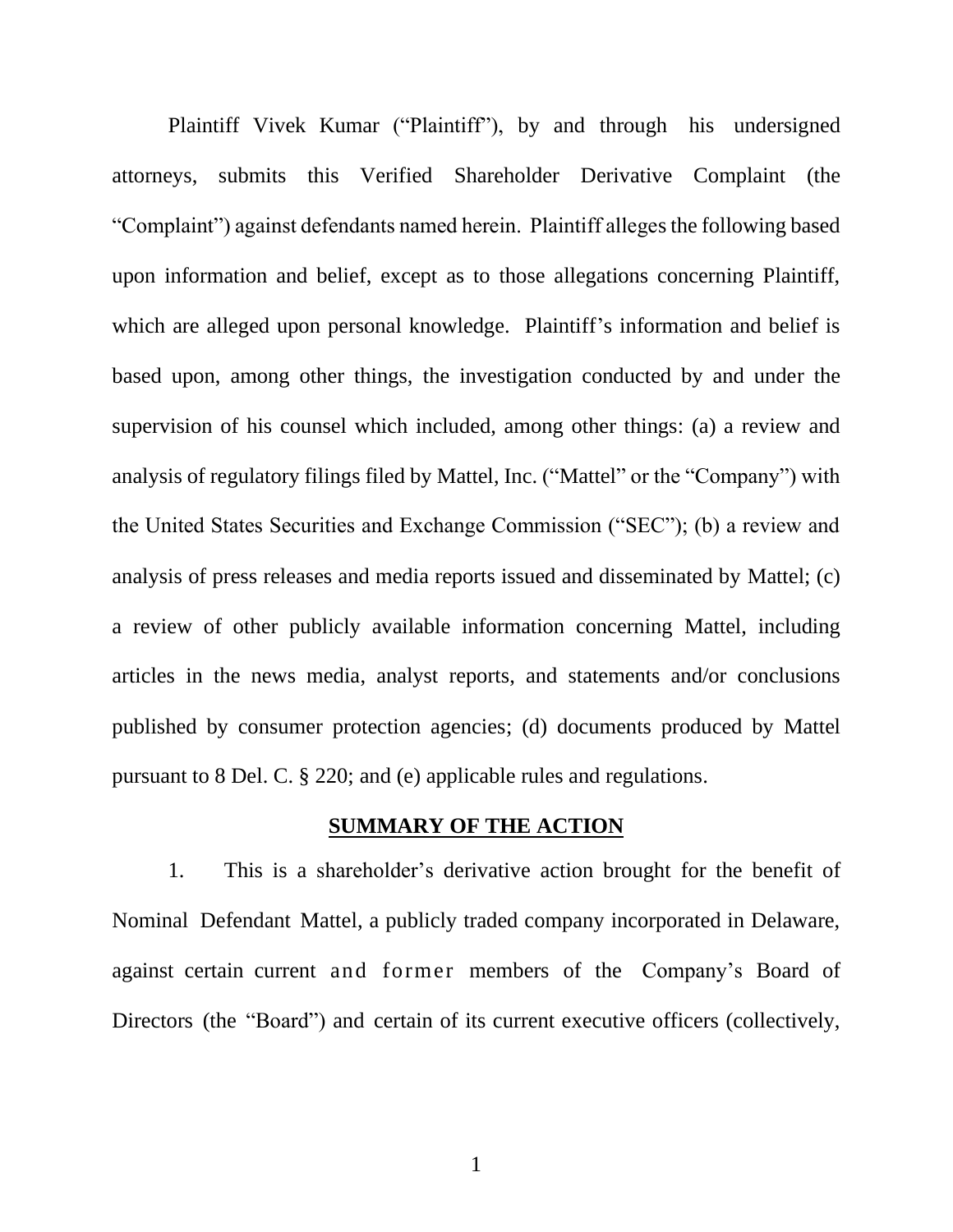the "Individual Defendants") seeking to remedy the Individual Defendants' violations of federal and state law and breaches of fiduciary duty.

2. Mattel is a world leader in the manufacturing of toys and children's entertainment products. The Company engages in the design, manufacturing, and marketing of toy products that are sold throughout the world directly to consumers and through retail channels. Mattel's products include branded fashion dolls, infant and preschool products, toy cars, and electrical vehicles.

3. In addition to operating under the Mattel brand name, the Company functions through multiple subsidiaries. One such subsidiary is Fisher-Price, Inc. ("Fisher-Price").

4. Fisher-Price's business model focuses on the manufacturing of toys for infants and small children. Additionally, Fisher-Price manufactures highchairs, playpens, car seats, and infant sleepers, amongst other products targeted towards infants and young toddlers. Further, Fisher-Price licenses its name to manufacturers of apparel, shoes, books, and other children's products. Similar to its parent company, Mattel, Fisher-Price engages in the worldwide sale and distribution of its products.

5. One such product marketed, distributed, and sold by Mattel, through Fisher-Price, is the Rock 'n Play Sleeper (the "Rock 'n Play Sleeper" or the "Product"). The Rock 'n Play Sleeper was marketed and sold as an inclined infant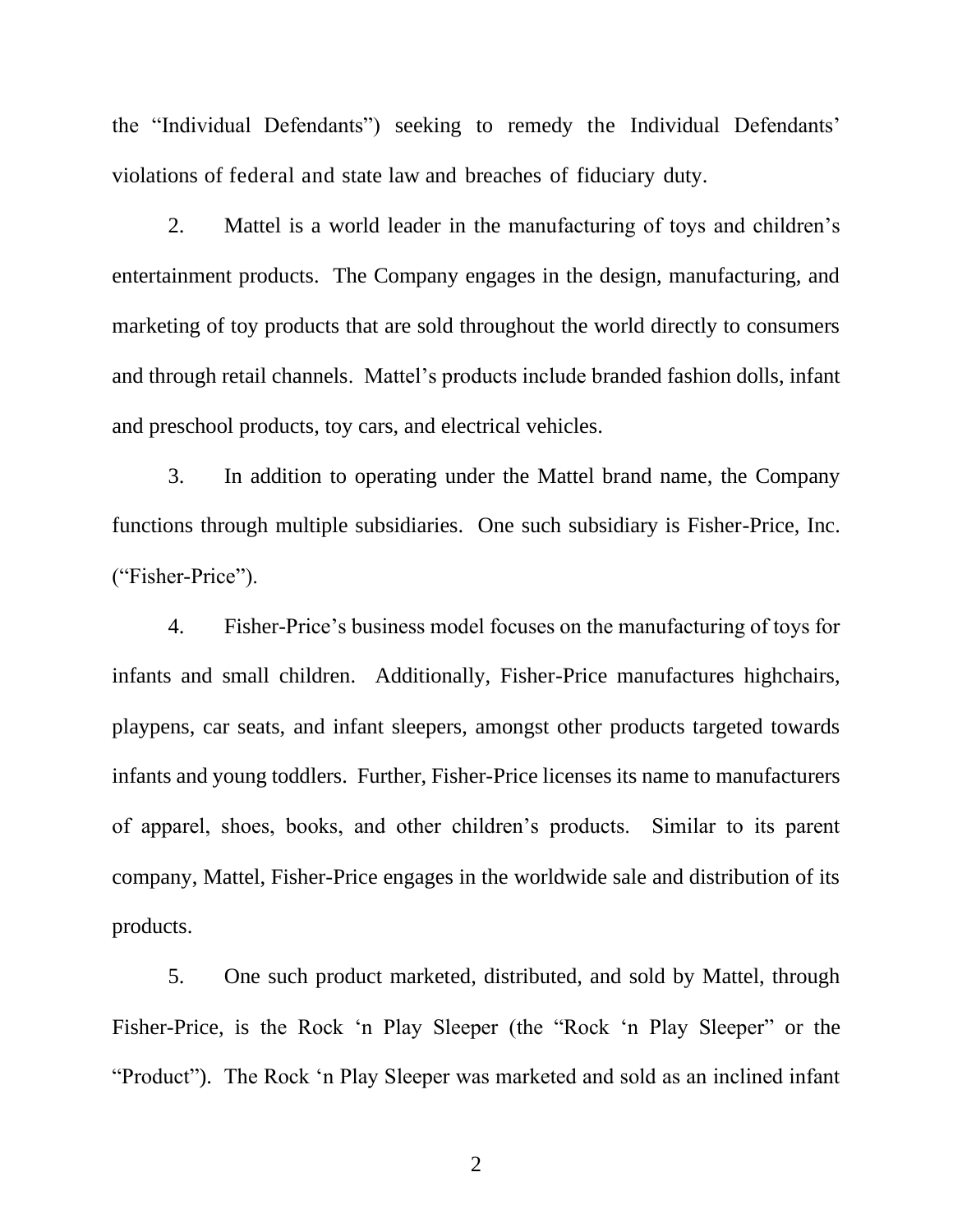sleeper until April 12, 2019. The Product was touted as suitable for all-night and/or prolonged sleep. According to the packaging materials that accompanied the Rock 'n Play Sleeper, a "[b]aby can sleep at a comfortable incline all night long!". Moreover, through the naming convention of the Product and other marketing materials, the Company intentionally and consciously advertised and marketed the Product as suitable for extended nighttime sleep for infants and small children.

6. Although Mattel, and its subsidiary Fisher-Price, advertised and marketed the Rock 'n Play Sleeper as safe for nighttime and prolonged sleep, the Product is inherently unsafe. The promotion of the Rock 'n Play Sleeper as an extended sleep option for infants and small children resulted in many documented instances of infant deaths and serious injuries.

7. The design of the Rock 'n Play Sleeper results in an infant being positioned at a thirty (30) degree incline which significantly increases the likelihood that an infant's head will slip into a dangerous, and potentially fatal, position constricting the windpipe, and/or causing the infant's face to be pressed against the Product's padded fabric restricting airflow. The infant is unlikely to be able to correct this positioning, which can, and did, result in death.

8. The American Academy of Pediatrics ("AAP") repeatedly issued warnings relating to the risks associated with inclined sleepers. As a result of these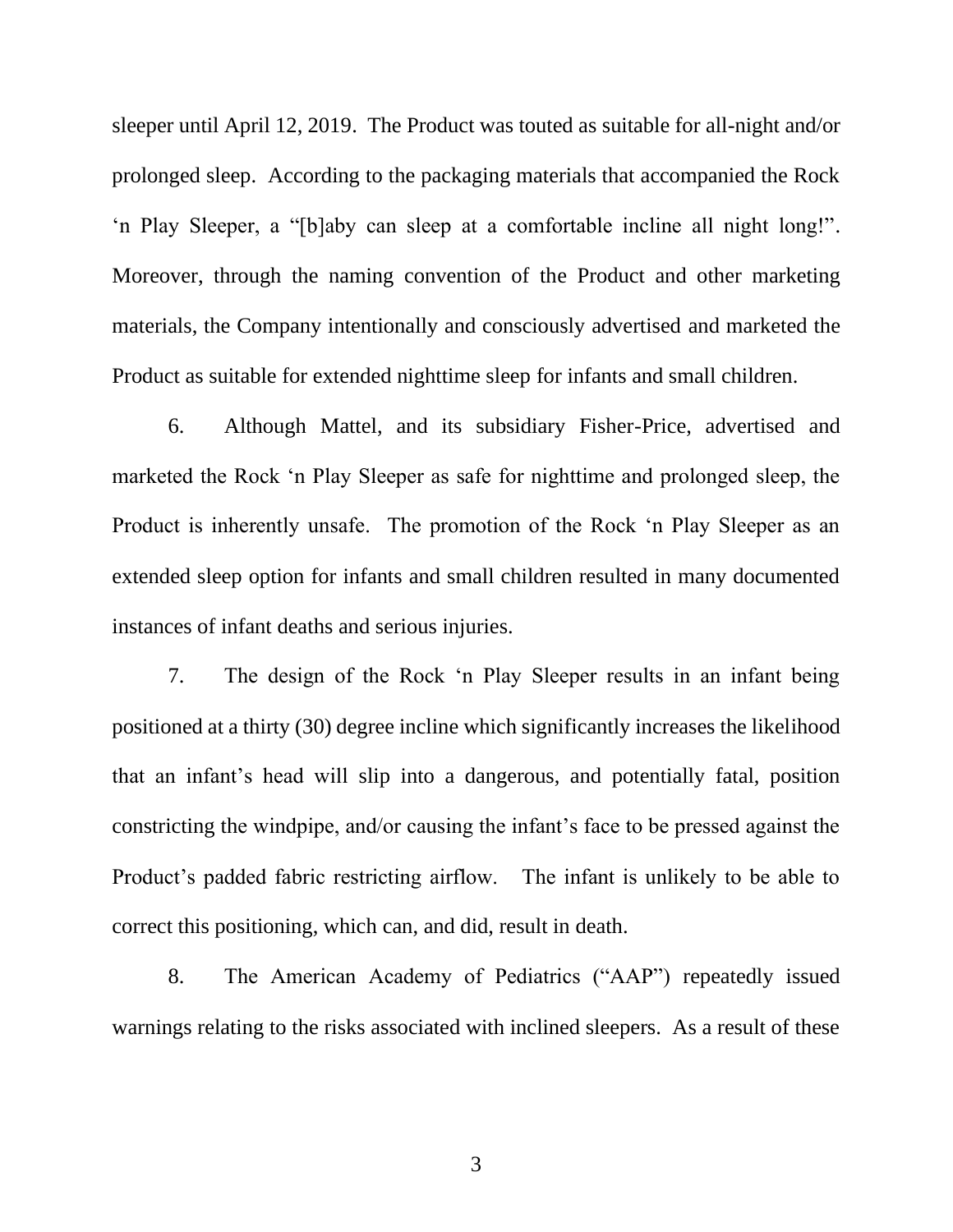inherent risks, regulators in other countries prevented the Rock 'n Play Sleeper to be marketed as a sleeper.

9. Throughout the marketing and sale of the Rock 'n Play Sleeper there have been at least thirty-two (32) infant deaths caused by the Product and hundreds of injuries. All the while, the Individual Defendants ignored these documented instances and the inherent safety concerns associated with the Rock 'n Play Sleeper by willfully and intentionally marketing the Product as a "sleeper."

10. On April 5, 2019, Fisher-Price and the Consumer Product Safety Commission ("CPSC") issued a joint statement which disclosed that since 2015 ten (10) infants died while using the Rock 'n Play Sleeper, and warned that the Product should not be used once an infant reaches three (3) months of age or as soon as the infant is able to rollover.

11. On April 8, 2019, Consumer Reports published an article entitled *Fisher-Price Rock 'n Play Sleeper Should Be Recalled, Consumer Reports Says* (the "Consumer Reports Article"). According to the Consumer Reports Article, an investigation conducted by Consumer Reports found that the Rock 'n Play Sleeper is associated with the fatality of at least 32 infants.

12. Following the Consumer Reports Article, the AAP issued a press release demanding a recall of the Rock 'n Play Sleeper and once again urging parents to stop using the Rock 'n Play Sleeper.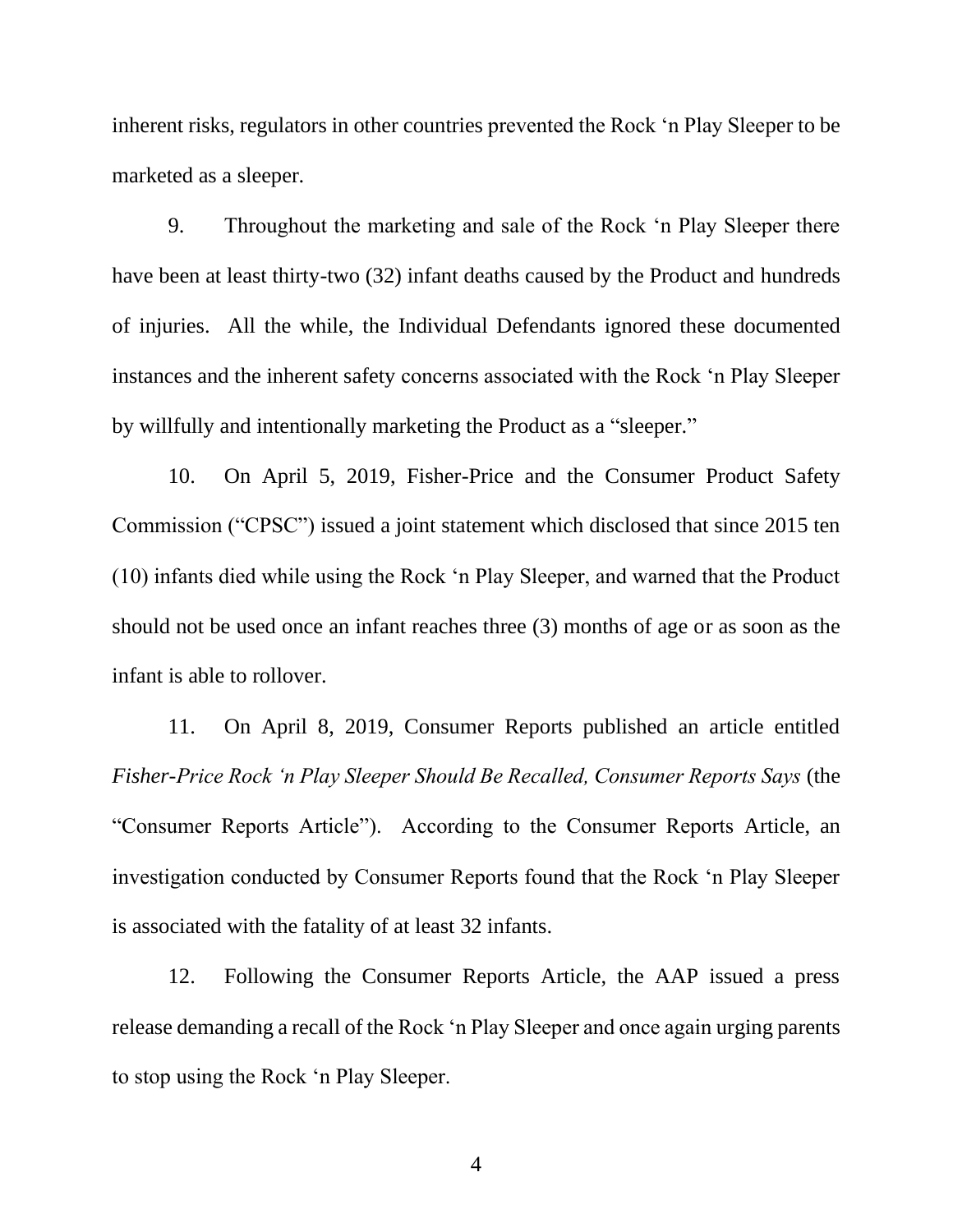13. Finally, after years of ignoring warnings regarding the risks associated with the Rock 'n Play Sleeper, the Defendants were forced to recall all Rock 'n Play Sleepers on April 12, 2019 (the "Recall").

14. As a result of the deficient nature of the Company's safety and quality control procedures and the inherently unsafe nature of the Rock 'n Play Sleeper, as well as the subsequent Recall, the Company is now subject to numerous lawsuits including products liability and wrongful death claims.

15. On December 2, 2019, Plaintiff sent to Defendants a shareholder demand pursuant to Del. Ch. Ct. R. 23.1 *et seq*. ("Plaintiff's Litigation Demand") demanding that Mattel's board of directors "take action to remedy breaches of fiduciary duty by certain current and former officers and directors of the Company as set forth herein." *A true and correct copy of Plaintiff's Litigation Demand is attached hereto as Exhibit A.*

16. As explained in detail below, the Board has improperly and unreasonably refused Plaintiff's Litigation Demand in breach of their fiduciary duties.

17. As a result of the Board's unreasonable refusal of Plaintiff's Litigation Demand, Plaintiff should be permitted to proceed and to prosecute this action derivatively on behalf of the Company.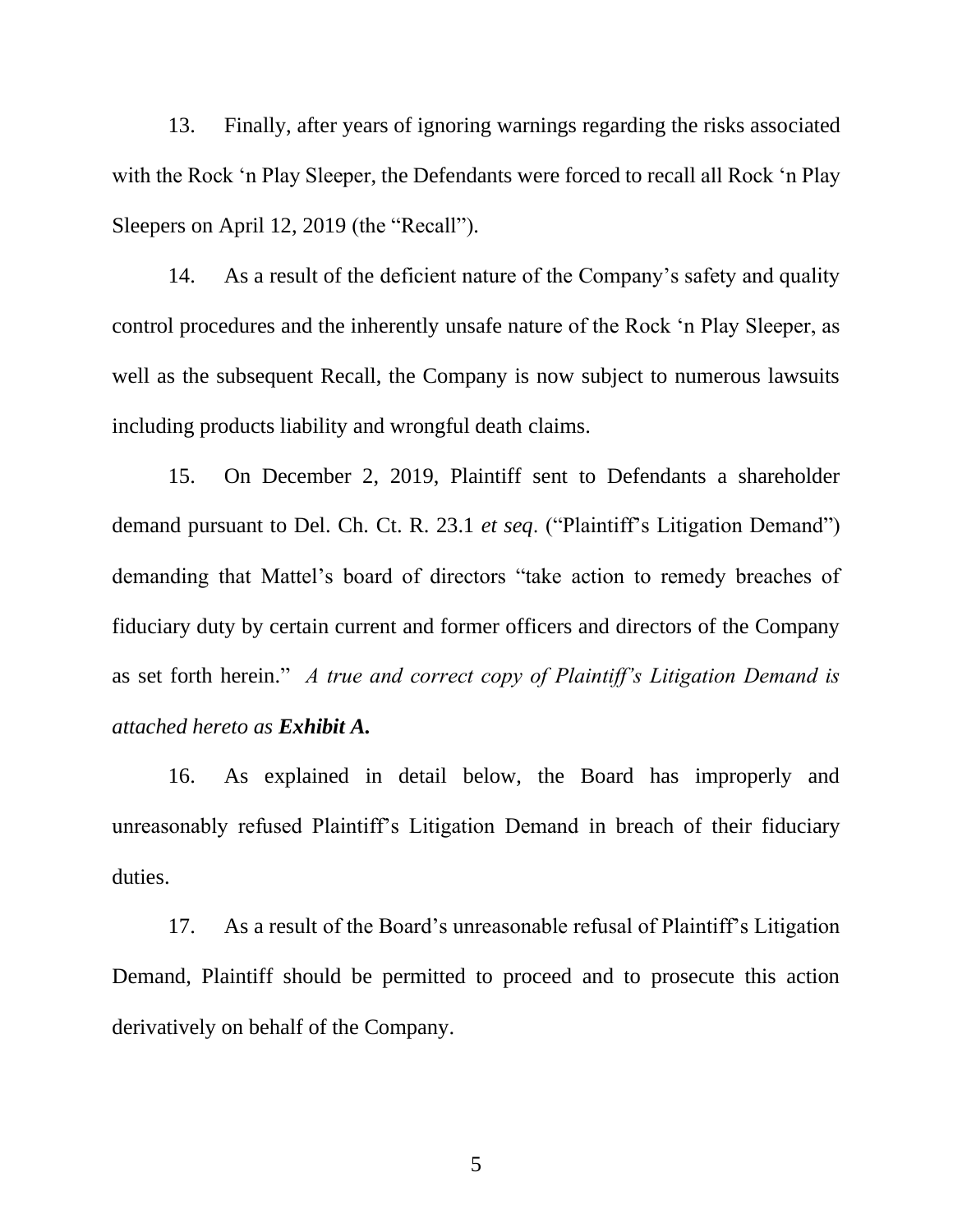### **JURISDICTION AND VENUE**

18. This Court has jurisdiction over this action pursuant to 10 Del. C. § 341.

19. As officers and directors of a Delaware corporation, the Individual Defendants (defined below) have consented to jurisdiction of this Court pursuant to 10 Del. C. § 3114.

20. This Court has jurisdiction over Mattel pursuant to 10 Del. C. § 3111.

### **PARTIES**

21. Plaintiff Vivek Kumar is currently and has continuously been a stockholder of Mattel since December 29, 2016. Plaintiff is a citizen of New Jersey.

22. Nominal Defendant Mattel is incorporated under the laws of the State of Delaware and maintains its headquarters in El Segundo, California.

### *Ynon Kreiz*

23. Defendant Ynon Kreiz ("Kreiz") is the Company's Chairman and Chief Executive Officer ("CEO"). Kreiz has been a director since June 13, 2017, CEO since April 2018, and Chairman since May 2018.

24. According to the Company's DEF 14A Proxy Statement filed on April 27, 2020 (the "2020 Proxy Statement"), as of April 13, 2020, Kreiz beneficially owns 217,372 shares of the Company's common stock.

25. According to the Company's 2020 Proxy Statement, in 2019 Defendant Kreiz received total compensation of \$15,514,997. This included \$1,500,000 in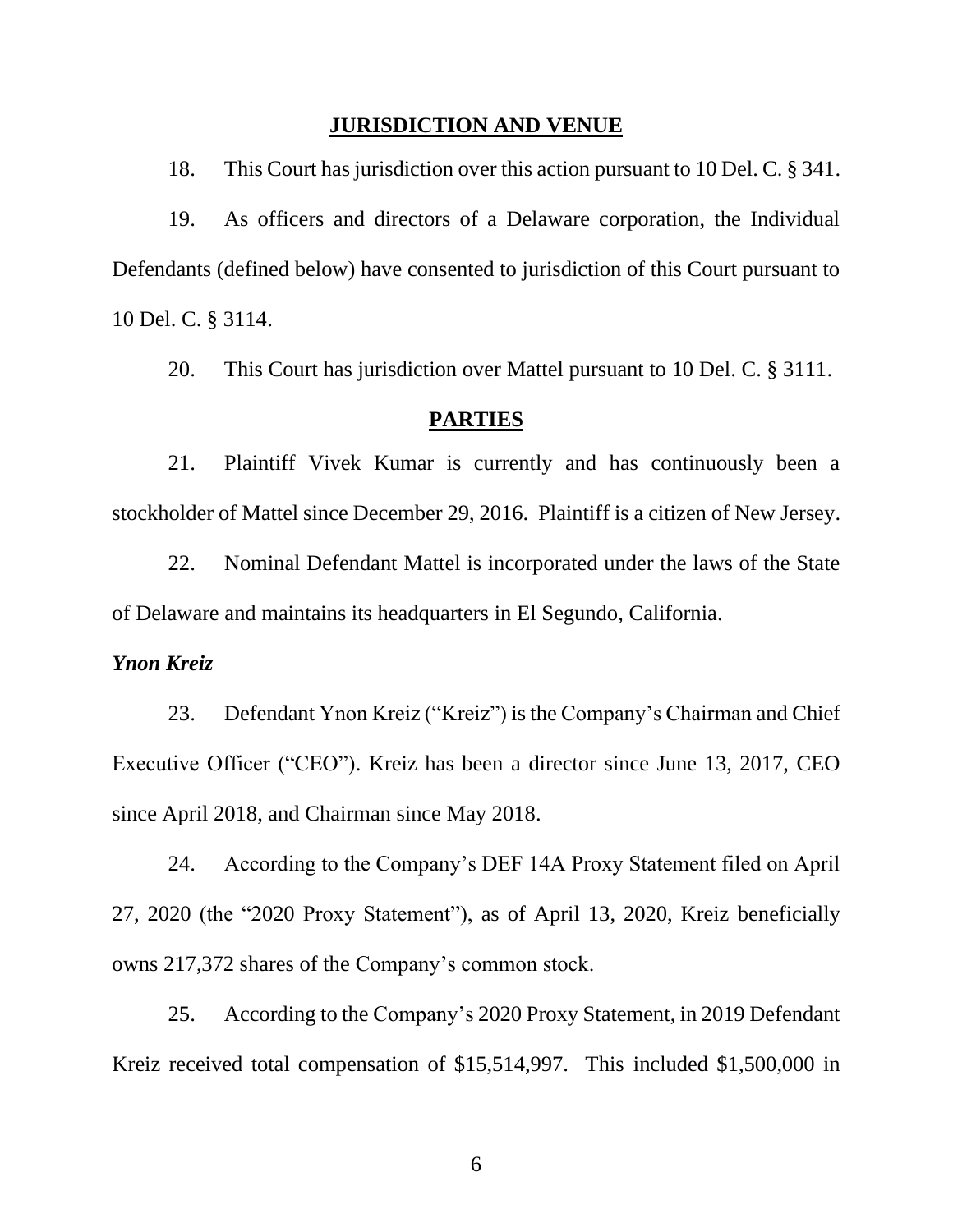salary, \$7,162,507 in stock awards, \$2,387,499 in option awards, \$4,346,100 in nonequity incentive plan compensation, and \$118,891 in other compensation.

26. According to the 2020 Proxy Statement, in 2018 Defendant Kreiz received total compensation of \$16,955,660. This included \$1,027,397 in salary, \$6,657,261 in stock awards, \$6,506,946 in option awards, \$2,695,384 in non-equity incentive plan compensation, and \$68,672 in other compensation.

27. As stated in the 2020 Proxy Statement, Defendant Kreiz lacks independence.

28. The Company's 2020 Proxy Statement stated the following about Defendant Kreiz:

Mr. Kreiz brings to Mattel's Board of Directors significant leadership, finance, multimedia, entertainment, and content experience, and during his tenure as a director of Mattel has gained a deep understanding of Mattel's business and the toy industry. As a former Chief Executive Officer of a number of global media companies and a board member of Warner Music Group Corp., he brings a valuable perspective on the entertainment, digital, and media industries, including a focus on children's programming. He was also General Partner at Balderton Capital where he was active in early stage technology and media investments.

## *Richard Dickson*

29. Defendant Richard Dickson ("Dickson") has served as the Company's

President and Chief Operating Officer ("COO") since April 2015. Previously

Dickson served as President and Chief Brands Officer from May 2014 to January

2015.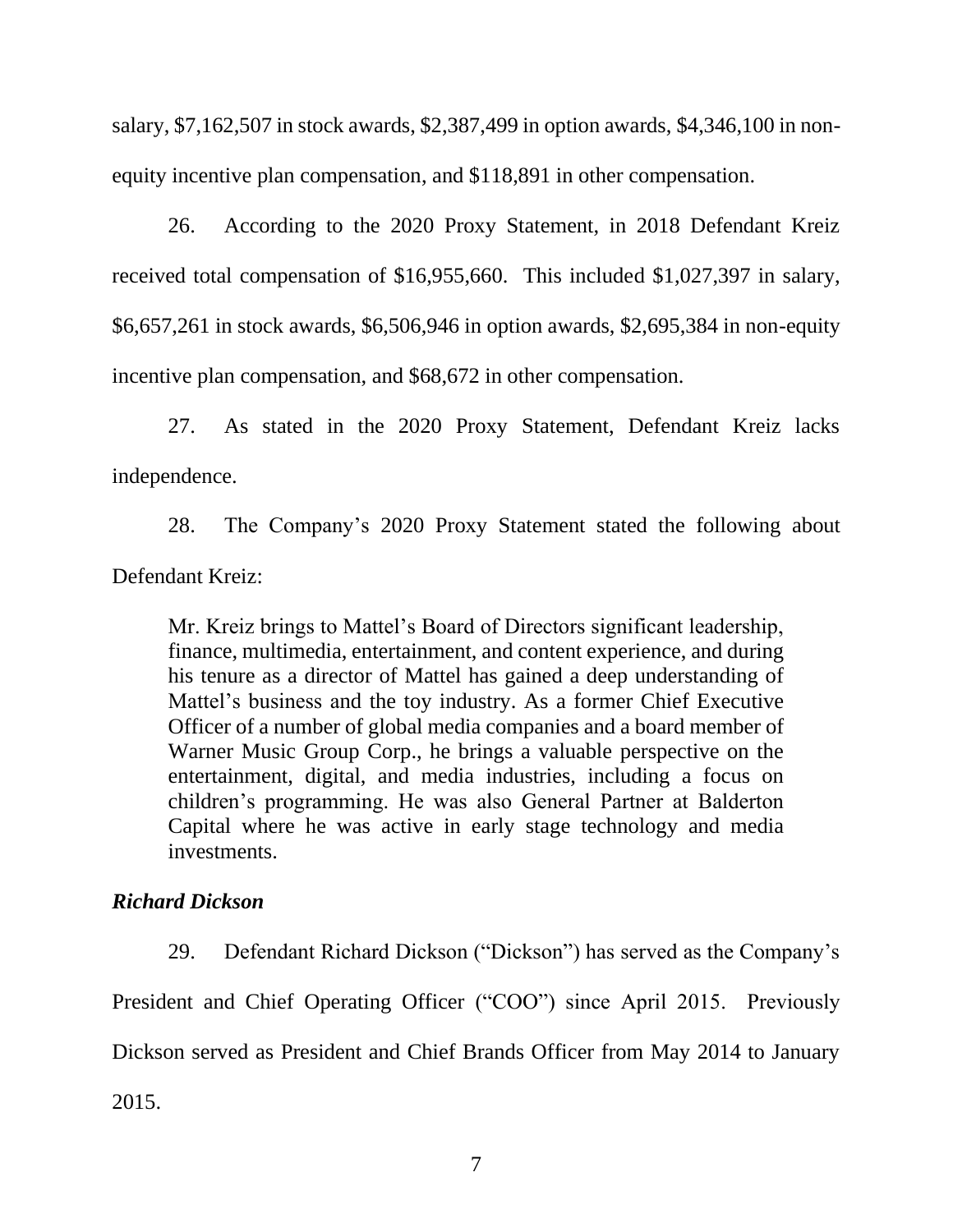30. According to the Company's 2020 Proxy Statement, as of April 13, 2020, Dickson beneficially owns 2,387,547 shares of the Company's common stock.

31. According to the Company's 2020 Proxy Statement, in 2019 Dickson received total compensation of \$7,746,544. This included \$1,000,000 in salary, \$3,557,773 in stock awards, \$1,125,002 in option awards, \$1,931,600 in non-equity incentive plan compensation, and \$132,169 in other compensation.

32. According to the Company's 2020 Proxy Statement, in 2018 Dickson received total compensation of \$8,040,735. This included \$1,000,000 in salary, \$500,000 in bonus, \$3,539,878 in stock awards, \$1,125,000 in option awards, \$1,749,000 in non-equity incentive plan compensation, and \$126,857 in other compensation.

33. According to the Company's 2020 Proxy Statement, in 2017 Dickson received total compensation of \$8,727,571. This included \$992,055 in salary, \$500,000 in bonus, \$2,584,491 in stock awards, \$4,500,000 in option awards, and \$151,025 in other compensation.

34. The Company's 2020 Proxy Statement stated the following about Defendant Dickson:

Mr. Dickson has been President and Chief Operating Officer since April 2015. From January 2015 to April 2015, he served as President, Chief Brands Officer. He served as Chief Brands Officer from May 2014 to January 2015. From February 2010 to May 2014, he served as President and CEO of Branded Businesses at The Jones Group, Inc. From August 2008 to February 2010, he served as General Manager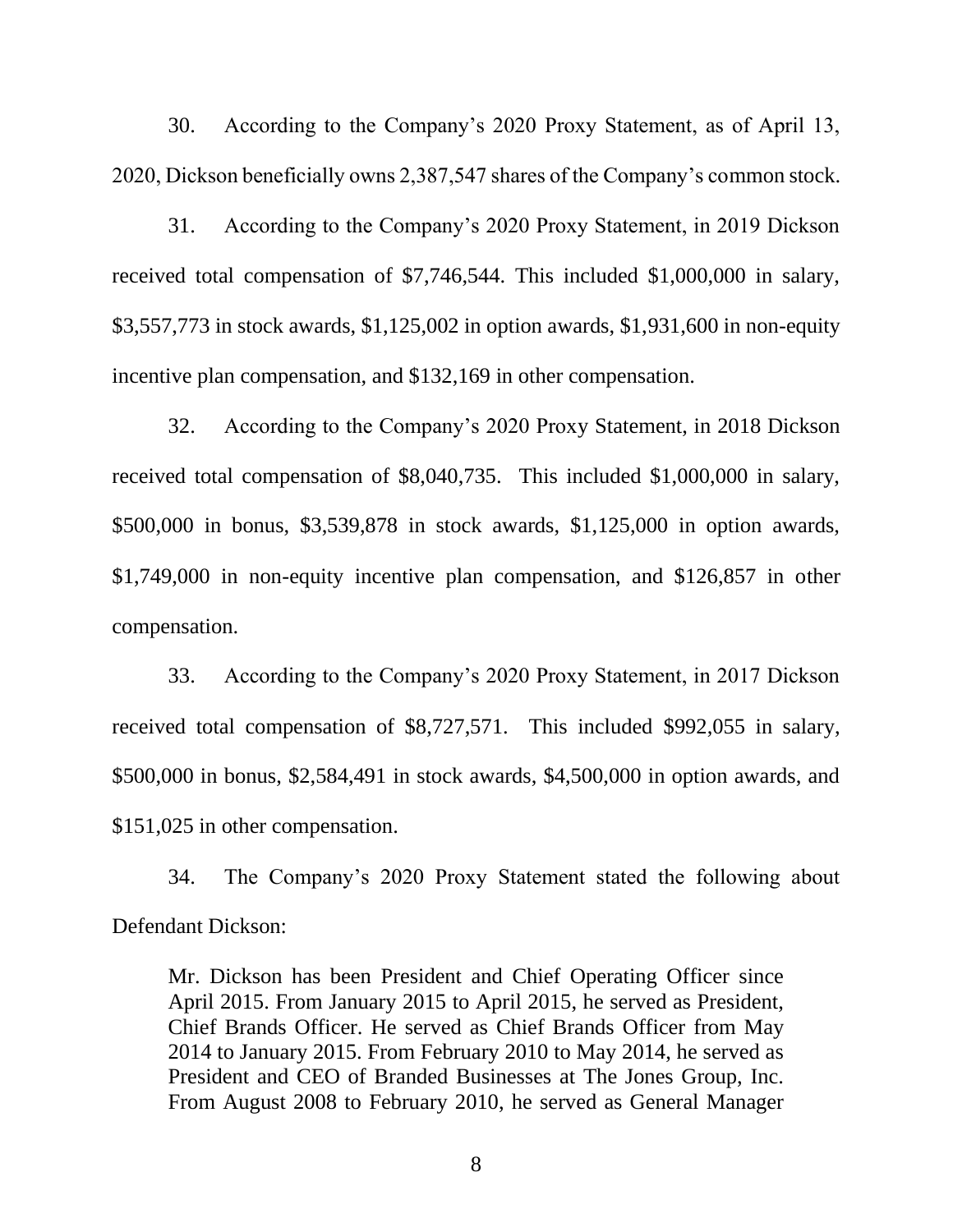and Senior Vice President of the Barbie Brand at Mattel. From 2000 to 2008, he was Senior Vice President at Mattel overseeing Consumer Products, Marketing, Media, Entertainment, and Packaging. Prior to Mattel, he served as Vice President of Brand Management and Merchandising at Estee Lauder Companies, Inc. and was Principal with Gloss.com, an e-commerce beauty website he helped develop and manage until its acquisition by Estee Lauder. Mr. Dickson started his career and spent nearly a decade with Bloomingdale's, a leading U.S. fashion retailer.

(Footnote omitted).

#### *Joseph J. Euteneuer*

35. Defendant Joseph J. Euteneuer ("Euteneuer") has served as the Company's Chief Financial Officer ("CFO") since September 2017.

36. According to the Company's 2020 Proxy Statement, as of April 13, 2020, Euteneuer beneficially owns 608,088 shares of the Company's common stock.

37. According to the Company's 2020 Proxy Statement, in 2019 Defendant Euteneuer received total compensation of \$5,604,091. This included \$900,000 in salary, \$200,000 in bonus, \$2,025,004 in stock awards, \$675,000 in option awards, \$1,580,400 in non-equity incentive plan compensation, and \$223,687 in other compensation.

38. According to the 2020 Proxy Statement, in 2018 Defendant Euteneuer received total compensation of \$5,341,577. This included \$900,000 in salary, \$2,070,558 in stock awards, \$674,999 in option awards, \$1,431,000 in non-equity incentive plan compensation, and \$265,020 in other compensation.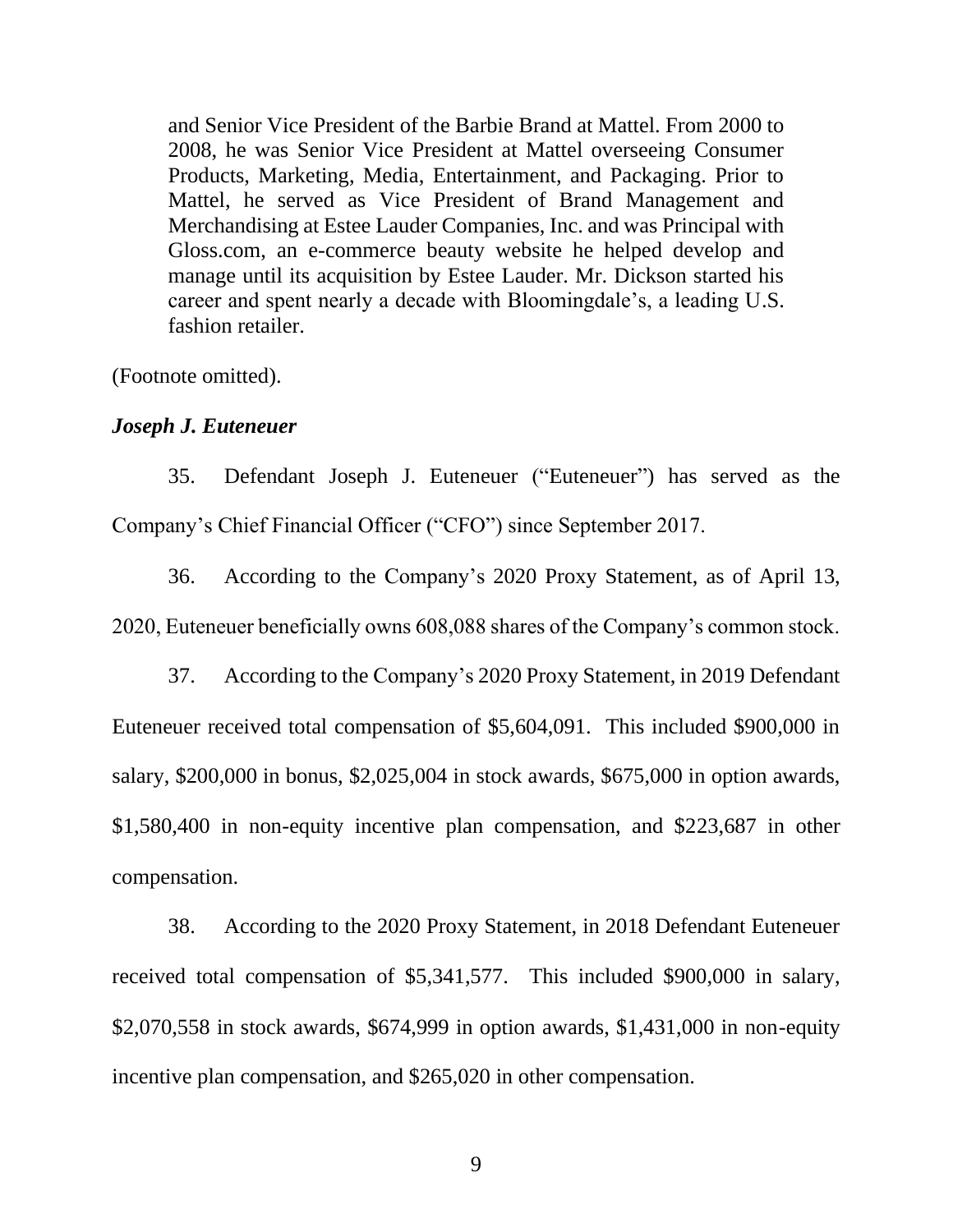39. According to the 2020 Proxy Statement, in 2017 Defendant Euteneuer received total compensation of \$5,277,089. This included \$241,644 in salary, \$500,000 in bonus, \$2,586,570 in stock awards, \$1,900,000 in option awards, and \$48,875 in other compensation.

40. The Company's 2020 Proxy Statement stated the following about

Defendant Euteneuer:

**Mr. Euteneuer** has been Chief Financial Officer since September 2017. From May 2016 to September 2017, he served as Co-Chief Executive Officer and Chief Financial Officer of the Americas of Rivada Networks, LLC., a communications technology business. From April 2011 to August 2015, he served as Chief Financial Officer of Sprint Corporation, a wireless communications company. Mr. Euteneuer was Chief Financial Officer and Executive Vice President of Qwest Communications, a wireline telecom company, from 2008 to 2011. Before joining Qwest Communications, he served as Chief Financial Officer and Executive Vice President of XM Satellite Radio Holdings from 2002 to 2008. From 1988 to 2002, Mr. Euteneuer held several executive roles at Comcast Corporation, including Chief Financial Officer and Executive Vice President of Comcast Corporation's Business Communications/Broadnet Europe from 2000 to 2002; and earlier, Vice President, Corporate Development, and Corporate Controller from 1988 to 2000. Prior to joining Comcast, he served as Chief Operating Officer of LaCanasta Mexican Foods International. Earlier in his career, Mr. Euteneuer held leadership roles at Deloitte and PricewaterhouseCoopers. He is a Certified Public Accountant.

(Footnote omitted).

41. On October 29, 2019, the Company issued a press release announcing

that Euteneuer would leave the Company after a transition period of up to six months.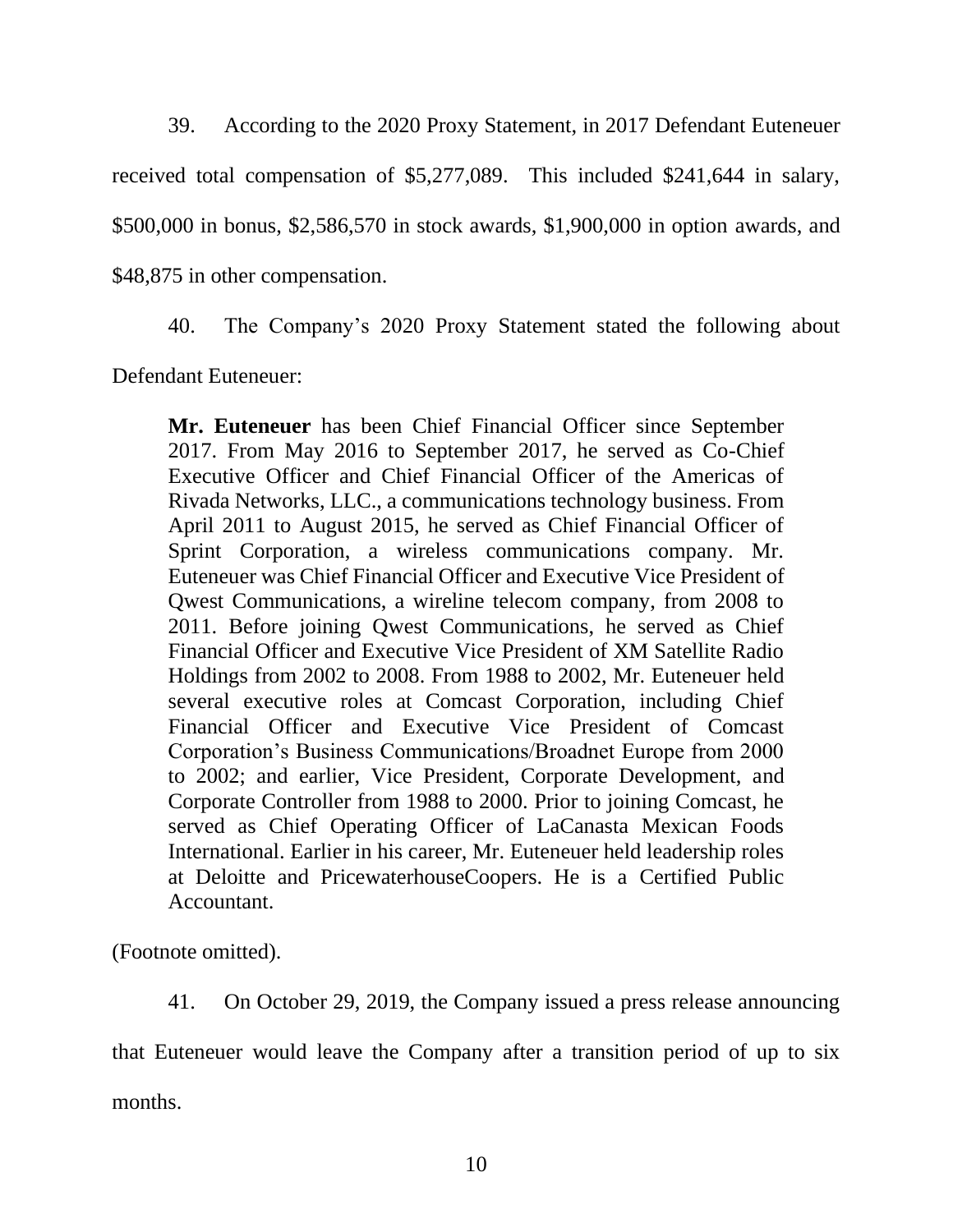42. Euteneuer's departure from the Company is related to an internal investigation of the Company's accounting errors raised by a whistleblower, which revealed discrepancies surrounding Mattel's income tax expenses.

43. On April 6, 2020, Mattel filed a form 8-K with the SEC announcing that "given the unprecedented events surrounding COVID-19 . . . Mr. Euteneuer's tenure as CFO has been extended. Due to the uncertainty of the duration of the disruption, an end date has not yet been established."

### *R. Todd Bradley*

44. Defendant R. Todd Bradley ("Bradley") has served as a Director of the Company since 2018 and serves on the Company's audit committee, as well as the compensation committee.

45. According to the Company's 2020 Proxy statement, as of April 13, 2020, Bradley did not beneficially own any shares of the Company's common stock.

46. According to the Company's 2020 Proxy Statement, in 2019 Bradley received total compensation of \$249,996. This included \$110,000 in cash and \$139,996 in stock awards.

47. On March 14, 2018, the Company issued a press release which stated the following about Defendant Bradley:

Todd Bradley brings expansive global supply chain management and operating experience to Mattel's board. Mr. Bradley has deep expertise in optimizing manufacturing and logistics networks to maximize agility, meeting the needs of today's demand-led marketplace. He also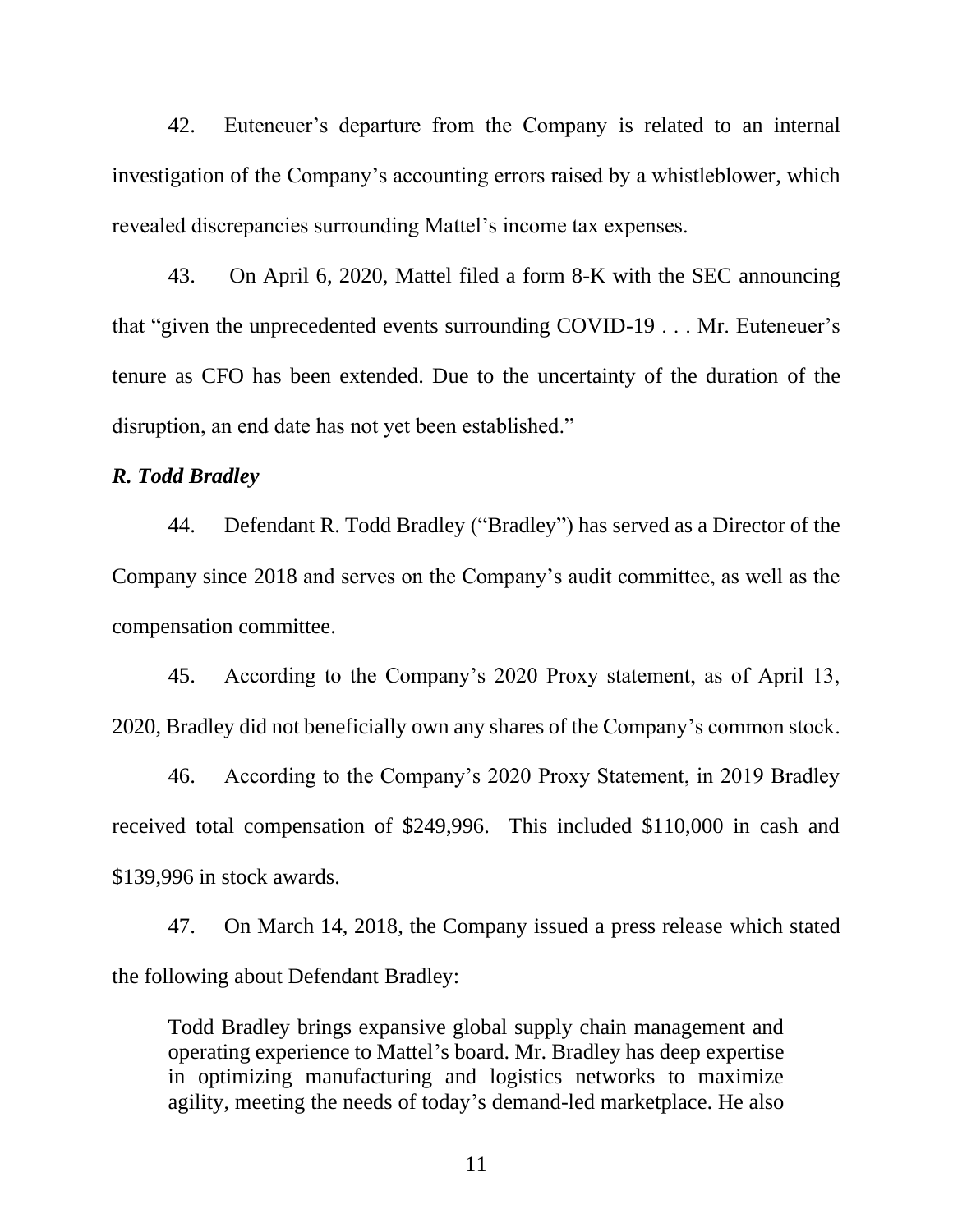has extensive experience in China – a key growth market for Mattel – where he has built and managed highly successful partnerships to help establish and grow brand engagement and awareness. Most recently, Mr. Bradley served as CEO of Mozido, Inc., a leading digital payment and mobile commerce provider. Prior to that, Mr. Bradley served as president of TIBO Software, Inc., an integration, analytics and eventprocessing software company. Previously, Mr. Bradley held senior leadership positions with the Hewlett-Packard Company, including Executive Vice President of Strategic Growth Initiatives, Executive Vice President of Printing and Personal Systems Group, and Executive Vice President of the Personal Systems Group. Mr. Bradley also served as CEO of PalmOne, Inc., the pioneering personal digital assistant (PDA) maker that helped pave the way for smartphones and other connected mobile devices.

### *Adriana Cisneros*

48. Defendant Adriana Cisneros ("Cisneros") has served as a Director of the Company since 2018 and serves on the Company's governance and social responsibility committee.

49. According to the Company's 2020 Proxy Statement, in 2019 Cisneros received total compensation of \$247,496. This included \$100,000 in cash, \$139,996 in stock awards, and \$7,500 in other compensation.

50. According to the Company's 2020 Proxy Statement, as of April 13, 2020, Cisneros did not beneficially own any shares of the Company's common stock.

51. On August 13, 2018, the Company issued a press release which stated the following about Defendant Cisneros:

Adriana Cisneros, 38, brings extensive global business, media and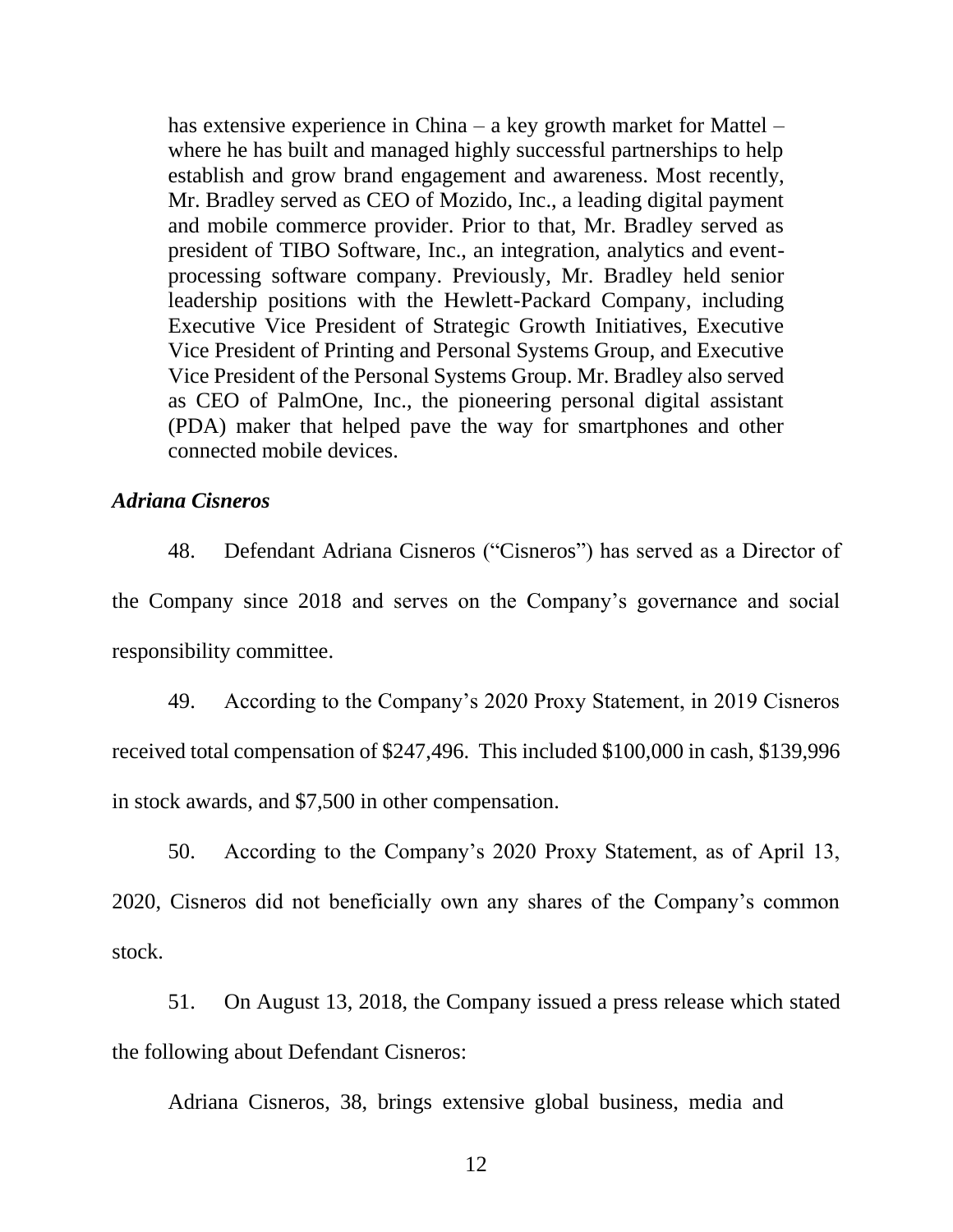entertainment experience to Mattel's Board. Ms. Cisneros currently serves as CEO of Cisneros, a global enterprise focused on media and entertainment, digital advertising solutions, real estate and social leadership. Previously, Ms. Cisneros served in a variety of leadership capacities with Cisneros, including Vice Chairman and Director of Strategy before assuming the role of CEO. She also currently serves as President of Fundación Cisneros, a not-for-profit organization dedicated to improving access to education in Latin America.

In addition, Ms. Cisneros serves as a Director and Executive Committee Member of the Board of the International Academy of Television Arts & Sciences, a Trustee of the Paley Center for Media and Co-Chair of Endeavor Miami, an organization dedicated to promoting high impact entrepreneurship. Ms. Cisneros is a member of the Latin American Acquisitions Committee of the Museum of Modern Art ("MoMA") in New York City. Chosen as a Henry Crown Fellow by the Aspen Institute, Ms. Cisneros also served as a Term Member at the Council of Foreign Relations (2011 – 2016). She earned a Bachelor's Degree from Columbia University, and a Master's Degree in journalism from New York University. She is a graduate of Harvard Business School's Program for Leadership Development (2010).

### *Michael J. Dolan*

52. Defendant Michael J. Dolan ("Dolan") has served as a Director of the Company since 2004 and serves on the Company's governance and social responsibility committee. Additionally, Dolan is the chair of both the compensation committee and the executive committee.

53. According to the Company's 2020 Proxy Statement, as of April 13,

2020, Dolan beneficially owns 141,860 shares of the Company's common stock.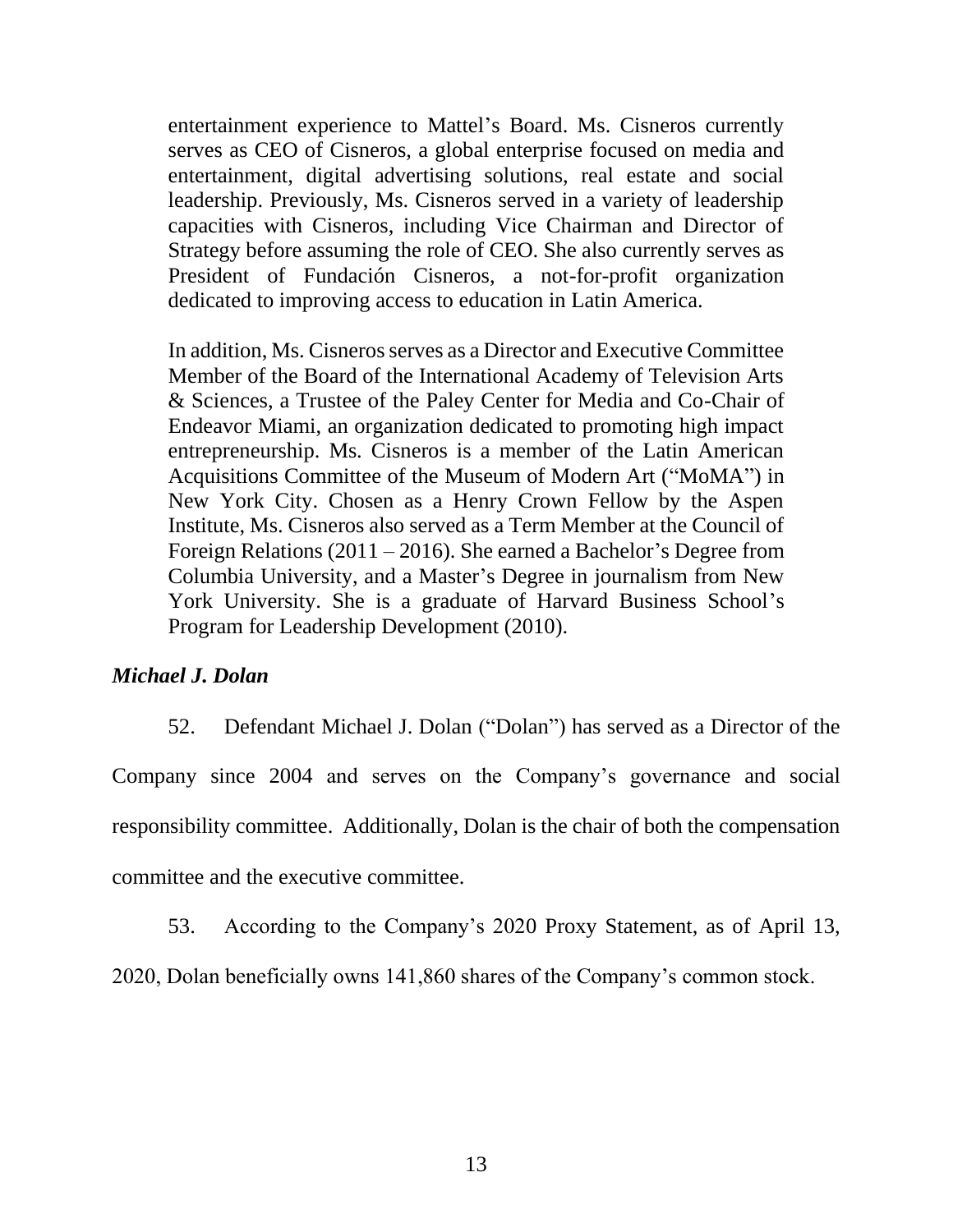54. According to the Company's 2020 Proxy Statement, in 2019 Dolan received total compensation of \$319,996. This included \$165,000 in cash, \$139,996 in stock awards, and \$15,000 in other compensation.

55. The Company's 2020 Proxy Statement stated the following about

Defendant Dolan:

As a former Chief Executive Officer of a large global company, Mr. Dolan brings to Mattel's Board significant leadership, finance, global consumer products and branding, strategic marketing, and operations experience. Mr. Dolan also brings a valuable perspective on the entertainment industry through his experience as the former Chief Executive Officer of IMG, which is important to Mattel since many of our most popular toys are derived from licensed entertainment properties. In addition, Mr. Dolan's long tenure with Young & Rubicam enables him to provide unique insights into brand building and advertising. Mr. Dolan has also gained valuable experience as the Chief Financial Officer of IMG, Viacom, and Young & Rubicam, where he dealt with complex accounting principles and judgments, internal controls, and financial reporting rules and regulations, and evaluated the financial results and financial reporting processes of large companies.

## *Soren T. Laursen*

56. Defendant Soren T. Laursen ("Laursen") has served as a Director of the

Company since 2018 and serves on the Company's governance and social responsibility committee, as well as the finance committee.

57. Until September 30, 2019, the Company conceded that Laursen lacked

independence. However, according to the Company's 2020 Proxy Statement, Mattel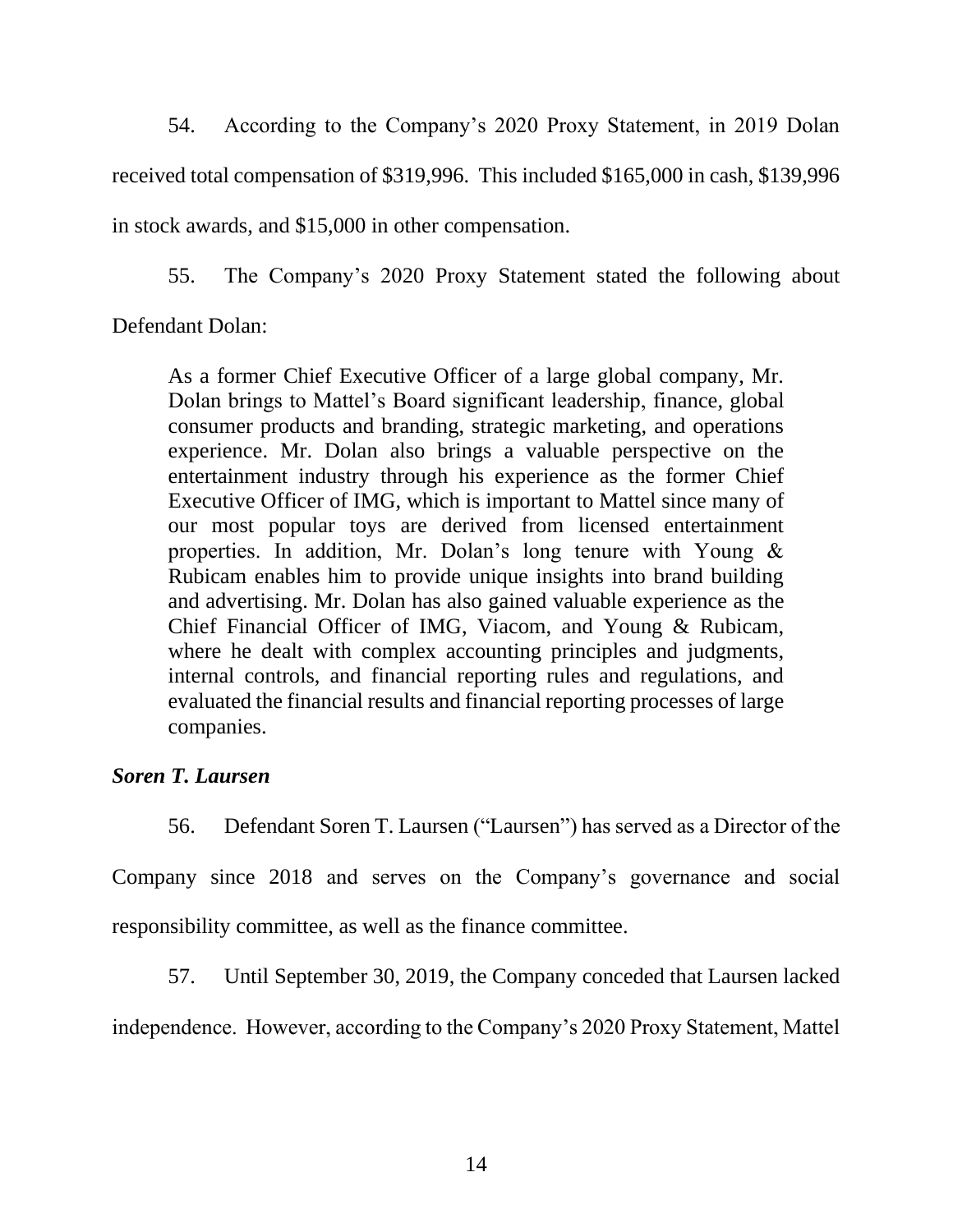purports that Laursen is independent after ending his service as Interim Executive Director.

58. According to the Company's 2020 Proxy Statement, as of April 13,

2020, Laursen beneficially owns 10,373 shares of the Company's common stock.

59. According to the Company's 2020 Proxy Statement, in 2019 Laursen received total compensation of \$378,486. This included \$58,333 in cash, \$81,667 in stock awards, and \$238,486 in other compensation.

60. On October 10, 2018, the Company issued a press release which stated

the following about Defendant Laursen:

Mr. Laursen brings significant global commercial toy experience to Mattel, with deep expertise in developing strong brand franchises supported by compelling media, digital and technology activations. He most recently served as CEO of TOP-TOY Holding, the largest retailer of toys and children's products in the Nordic region, operating approximately 300 retail locations across Denmark, Finland, Iceland, Norway and Sweden, along with multiple stores in Germany. Prior to that, Mr. Laursen held a variety of senior leadership roles with The LEGO Group for more than 25 years. Mr. Laursen served as President of LEGO Systems, Inc., from 2004 to 2016 and held a variety of senior leadership roles overseeing various international markets, including Europe and Asia/Pacific. Mr. Laursen serves as an advisor to The Toy Association – the leading toy industry trade group – where he also served as a member of the association's Board of Directors from 2004 to 2014, and as Chairman from 2012 to 2014.

# *Ann Lewnes*

61. Defendant Ann Lewnes ("Lewnes") has served as a Director of the

Company since 2015 and also serves on the Company's executive committee.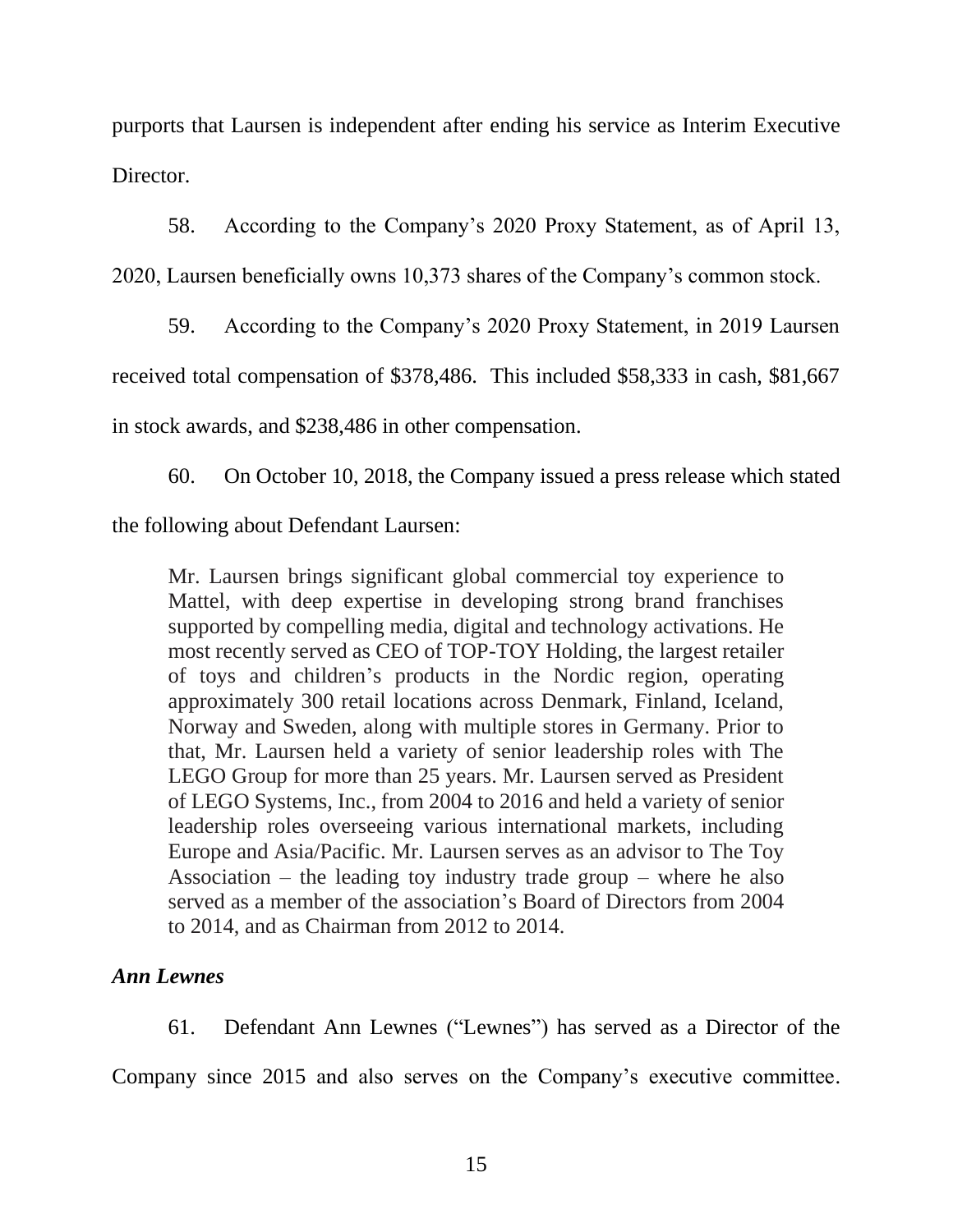Additionally, Lewnes is the chair of the Company's governance and social responsibility committee.

62. According to the Company's 2020 Proxy Statement, as of April 13,

2020, Lewnes beneficially owns 17,528 shares of the Company's common stock.

63. According to the Company's 2020 Proxy Statement, in 2019 Lewnes received total compensation of \$269,996. This includes \$115,000 in cash, \$139,996 in stock awards, and \$15,000 in other compensation.

64. The Company's 2020 Proxy Statement stated the following about Defendant Lewnes:

As a global media and marketing leader in the technology industry, Ms. Lewnes brings to Mattel's Board her significant leadership experience in branding, advertising, technology, and financial management marketing. She also brings experience in driving strategic growth and global demand at two public technology companies, as well as her experience serving on the boards of nonprofit entities. At Adobe, Ms. Lewnes is responsible for Adobe's corporate brand, corporate communications, and integrated marketing efforts worldwide, and has spearheaded the transformation of the company's global marketing efforts to be digital-first and data-driven. At Intel, Ms. Lewnes played a key role globally positioning the business and products to consumers, business professionals, and key computer channels.

# *Roger Lynch*

65. Defendant Roger Lynch ("Lynch") has served as a Director of the

Company since 2018 and serves on the Company's audit committee, as well as the

finance committee.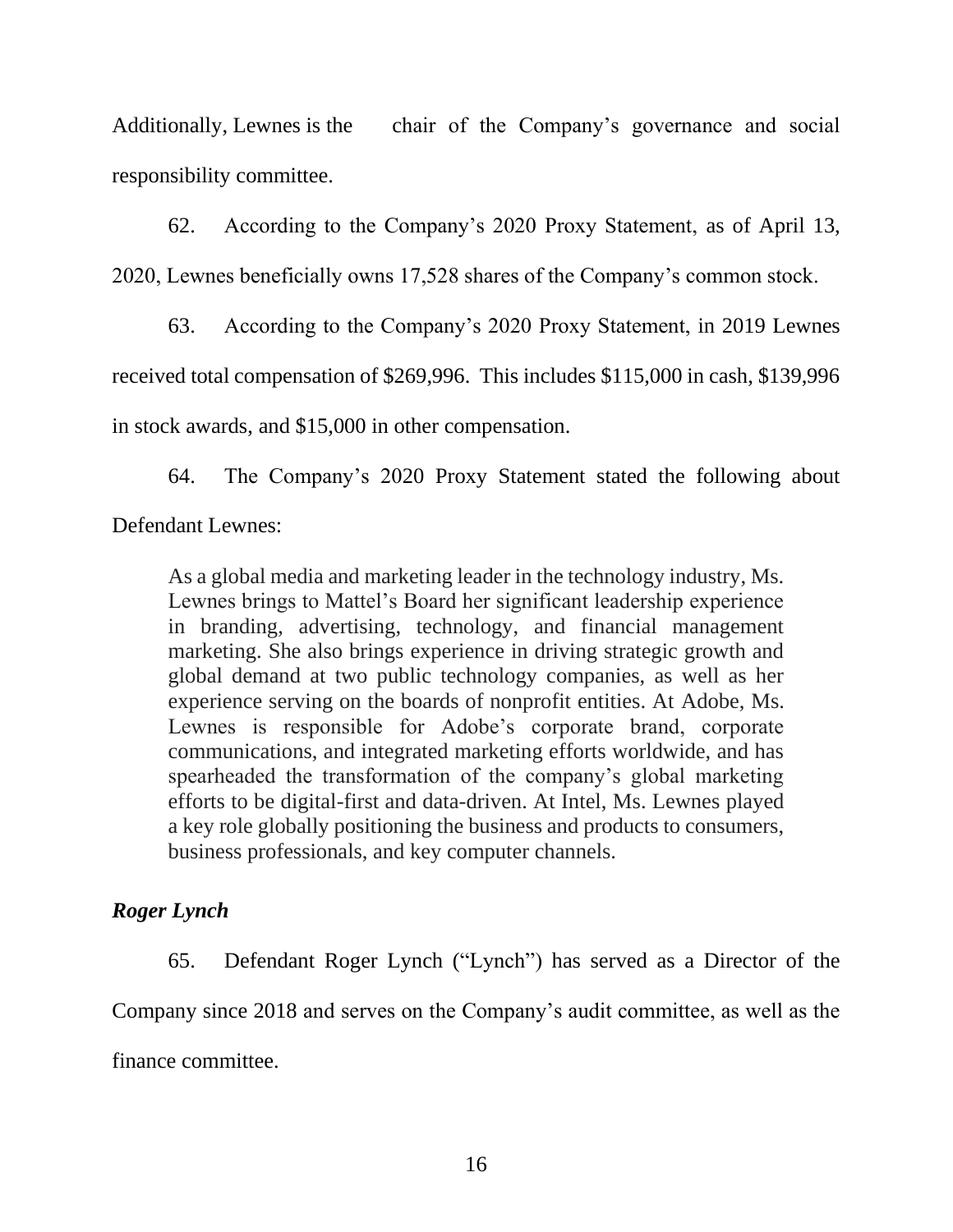66. According to the Company's 2020 Proxy Statement, as of April 13,

2020, Lynch beneficially owns 8,000 shares of the Company's common stock.

67. According to the Company's 2020 Proxy Statement, in 2019 Lynch received total compensation of \$264,996. This included \$110,000 in cash, \$139,996 in stock awards, and \$15,000 in other compensation.

68. On August 13, 2018, the Company issued a press release which stated

the following about Defendant Lynch:

Roger Lynch, 55, a recognized leader in the digital entertainment and content delivery industries, serves as President and CEO of Pandora, the streaming music provider. Prior to joining Pandora in 2017, Mr. Lynch served as the founding CEO of Sling TV Holding L.L.C., the streaming television service of DISH Network LLC that delivers live sports, news and entertainment to broadband-connected devices. Before that, he served as Executive Vice President, Advanced Technologies of DISH, from 2009 to 2012.

Earlier in his career, Mr. Lynch served as Chairman and CEO of Video Networks International, Ltd., an internet protocol television provider in the United Kingdom. While at Video Networks he won an Emmy® for Scamp, an on-demand children's channel, and a BAFTA (British Academy of Film and The Arts) for V:MX, a collection of on-demand music video channels. Mr. Lynch also served as President and CEO of Chello Broadband N.V., a broadband internet service provider with operations in 10 European countries. Prior to Chello, Mr. Lynch was an investment banker with Morgan Stanley. Mr. Lynch began his career as a Member of the Technical Staff (Physics) at the Hughes Aircraft Company. He is currently a member of the Board of Directors of Pandora, and the Board of Overseers of the Tuck School at Dartmouth College. Mr. Lynch earned a Bachelor's Degree in Physics from the University of Southern California, and an MBA with highest distinction from the Tuck School of Business at Dartmouth College.

*Dominic Ng*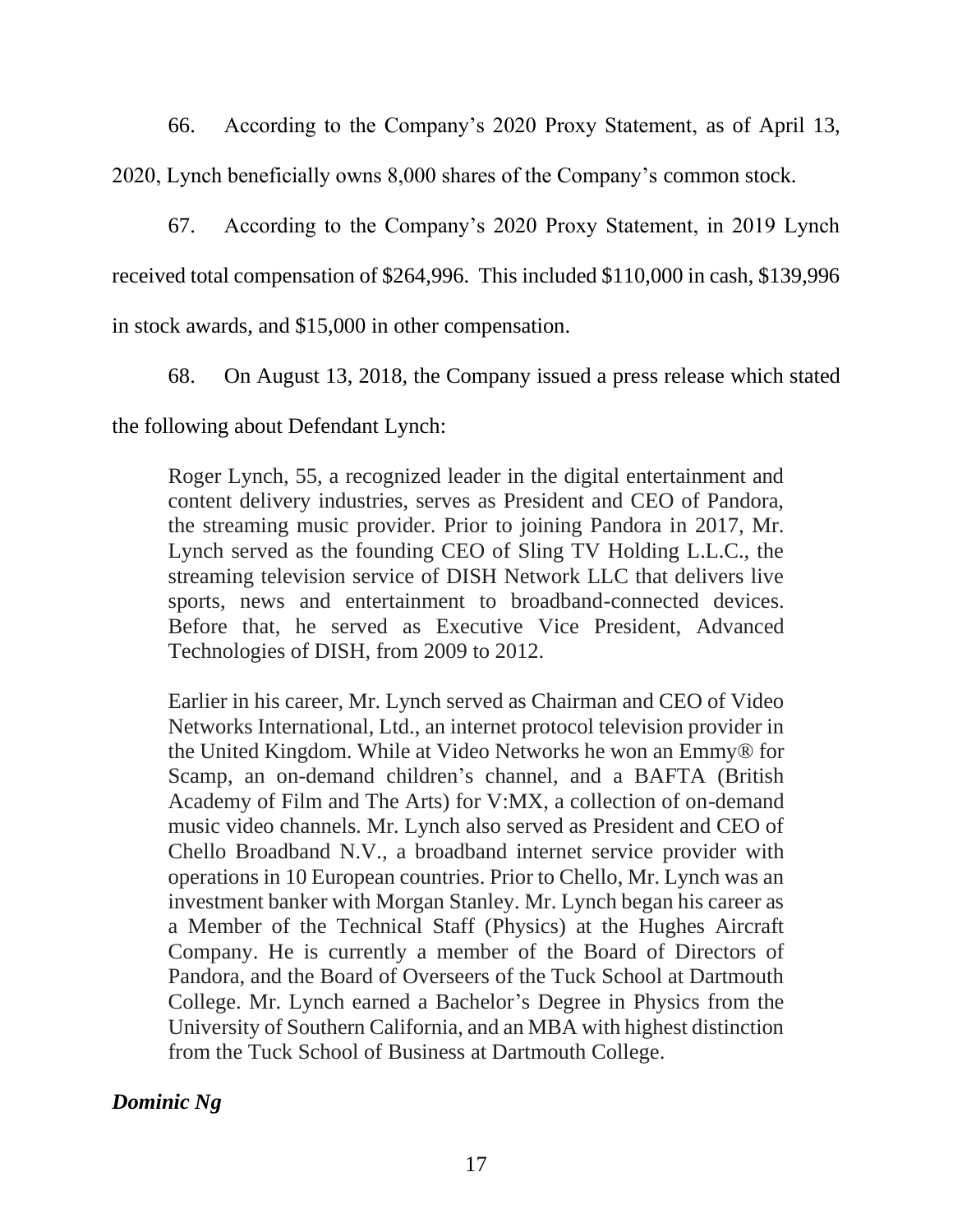69. Defendant Dominic Ng ("Ng") has served as a Director of the Company since 2006 and serves as chair of the Company's finance committee. Additionally, Ng serves on the Company's audit committee and the executive committee.

70. According to the Company's 2020 Proxy Statement, as of April 13, 2020, Ng beneficially owns 9,500 shares of the Company's common stock.

71. According to the Company's 2020 Proxy Statement, in 2019 Ng received total compensation of \$279,996. This includes \$125,000 in cash, \$139,996 in stock awards, and \$15,000 in other compensation.

72. The Company's 2020 Proxy Statement stated the following about

Defendant Ng:

As the Chief Executive Officer of one of the largest independent banks headquartered in Southern California, Mr. Ng brings to Mattel's Board significant experience in leadership, strategy, business development, and global business. He also has valuable experience in dealing with complex accounting principles and judgments, internal controls, and financial reporting rules and regulations, and evaluating financial results and financial reporting processes of large companies. Mr. Ng transformed East West Bank from a small savings and loan association based in Los Angeles into a large, full service commercial bank with exclusive focus on the United States and Greater China markets. Mr. Ng's extensive experience conducting business in China is extremely valuable to Mattel because of Mattel's large manufacturing presence in China and emerging markets initiatives (including China). He also brings to Mattel's Board extensive business and governmental relationships in the State of California and the greater metropolitan area of Los Angeles, where Mattel is headquartered.

*Judy D. Olian*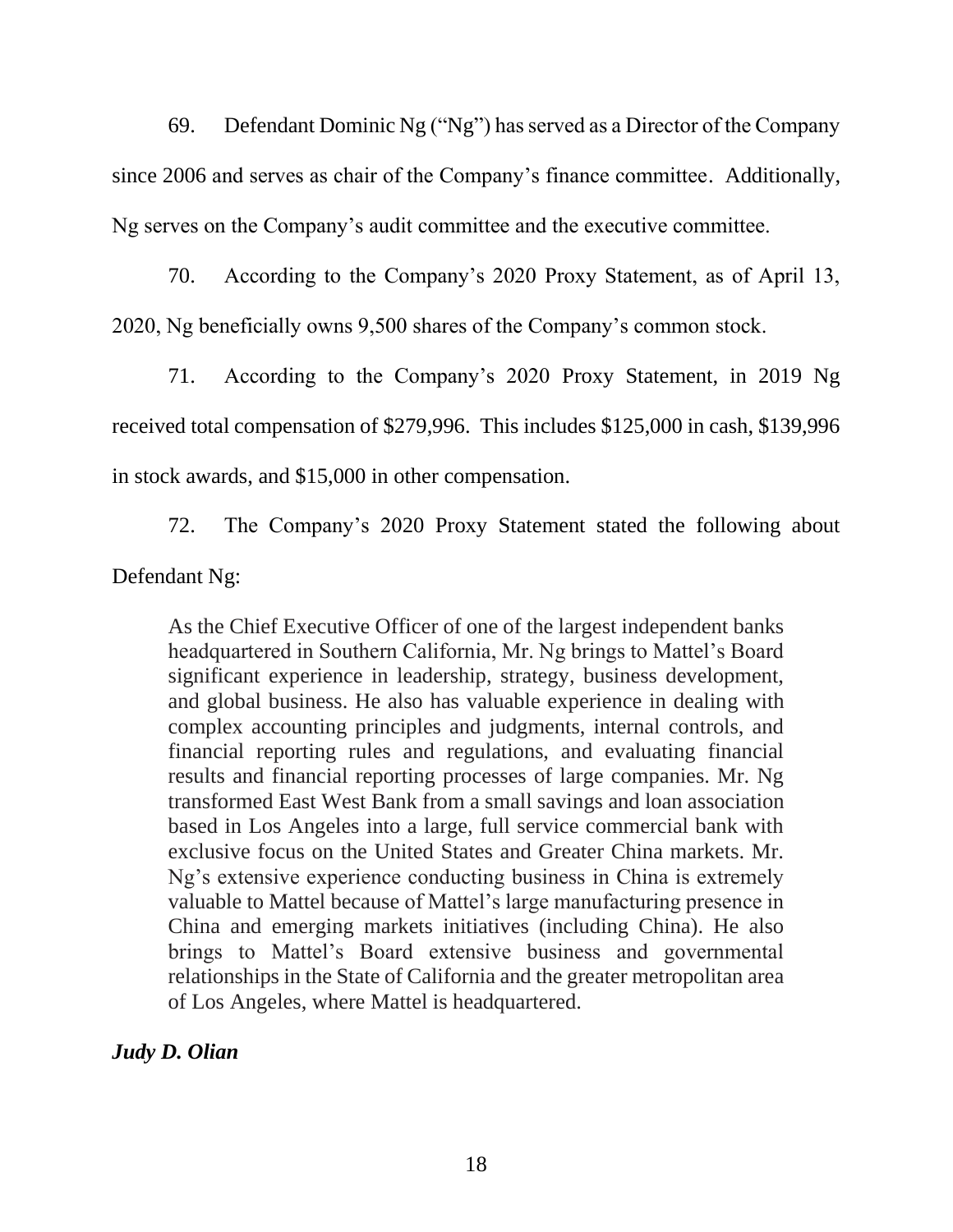73. Defendant Dr. Judy D. Olian ("Olian") has served as a Director of the Company since 2018 and serves on the Company's compensation committee, as well as the governance and social responsibility committee.

74. According to the Company's 2020 Proxy Statement, as of April 13, 2020, Olian does not beneficially own any shares of the Company's common stock.

75. According to the Company's 2020 Proxy Statement, in 2019 Olian received total compensation of \$254,996. This included \$100,000 in cash, \$139,996 in stock awards, and \$15,000 in other compensation.

76. The Company's 2020 Proxy Statement stated the following about Defendant Olian:

As the President of Quinnipiac University, and former Dean of the UCLA Anderson School of Management for over 12 years, Dr. Olian brings to Mattel's Board her extensive leadership record in running large organizations, as well as her professional expertise in human resource management, top management teams, and management strategy. She also has extensive board experience in publicly traded and non-profit boards. Prior to her most recent roles, she serves as Dean of Penn State's Smeal College of Business, and in various faculty and leadership roles at the University of Maryland. She was also a management consultant, and chairman of AACSB International, the premier accrediting and thought leadership organization for global business schools.

# *Vasant M. Prabhu*

77. Defendant Vasant M. Prabhu ("Prabhu") served as a Director of the

Company from 2007 until 2020 when he did not stand for re-election. Prabhu served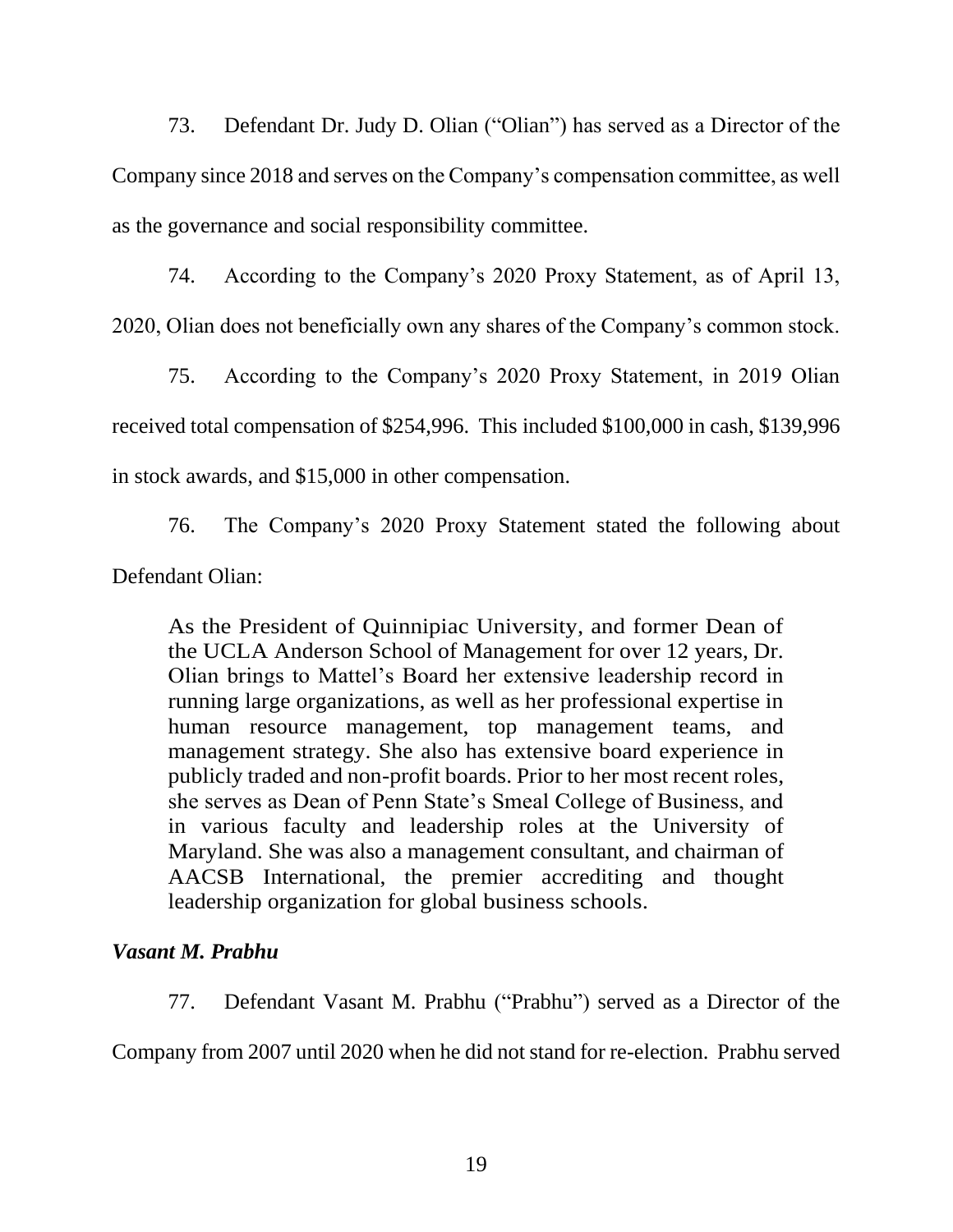as chair of the Company's audit committee. Additionally, Prabhu served on the Company's finance committee and executive committee.

78. According to the Company's 2020 Proxy Statement, as of April 13, 2020, Prabhu beneficially holds 45,242 shares of the Company's common stock.

79. According to the Company's 2020 Proxy Statement, in 2019 Prabhu received total compensation of \$269,996. This included \$130,000 in cash and \$139,996 in stock awards.

80. The Company's current Board is comprised of nine directors: Bradley, Cisneros, Dolan, Kreiz (Chairman), Laursen, Lewnes, Lynch, Ng, and Olian.

81. Defendants Euteneuer, Kreiz, Dickson, Bradley, Cisneros, Dolan, Laursen, Lewnes, Lynch, Ng, Olian, and Prabhu are sometimes collectively referred to herein as the "Individual Defendants."

### **FIDUCIARY DUTIES OF THE INDIVIDUAL DEFENDANTS**

82. By reason of their positions as officers, directors and/or fiduciaries of Mattel and because of their ability to control the business and corporate affairs of the Company, the Individual Defendants owed Mattel and its shareholders fiduciary obligations of loyalty, care and good faith, and were and are required to use their utmost ability to control and manage the Company in a fair, just, honest and equitable manner. The Individual Defendants were and are required to act in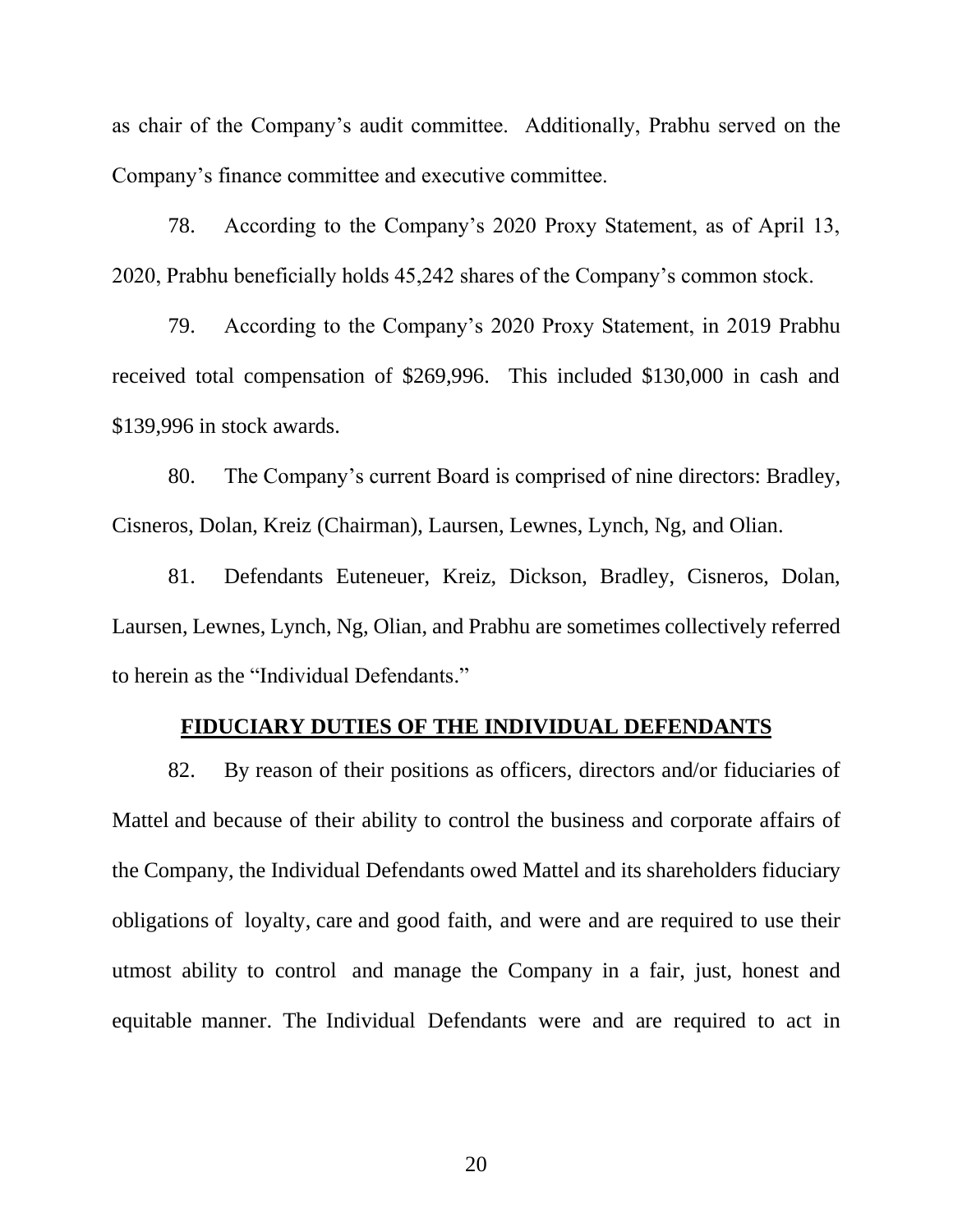furtherance of the best interests of Mattel and its shareholders so as to benefit all shareholders equally and not in furtherance of their personal interest or benefit.

83. Each director and officer of the Company owed and owes to Mattel and its shareholders the fiduciary duty to exercise good faith and diligence in the administration of the Company's affairs and in the use and preservation of its property and assets, and the highest obligations of fair dealing.

84. The Individual Defendants, because of their positions of control and authority as directors and/or officers of Mattel, were able to and did, directly and/or indirectly, exercise control over the wrongful acts complained of herein, as well as the contents of the various public statements issued by the Company. Due to their positions with Mattel, each of the Individual Defendants had knowledge of material non-public information regarding the Company.

85. To discharge their duties, the Individual Defendants were required to exercise reasonable and prudent supervision over the management, policies, practices and controls of the Company. By virtue of such duties, the officers and directors of Mattel were required to, among other things:

> a. Exercise good faith to ensure that the affairs of the Company were conducted in an efficient, business-like manner so as to make it possible to provide the highest quality performance of their business;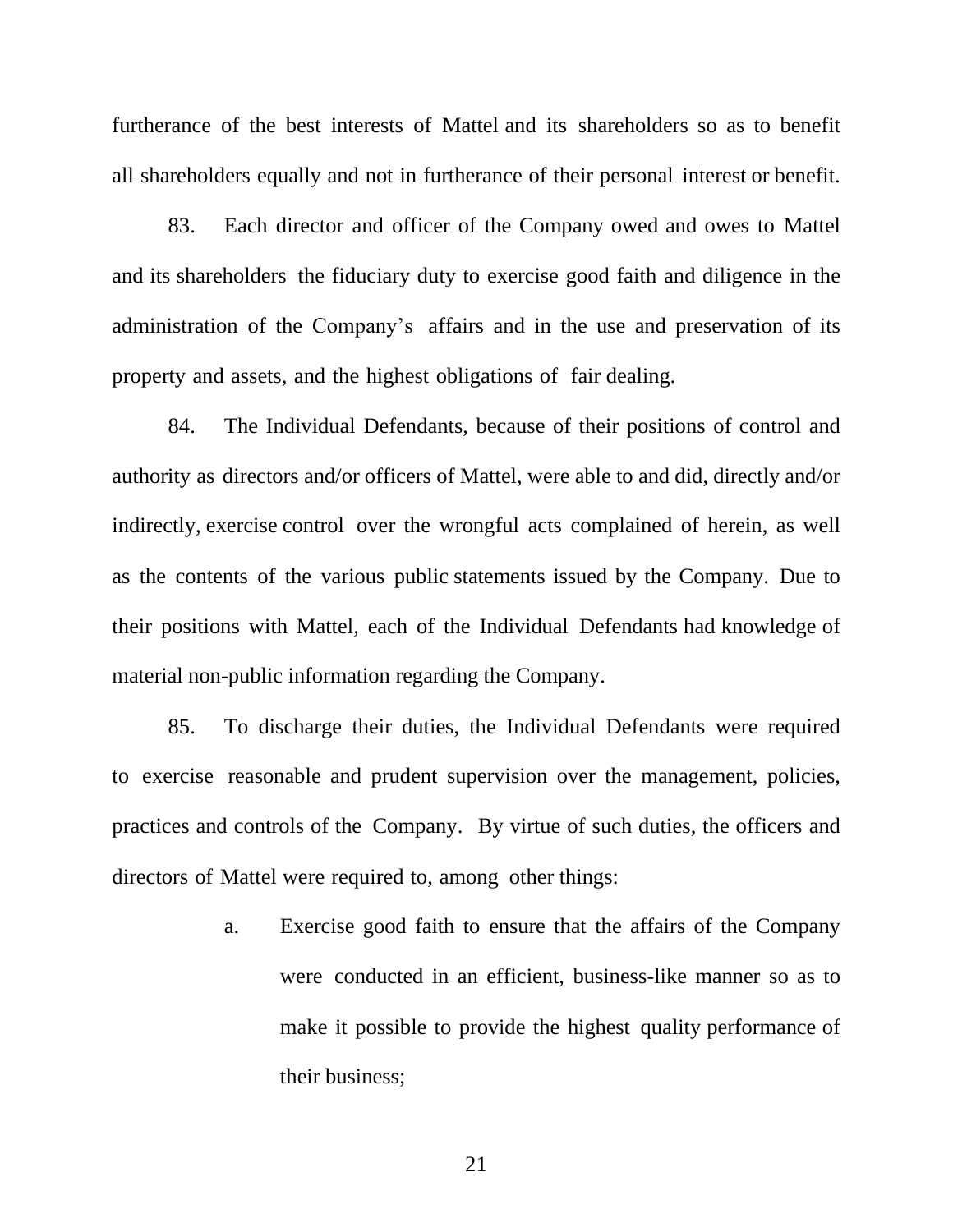- b. Exercise good faith to ensure that the Company was operated in a diligent, honest and prudent manner and complied with all applicable federal, state and foreign laws, rules, regulations and requirements, and all contractual obligations, including acting only within the scope of its legal authority;
- c. Exercise good faith in supervising the preparation, filing and/or dissemination of financial statements, press releases, audits, reports or other information required by law, and in examining and evaluating any reports or examinations, audits, or other financial information concerning the financial condition of the Company;
- d. Refrain from unduly benefiting themselves and other Company insiders at the expense of the Company; and
- e. When put on notice of problems with the Company's business practices and operations, exercise good faith in taking appropriate action to correct the misconduct and prevent its recurrence.

86. Moreover, Mattel maintains a Code of Conduct (the "Code"), which applies to all Mattel employees and contains "[c]ertain specified provisions . . . [that]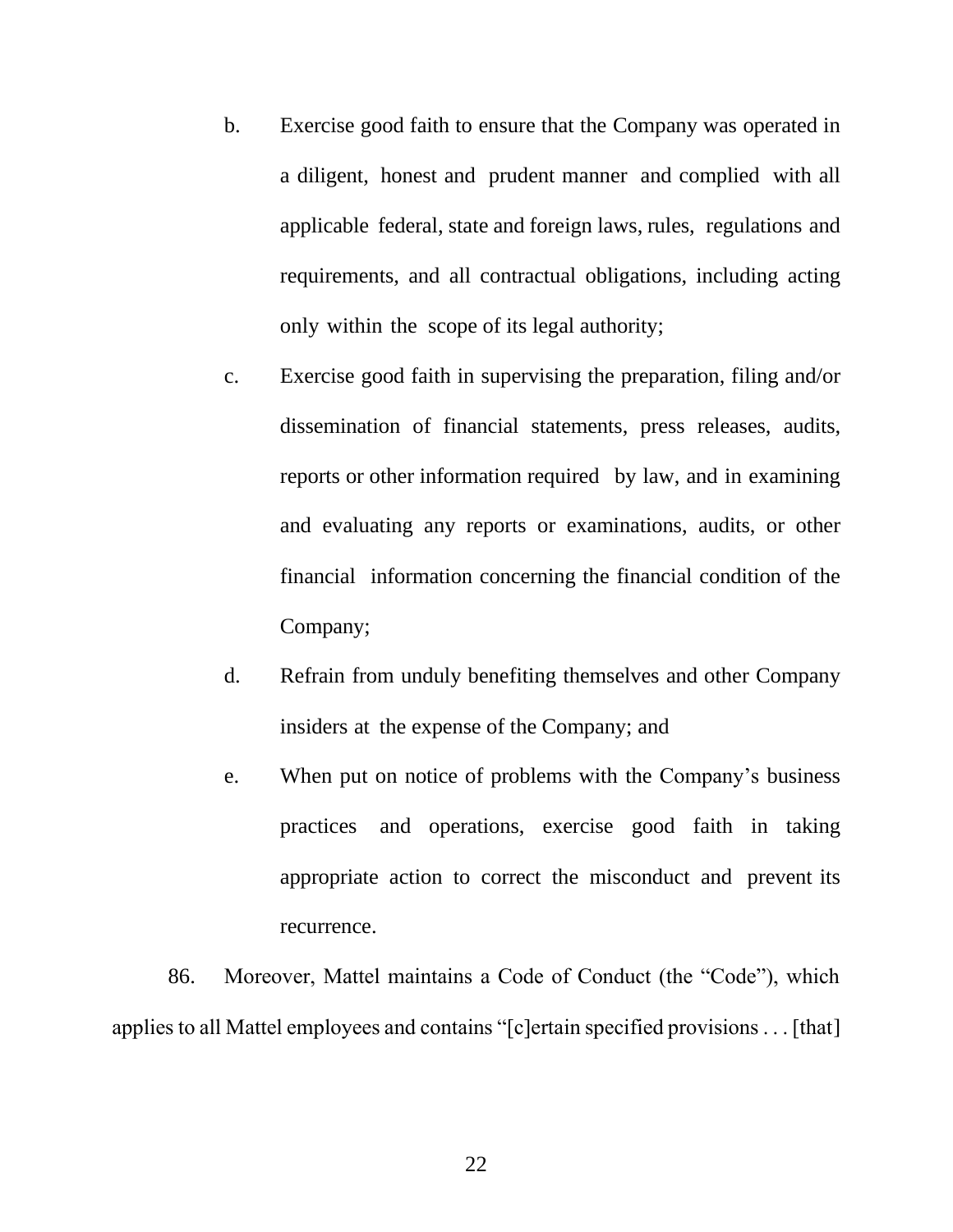apply to members of Mattel's Board of Directors ("Directors") in their capacity as

such." The Code states the following, in part:

Employees and Directors must act in the best interests of Mattel, without considering personal interests or the potential for personal benefit.

\* \* \*

Product Quality and Safety

Mattel's reputation for product quality and safety is one of its most valuable assets. Our commitment to product quality and safety is part of our design, manufacturing, testing and distribution processes, and is key to the success of Mattel's business.

Children's health, safety and well-being are our primary concern. We will meet or exceed legal requirements and industry standards for product quality and safety. We work every day to earn the trust of our consumers through our dedication to safety by making products that parents can trust.

\* \* \*

Employees and Directors must comply with the laws, rules and regulations wherever Mattel does business.

87. The Company also has an Audit Committee, a Compensation

Committee, a Governance and Social Responsibility Committee, a Finance Committee, and an Executive Committee. Each committee has a respective charter

to govern the committee members' duties and responsibilities.

88. The Audit Committee Charter states the following, in part:

The purpose of the Audit Committee (the "Committee") is to provide assistance to the Board of Directors (the "Board") of Mattel, Inc. (the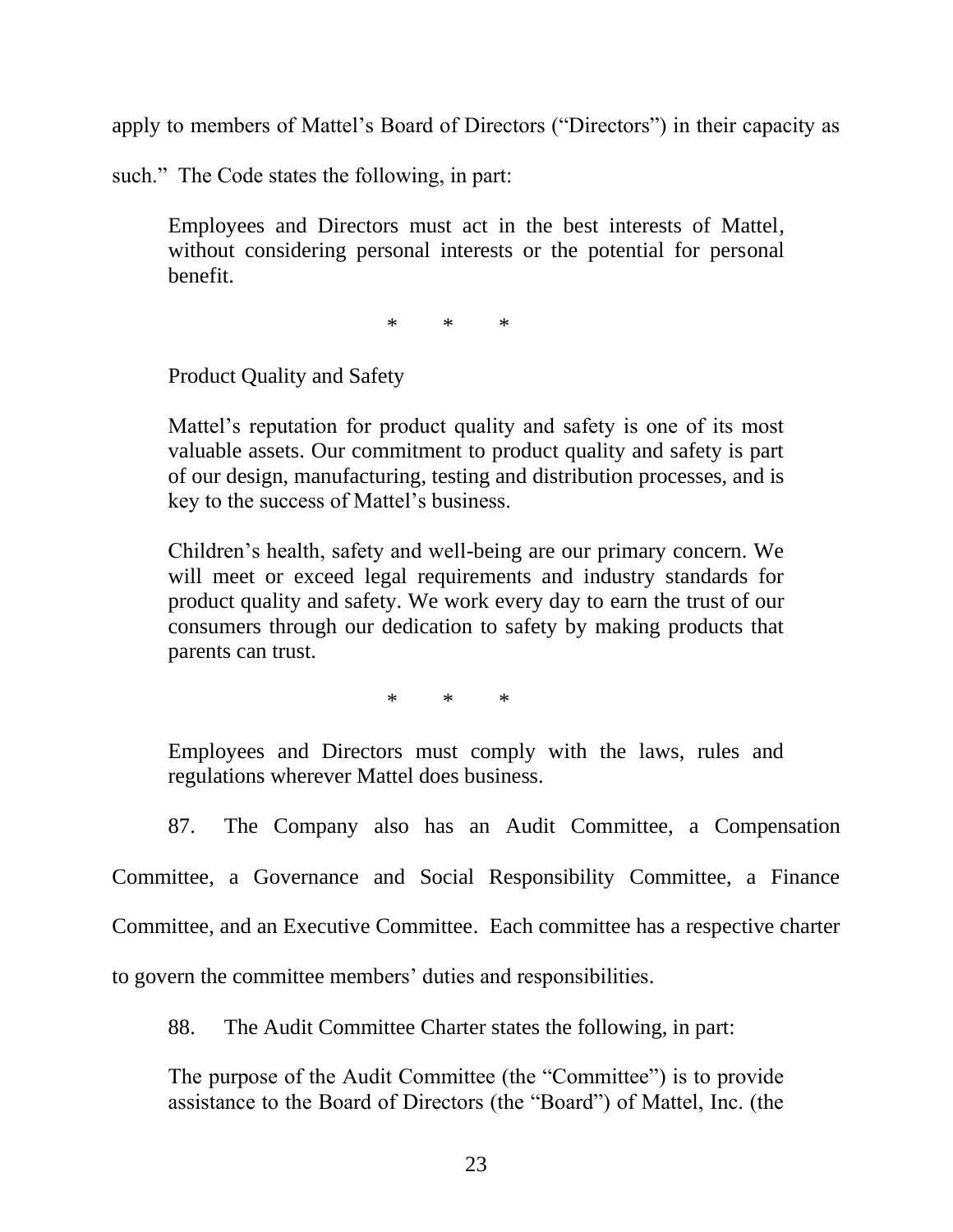"Company") in fulfilling the Board's oversight responsibilities regarding (a) the accounting and financial reporting processes of the Company, including the quality and integrity of the Company's financial reporting and the audits of the Company's financial statements, (b) the independence, qualifications and performance of the Company's independent auditor (c) the performance of the Company's internal audit function and (d) the compliance by the Company with legal and regulatory requirements. In so doing, the Committee should endeavor to maintain free and open means of communication between the members of the Committee, other members of the Board, the independent auditor and the management of the Company.

\* \* \*

The Committee shall make regular reports to the Board. The Committee shall review and reassess the adequacy of this Charter annually and recommend any proposed changes to the Board for approval. The Committee shall annually review the Committee's own performance.

89. The Compensation Committee Charter states the following, in part:

The purpose of the Compensation Committee (the "Committee") is to develop, evaluate, and in certain instances approve or determine the compensation plans, policies, and programs of Mattel, Inc. (the "Company"). The Committee has the authority to undertake and may exercise all of the powers of the Board of Directors (the "Board") with respect to the specific responsibilities listed below and will have the authority to undertake such other specific responsibilities as the Board from time to time prescribes.

90. The Governance and Social Responsibility Committee Charter states

the following, in part:

The primary purposes of the Governance and Social Responsibility Committee (the "Committee") are (a) to assist the Board of Directors (the "Board") of Mattel, Inc. (the "Company") by identifying individuals qualified to become Board members, consistent with the criteria approved by the Board, and to select, or to recommend that the Board select, the director nominees for the next annual meeting of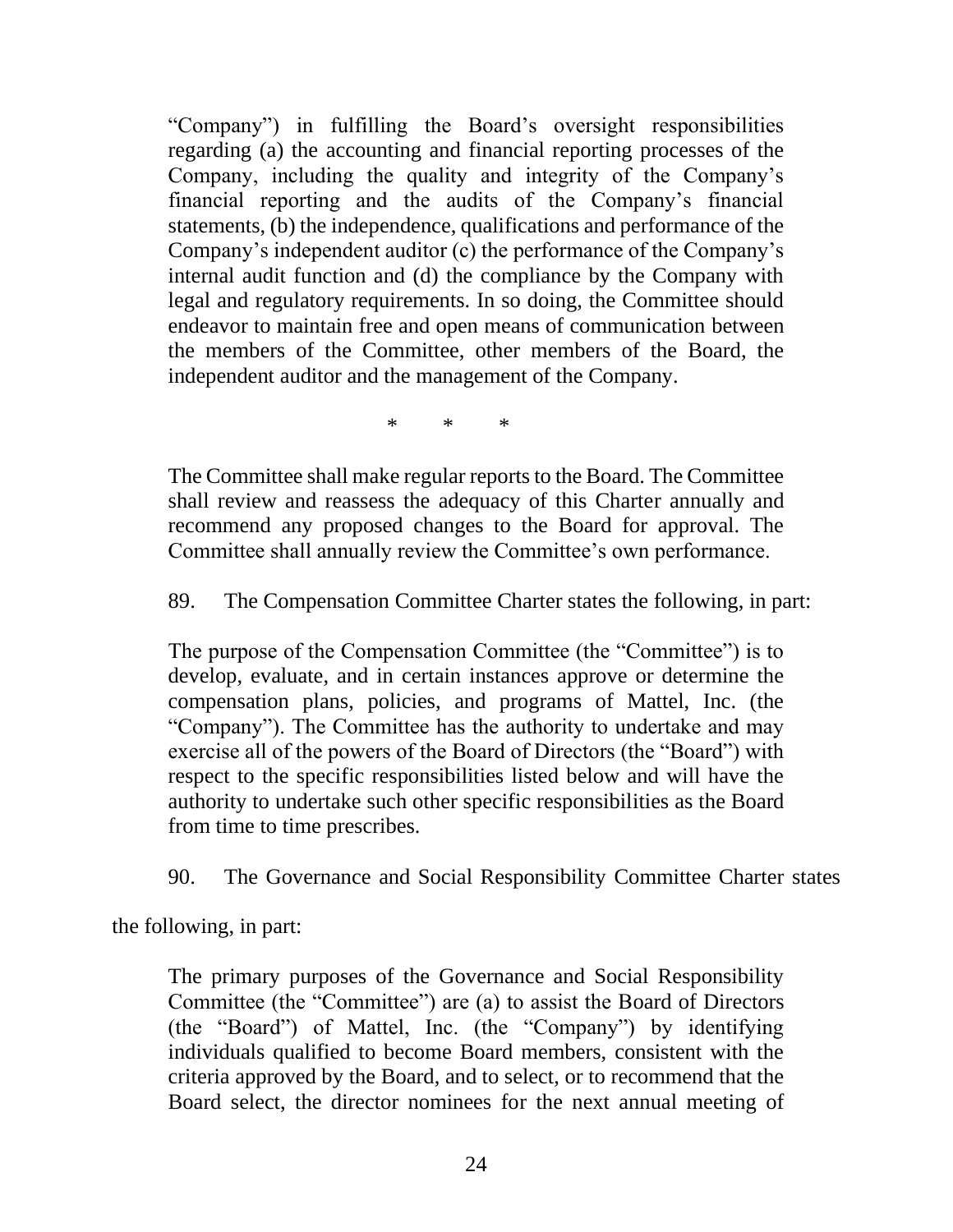stockholders; (b) to develop and recommend to the Board the Corporate Governance Guidelines applicable to the Company; (c) to lead the evaluation of the Board's performance; (d) to recommend to the Board director nominees for each committee; **(e) to assist the Board with oversight and review of social responsibility matters such as sustainability, corporate citizenship, community involvement, global manufacturing principles, public policy matters and environmental, health and safety issues**; and (f) to provide oversight with regard to philanthropic activities of the Company. The Committee also works closely with the Chief Executive Officer and other members of the Company's management to assure that the Company is governed effectively and smoothly.

\* \* \*

The Committee shall review with management the impact of the Company's business operations and business practices with respect to issues such as environmental, health and safety matters, sustainability, corporate citizenship, community involvement, diversity and equal opportunity matters.

The Committee shall receive reports from management at least annually with regard to the implementation and audits of the Company's Responsible Supply Chain Standards, as well as the Company's work with industry organizations and non-governmental organizations. The Committee shall review with management any proposed public Corporate Social Responsibility reports.

(Emphasis added).

91. Each Individual Defendant, by virtue of his/her position as a director and/or officer, owed to the Company and to its shareholders the fiduciary duties of loyalty, care and good faith, and the exercise of due care and diligence in the management and administration of the affairs of the Company, as well as in the use and preservation of its property and assets. The conduct of the Individual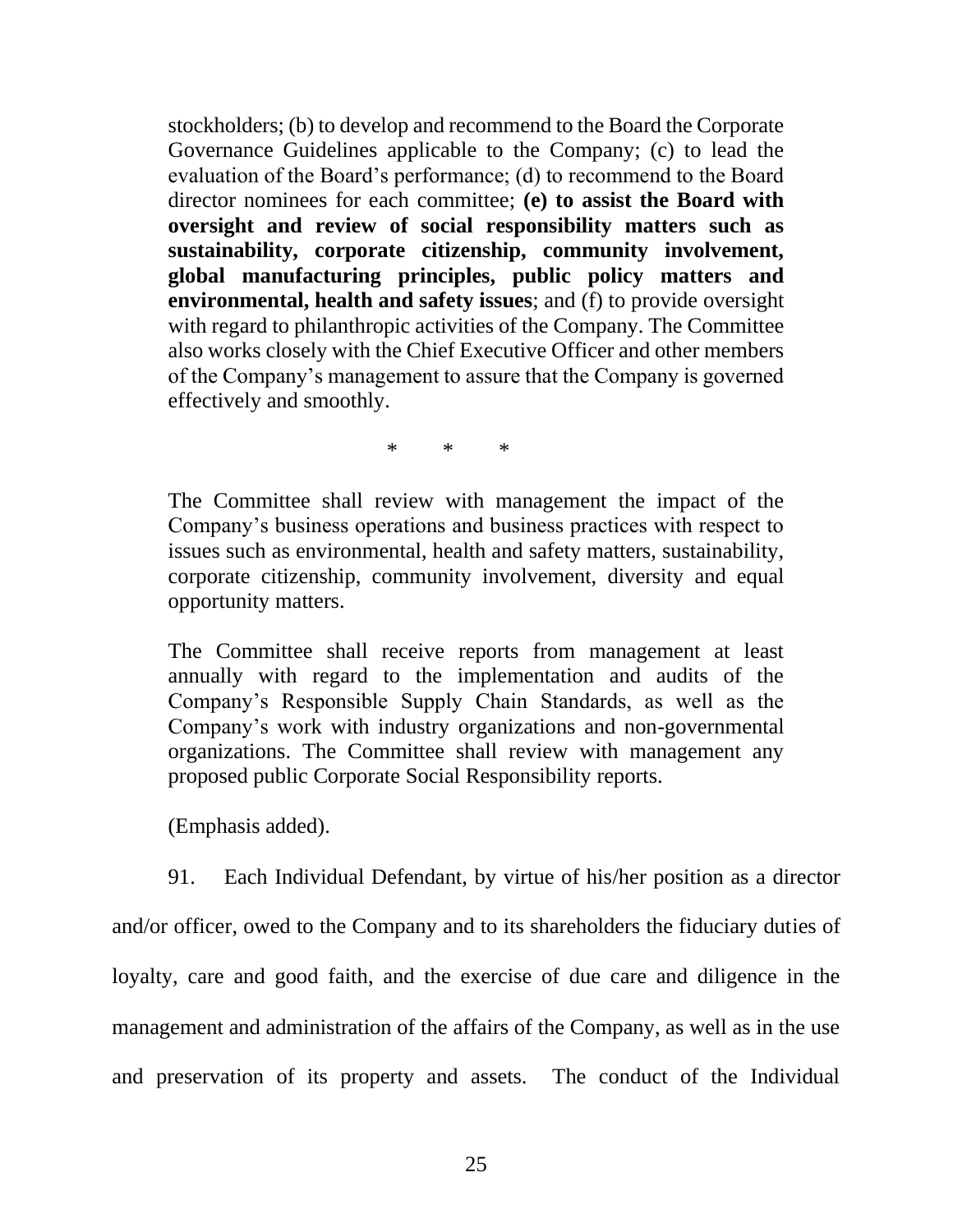Defendants complained of herein involves a knowing and culpable violation of their obligations as directors and/or officers of Mattel, the absence of good faith on their part and a reckless disregard for their duties to the Company and its shareholders that the Individual Defendants were aware or should have been aware posed a risk of serious injury to the Company.

92. The Individual Defendants breached their duties of loyalty, care, and good faith by: (i) failing to implement and enforce a system of effective internal controls and procedures; (ii) failing to adequately determine the safety of the Rock 'n Play Sleeper; (iii) failing to exercise their oversight duties by not monitoring the Company's compliance with its own procedures and federal and state regulations; (iv) making and/or causing the Company to make false and misleading statements and/or material omissions; (v) failing to adequately consider and apply generally acceptable medical opinions and guidance in relation to infant and toddler sleep positioning and the sleeper products manufactured, marketed, and sold by the Company and its subsidiaries; (vi) failing to proactively seek the opinion and advice of medical expert(s) in relation to the Company's sleeping products; (vii) willfully and intentionally introducing a product into the marketplace while knowing of or willfully disregarding the Product's inherent safety deficiencies; (viii) failing to have a sufficient incident response plan to immediately address the dangers associated with the Rock 'n Play Sleeper; (ix) consciously disregarding, delaying, and failing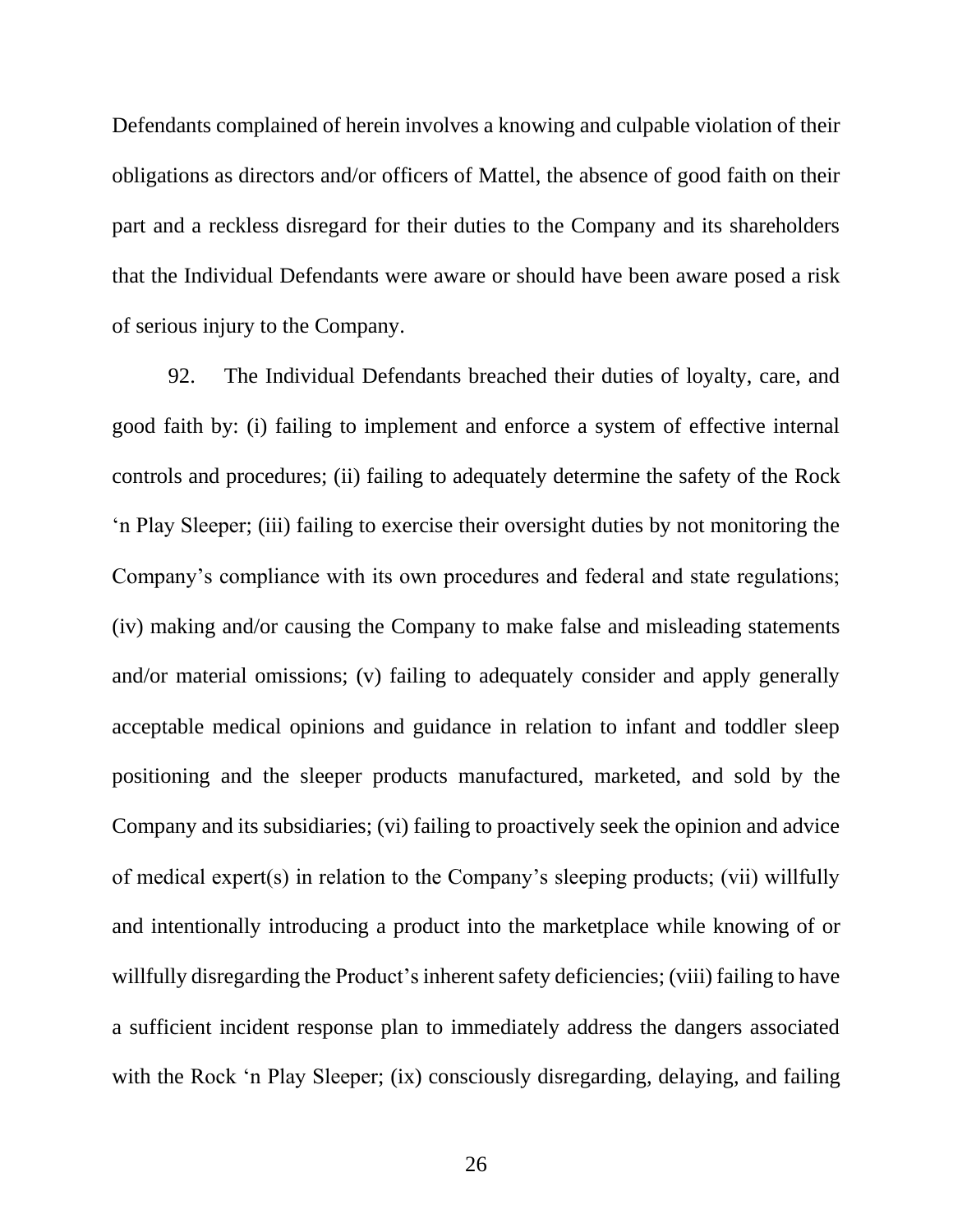to ensure that the Company notified the general public upon discovery that the Rock 'n Play Sleeper was inherently dangerous and may lead to death; (x) failing to timely disclose the Company's internal findings regarding the dangerousness of the Rock 'n Play Sleeper; and (xi) allowing the Company to violate state and federal laws and regulations.

### **SUBSTANTIVE ALLEGATIONS**

### **A. Background**

93. Mattel is a world leader in the manufacturing of toys and children's entertainment products. The Company engages in the design, manufacturing, and marketing of toy products that are sold throughout the world directly to consumers and through retail channels. Mattel's products include branded fashion dolls, infant and preschool products, toy cars, and electrical vehicles.

94. The Company was founded in California in 1945 by Harold "Matt" Matson and Elliot Handler. In 1948, the Company was incorporated in California with its headquarters in Los Angeles. The Company went public in 1960 and began trading on the New York Stock Exchange ("NYSE") in 1963. The Company then reincorporated in Delaware in 1968, and in 2009 moved its stock listing from the NYSE to the Nasdaq. The Company's securities are listed on the Nasdaq under the ticker symbol "MAT."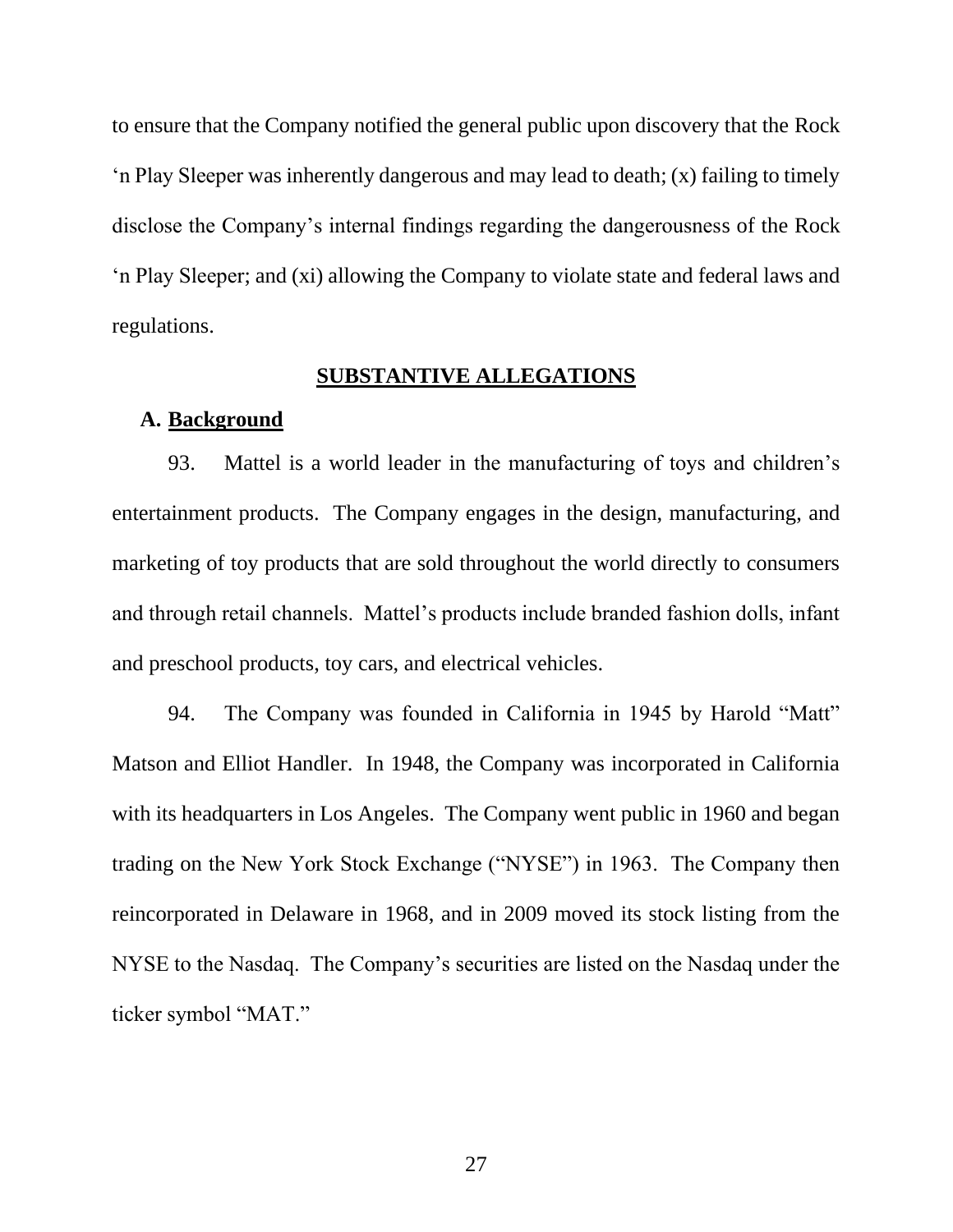95. In addition to operating under the Mattel brand name, the Company functions through multiple subsidiaries. One such subsidiary is Fisher-Price, Inc.

96. Fisher-Price's business model focuses on the manufacturing of toys for infants and small children. Additionally, Fisher-Price manufactures highchairs, playpens, car seats, and infant sleepers, amongst other products targeted towards infants and young toddlers. Further, Fisher-Price licenses its name to manufacturers of apparel, shoes, books, and other children's products. Similar to its parent company, Mattel, Fisher-Price engages in the worldwide sale and distribution of its products.

97. Mattel and Fisher-Price both boast that they create and produce products safe for children. Mattel's website states "[w]hen we design and engineer our toys, we strive to make them safe for children."<sup>1</sup> Mattel's website further states "What's the most important part of creating a toy? Making sure it's safe."<sup>2</sup> The claims continue:

Mattel designs and engineers thousands of toys and other children's products and each model is evaluated to make sure it meets stringent safety standards. Our internal product safety procedures are designed to meet or exceed regulations and laws enforced by the U.S. Consumer Product Safety Commission (CPSC) and their regulatory counterparts around the world. We operate 10 high-tech labs where our products are tested for safety, quality, and durability. Our labs – which are cpsc

<sup>1</sup> Mattel, *Citizenship Overview*, http://citizenship.mattel.com/overview/index.htm (last visited June 16, 2020).

<sup>2</sup> Mattel, *Inspired Design*, http://citizenship.mattel.com/inspired-design/index.htm (last visited June 16, 2020).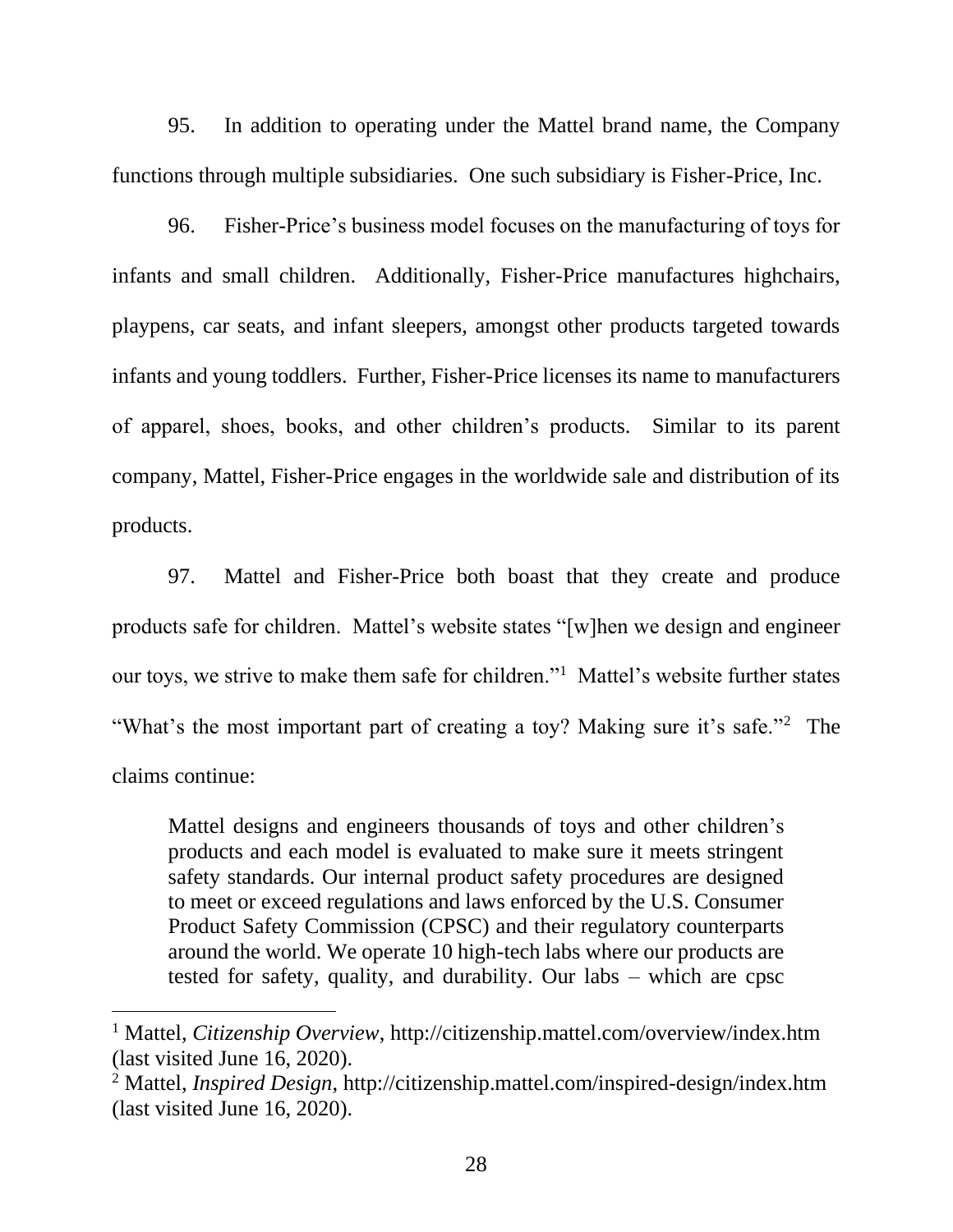approved and ISO 17025 accredited – are equipped to drop, age, burn, twist, push and pull our products to test all aspects of safety before they arrive in your home and end up in the hands of children. $3$ 

98. Fisher-Price's website notes:

"Parents have trusted us for more than 80 years to provide safe products for their children, but we know we must still earn their trust every day," says Kitty Pilarz, Vice President of Product Safety & Regulatory Compliance at Fisher-Price. "So, right from the start of a design concept, we work to make sure our products are as safe as they can be."<sup>4</sup>

99.

# **B. The Rock 'n Play Sleeper**

# **a. Development and Release to Market**

100. The Rock 'n Play Sleeper was introduced to the U.S. market in 2009 and has become a tremendously popular product for the Company. Over the next ten years, the Company sold nearly 4.7 million Rock 'n Play Sleepers at \$40 to \$149 each.<sup>5</sup>

<sup>3</sup> *Id.*

<sup>4</sup> Fisher-Price, *A safety story*, https://www.fisherprice.com/en\_US/ourstory /safety/index.html (last visited June 16, 2020).

<sup>5</sup> U.S. Consumer Prod. Safety Comm'n, *Fisher-Price Recalls Rock 'n Play Sleepers Due to Reports of Deaths*, https://www.cpsc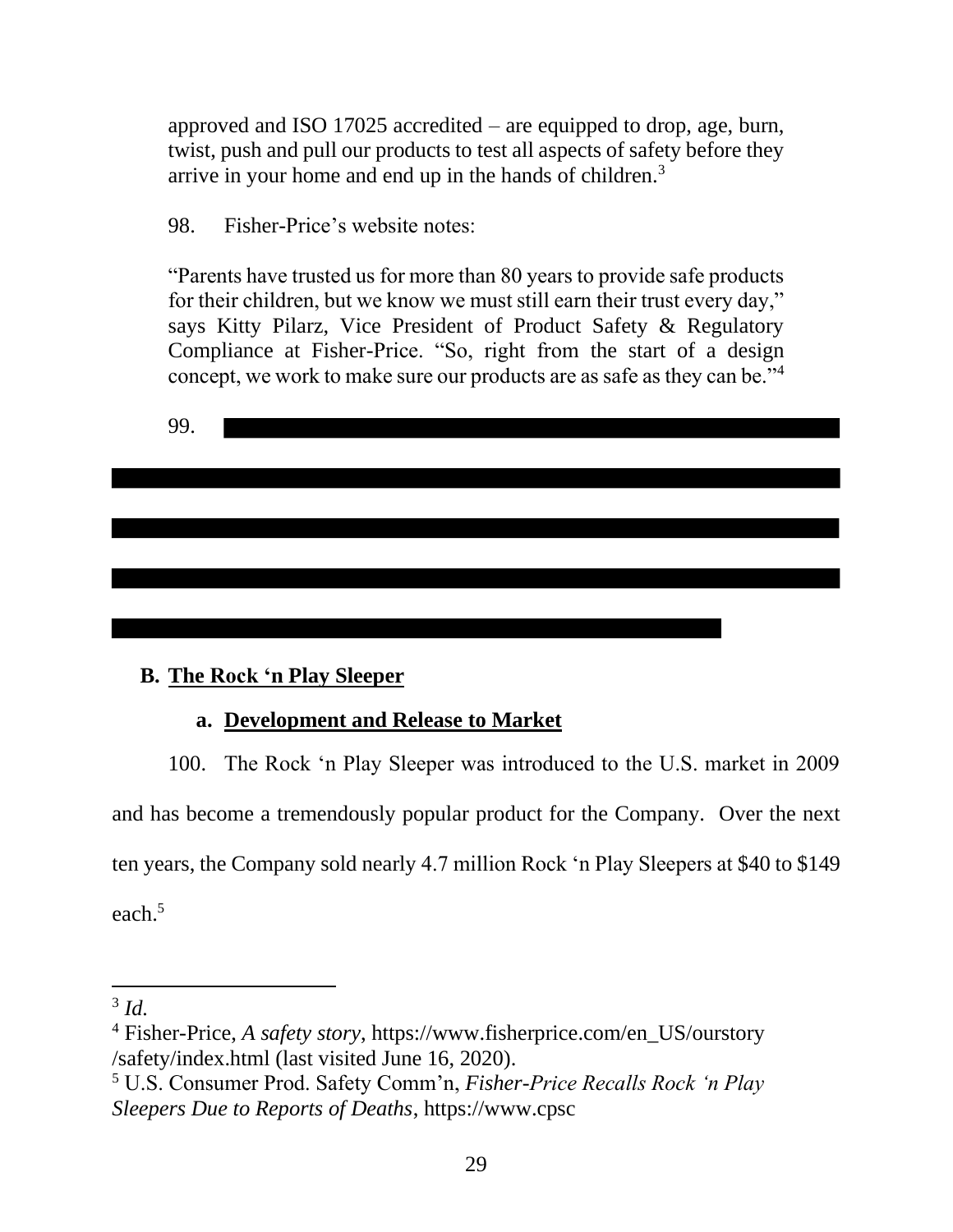101. The Rock 'n Play Sleeper is an inclined "sleeper" that the Company has marketed as suitable for all night or prolonged sleep. The Fisher-Price website touted the Product for "naptime and nighttime," and the Product's packaging says things such as "Inclined sleeper designed for all-night sleep."

102. Originally, the Company and Fisher-Price categorized the Rock 'n Play as a "bassinet." However, in 2010, the CPSC amended its standards applicable to cribs and bassinets. This caused the Company and Fisher-Price to seek an exemption for sleep products with an incline of more than ten (10) degrees. The CPSC granted the Company's exemption, which allowed Mattel and Fisher-Price to continue to market the Rock 'n Play Sleeper as a "sleeper." 6

103. According to the packaging materials that accompanied the Rock 'n Play Sleeper, a "[b]aby can sleep at a comfortable incline all night long!" Moreover, through the naming convention of the Product and other marketing materials, the Company intentionally and consciously advertised the Product as suitable for extended nighttime sleep related to infants and small children.

104. The Company and the Individual Defendants believed that they developed another "Rockstar" product, selling millions of units of the Product and

<sup>.</sup>gov/Recalls/2019/fisher-price-recalls-rock-n-play-sleepers-due-to-reports-ofdeaths (last visited June 17, 2020).

<sup>6</sup> Jessica Winter, *The Life and Death of a Wildly Popular Baby Sleeper*, The New Yorker, Apr. 15, 2019, https://www.newyorker.com/culture/culture-desk/the-lifeand-death-of-a-wildly-popular-baby-sleeper.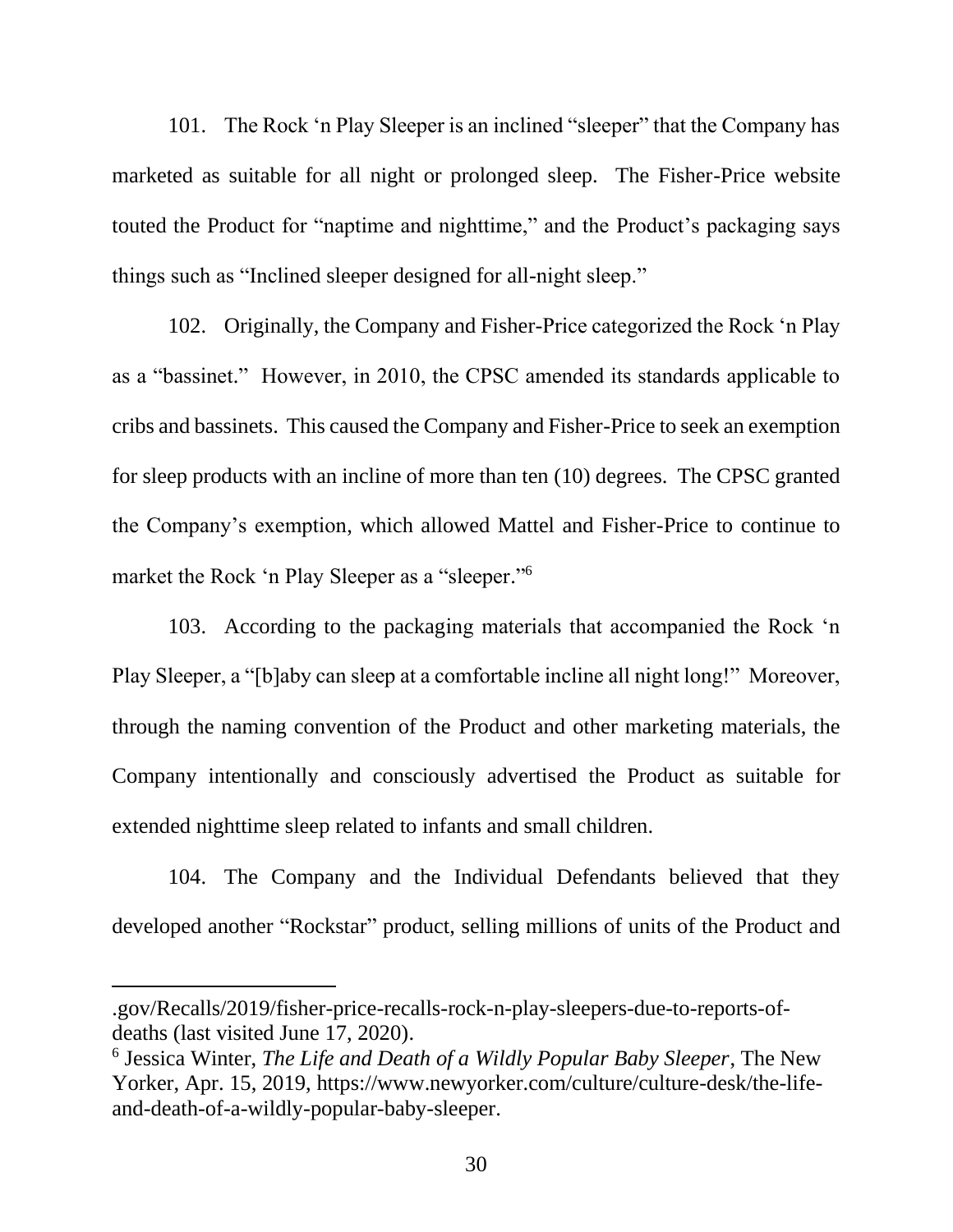claiming that "[t]here was no product on the market that safely [allowed an infant to sleep at an incline.]"<sup>7</sup> But it was not long until questions began to arise about the safety of the Rock 'n Play Sleeper.

105. According to the *Washington Post*, "Fisher-Price developed its revolutionary Product based on faulty beliefs about infant sleep, with no clinical research into whether it was safe, and, rather than seeking the advice of pediatricians, consulted just a single doctor — a family physician from Texas whose expertise had already been doubted by judges and who would eventually lose his medical license, according to a review by The Washington Post of thousands of pages of court depositions, emails and medical studies, along with interviews of doctors and regulators."<sup>8</sup> That family physician, Gary Deegear of San Antonio, had been consulting on Fisher-Price products for years.

106. The Product was invented by Linda Chapman ("Chapman"), a Fisher-Price designer. She came up with the idea based on outdated medical advice suggesting elevating a baby's head can help a baby with gastric reflux.

<sup>7</sup> Todd C. Frankel, *Fisher-Price invented a baby sleeper without safety tests and kept selling it, even as babies died*, Wash. Post, May 30, 2019, https://www. washingtonpost.com/business/economy/how-fisher-price-invented-a-popular-babysleeper-without-safety-tests-and-kept-it-on-the-market-even-as-babiesdied/2019/05/30/78c2707a-7731-11e9-b3f5- 5673edf2d127\_story.html?arc404=true. 8 *Id.*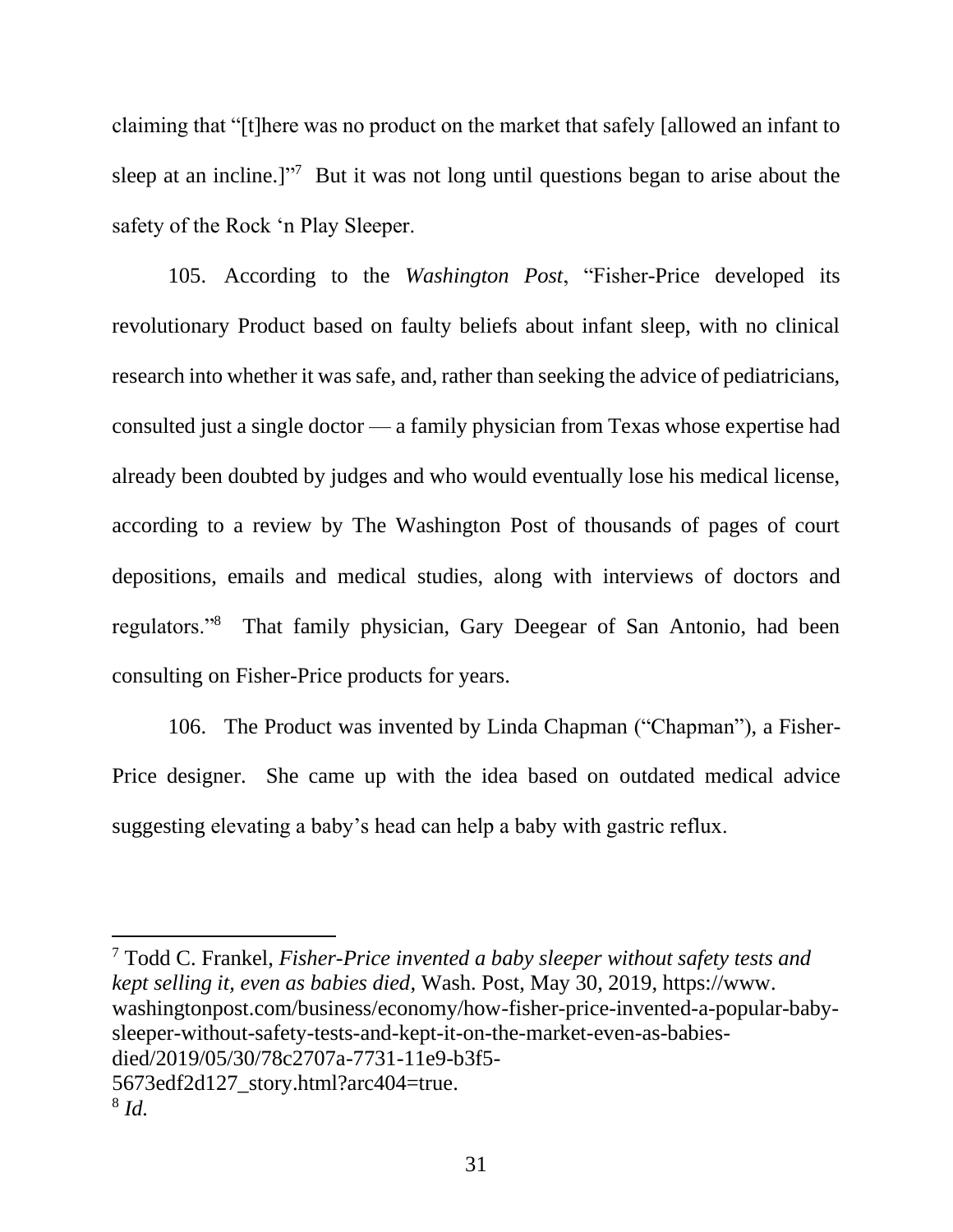107. Chapman was deposed on March 21, 2018 in *Goodrich, et al. v. Fisher-Price, Inc.*, Case Number 1:16-cv-03116 (N.D. Ga. Aug. 24, 2016). Chapman indicated that when designing the Rock 'n Play Sleeper she was proceeding on advice that she recalled her son's pediatrician giving her when her son was young. Chapman indicated that she recalled her son's pediatrician indicating that she should "elevate his head when sleeping. He said you could put a pillow underneath the mattress, or he didn't really have a good way to do it."

108. During the same deposition, Chapman, the designer of a product designed to be safe for infant sleep, was unable to identify the AAP standards for infant sleep and, more astonishing, was unaware of the term "supine."

109. In 2009, two prominent groups of pediatric gastroenterologists released international consensus guidelines on managing stomach problems in babies, finding that elevating a baby's head actually makes gastric reflux worse. The AAP adopted these findings.

110. Despite the new medical findings, the Company used the claim that elevating a baby's head was beneficial in a 2010 letter to the CPSC, when the agency was considering regulating inclined sleepers, relying on information found in the North American Society for Pediatric Gastroenterology, Hepatology and Nutrition from 2001, despite the fact that in 2010, when the Company wrote the letter, the guidance was updated to say that inclining babies was harmful.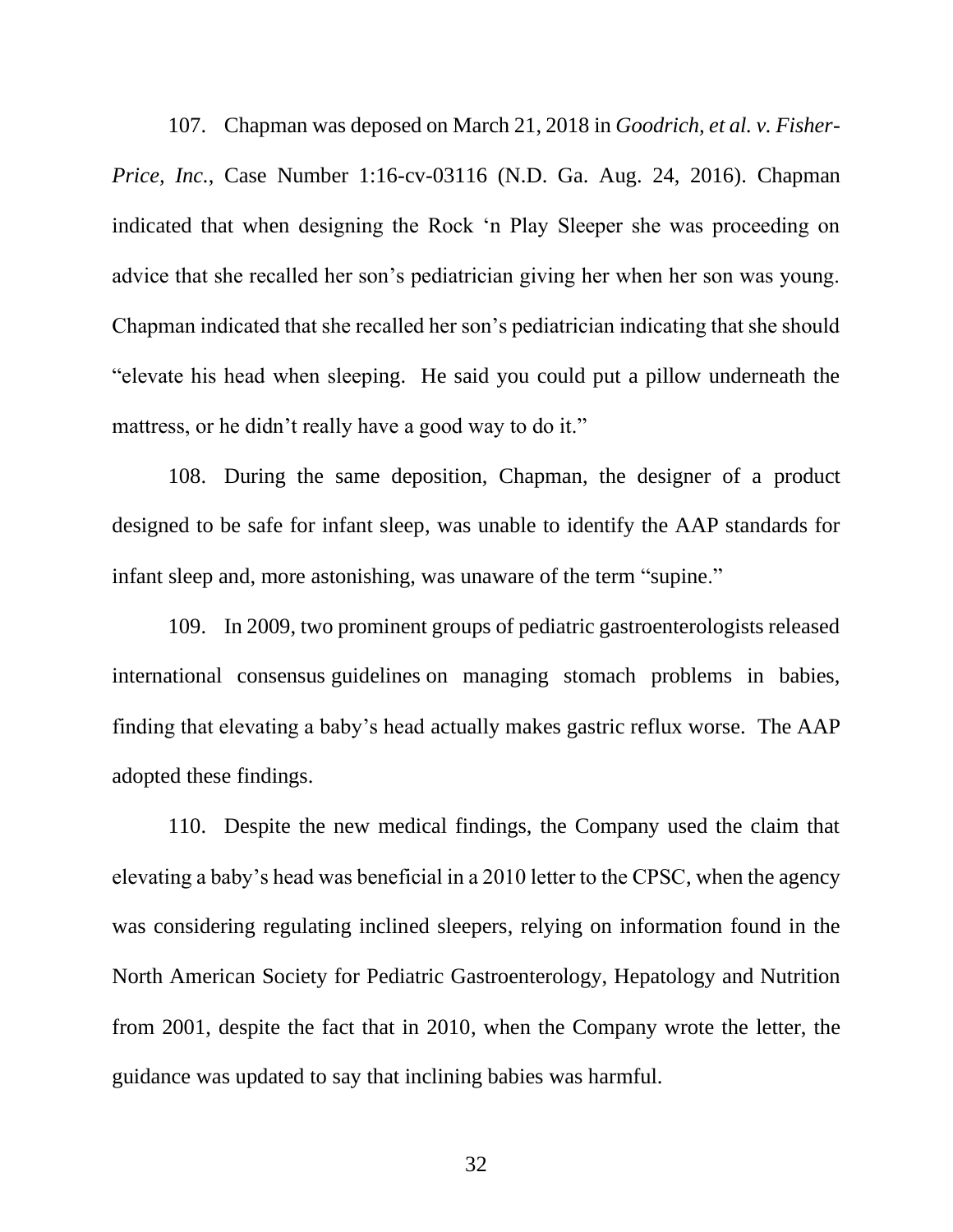111. At the time, the safety committee was led by Kitty Pilarz ("Pilarz"), a Fisher-Price engineer working as a product safety manager. Notably, Ms. Pilarz is now vice president of product safety and regulatory compliance for Fisher-Price.

112. In a deposition taken on March 21, 2018, during the *Goodrich et al. v. Fisher-Price, Inc.* case, Ms. Pilarz confirmed that Fisher-Price did not have medical professionals on staff. According to Ms. Pilarz, "Once I saw the concept and we started working on the concept, I did talk with our medical consultant about the concept." She then confirmed that the medical consultant she spoke with was Dr. Deegear, the former family physician discussed above.

113. The Company's safety committee should have been aware of these new guidelines.

### **b. Safety Concerns**

114. Although Mattel, and its subsidiary Fisher-Price, advertised and marketed the Rock 'n Play Sleeper as safe for nighttime and prolonged sleep, the Product is inherently unsafe, and the Individual Defendants were or should have been aware of the dangers associated with the Product.

115. The Company's promotion of the Rock 'n Play Sleeper as an extended sleep option for infants and small children drastically increased the likelihood of infant fatality and injury as demonstrated through the numerous documented instances of infant death and serious injuries.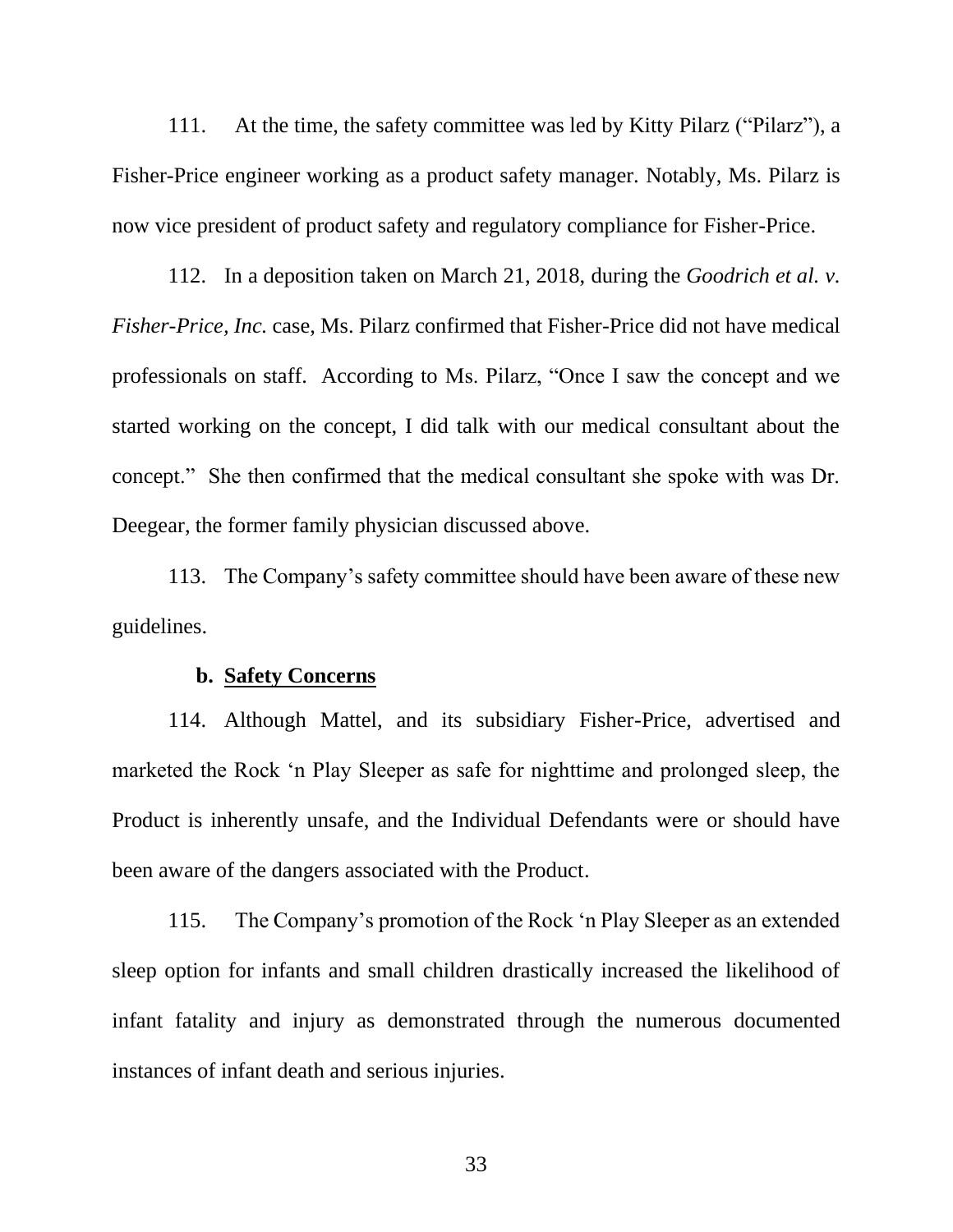116. The design of the Rock 'n Play Sleeper results in an infant being positioned at a thirty (30) degree incline, which significantly increases the likelihood that an infant's head will slip into a dangerous, and potentially fatal, position constricting the windpipe, and/or causing the infant's face to be pressed against the Product's padded fabric, restricting airflow. The infant is unlikely to be able to correct this positioning, which sometimes results in death.

117. Mattel, and Fisher-Price, instruct parents to keep babies strapped in the Rock 'n Player Sleeper's restraints throughout the time in which the infant is positioned within the Product, and therefore, these instructions increase the likelihood that the infant will be unable to correct or remediate the consequences of falling into a dangerous position. Furthermore, the Rock 'n Play Sleeper increases the infant's risk of developing flat head (plagiocephaly) and twisted neck (torticollis) syndromes.

118. The Company knew internally about the dangers and risks associated with the Rock 'n Play Sleeper yet continued to sell the Product and market the Product as a "sleeper."

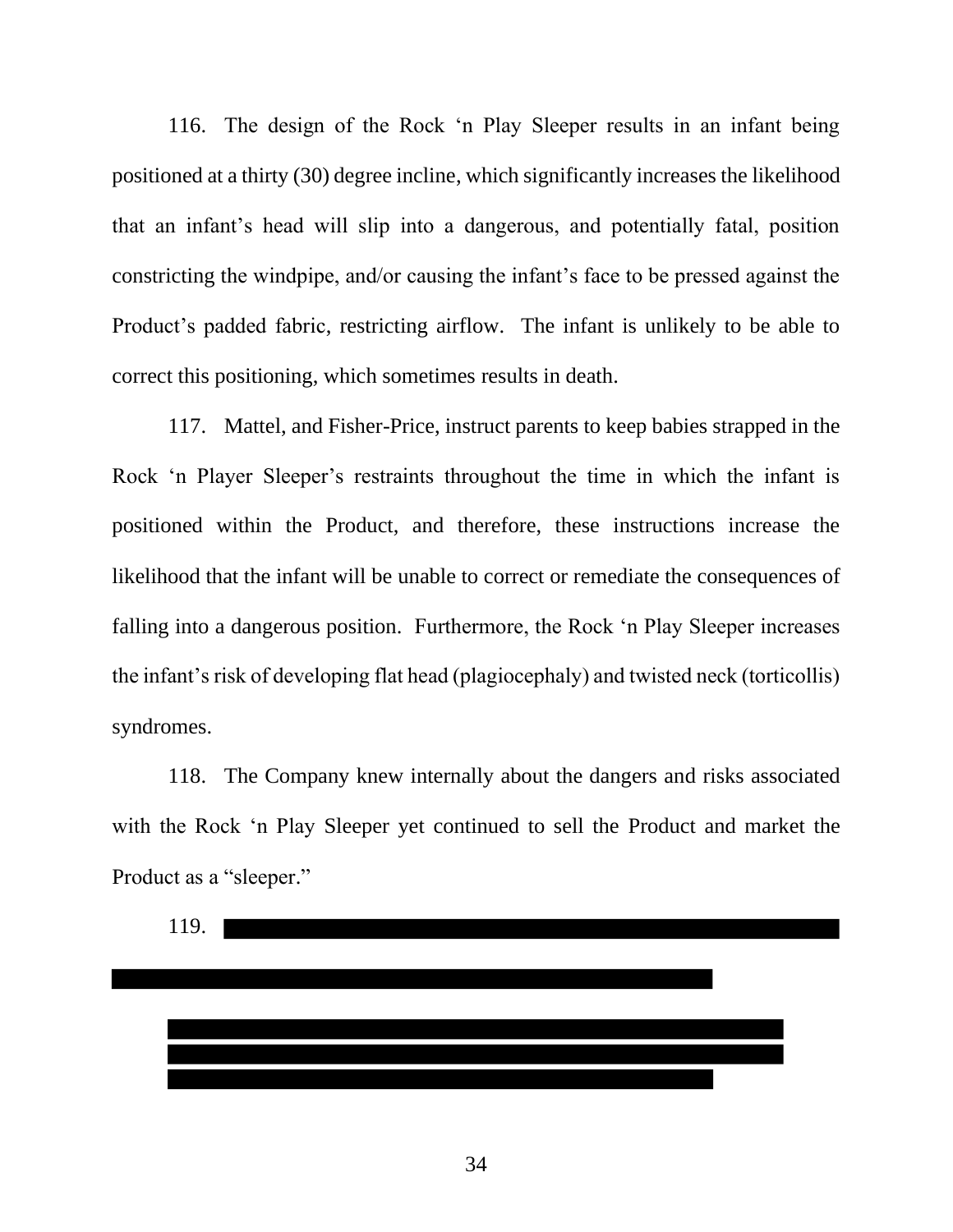

121. The Company and the Individual Defendants ignored the inherent and documented safety risks and concerns associated with the Rock 'n Play Sleeper and willfully and intentionally marketed the Product as a sleeper suitable for all night and prolonged sleep in the United States.

122. Regulators in Canada and Australia refused to allow the Rock 'n Play Sleeper to be marketed as a "sleeper" in their countries and further restricted Mattel from using the term "sleeper" in the Product's name due to the known dangers associated with infants sleeping at an incline and the potential of the infant falling into a dangerous position while strapped in.

123. The AAP, consumer groups, and others have for years repeatedly issued warnings about the serious dangers of inclined sleepers.

124. The AAP guidelines have recommended since the mid-1990s that babies sleep faceup in an empty crib or bassinet to avoid accidental suffocation.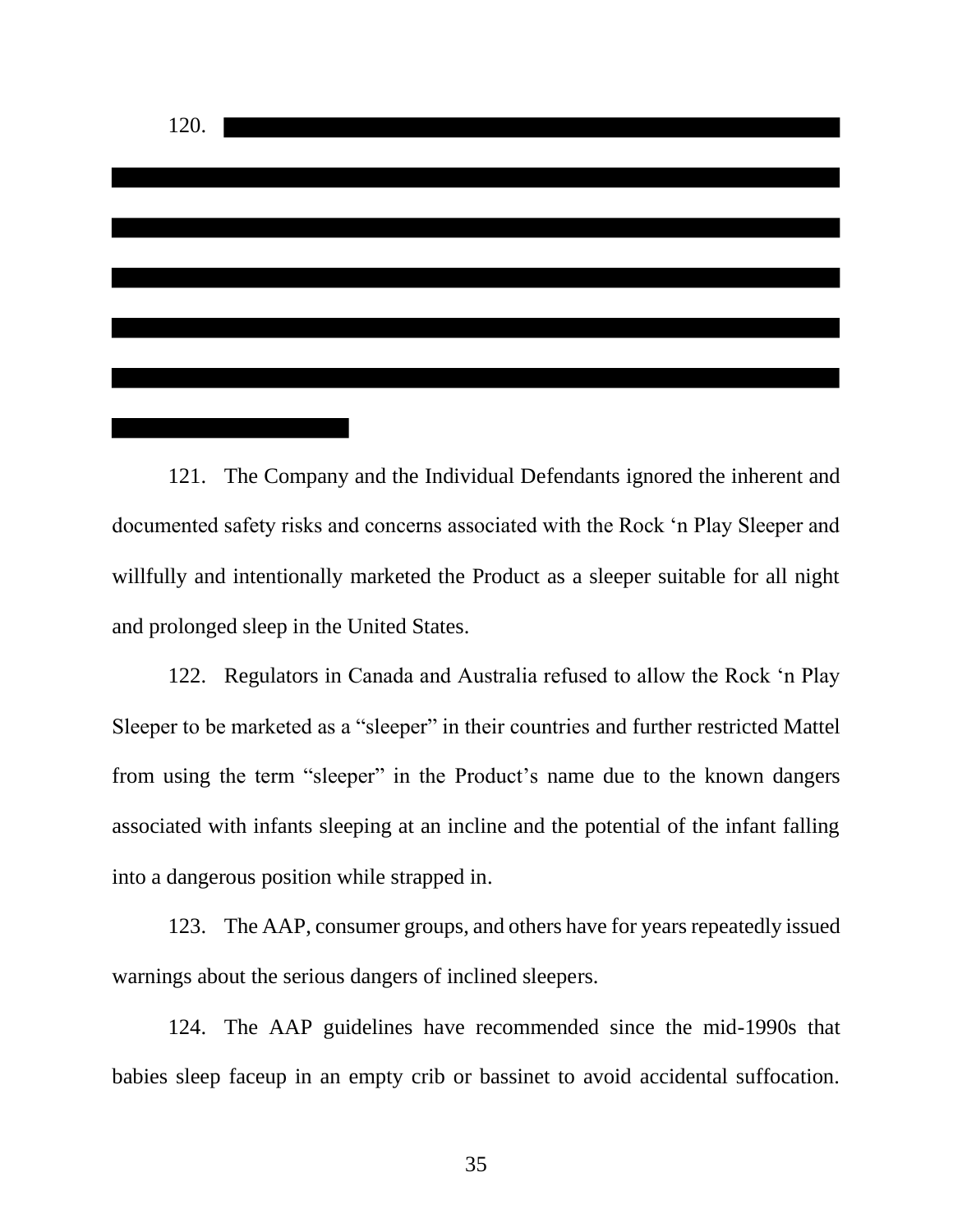Specifically, "[t]o reduce the risk of SIDS, infants should be placed for sleep in a supine position (wholly on the back) for every sleep by every caregiver until the child reaches 1 year of age. Side sleeping is not safe and is not advised."<sup>9</sup> (Footnote omitted).

125. The Company ignored numerous safety warnings and the documented medical research regarding safe sleep positioning for infants. Moreover, Mattel never sought the advice and knowledge of pediatric and/or medical experts, other than the single doctor that was consulted at the time of the Product's release.

126. According to the *Washington Post*, "the first time Fisher-Price hired a pediatrician to evaluate the Rock 'n Play was eight years later, as part of the company's defense in a product liability lawsuit, according to records."<sup>10</sup>

127. While the Company was defending itself against multiple lawsuits related to the Rock 'n Play Sleeper, including one involving an infant's death and a second premised on an infant's near-death, the Company continued to market and sell the Product as safe for prolonged and all-night sleep.

<sup>9</sup> Task Force On Sudden Infant Death Syndrome, *SIDS and Other Sleep-Related Infant Deaths: Updated 2016 Recommendations for a Safe Infant Sleeping Environment*, Pediatrics, Nov. 2016, https://pediatrics.aappublications.org /content/138/5/e20162938.

<sup>10</sup> https://www.washingtonpost.com/business/economy/how-fisher-price-inventeda-popular-baby-sleeper-without-safety-tests-and-kept-it-on-the-market-even-asbabies-died/2019/05/30/78c2707a-7731-11e9-b3f5- 5673edf2d127\_story.html?arc404=true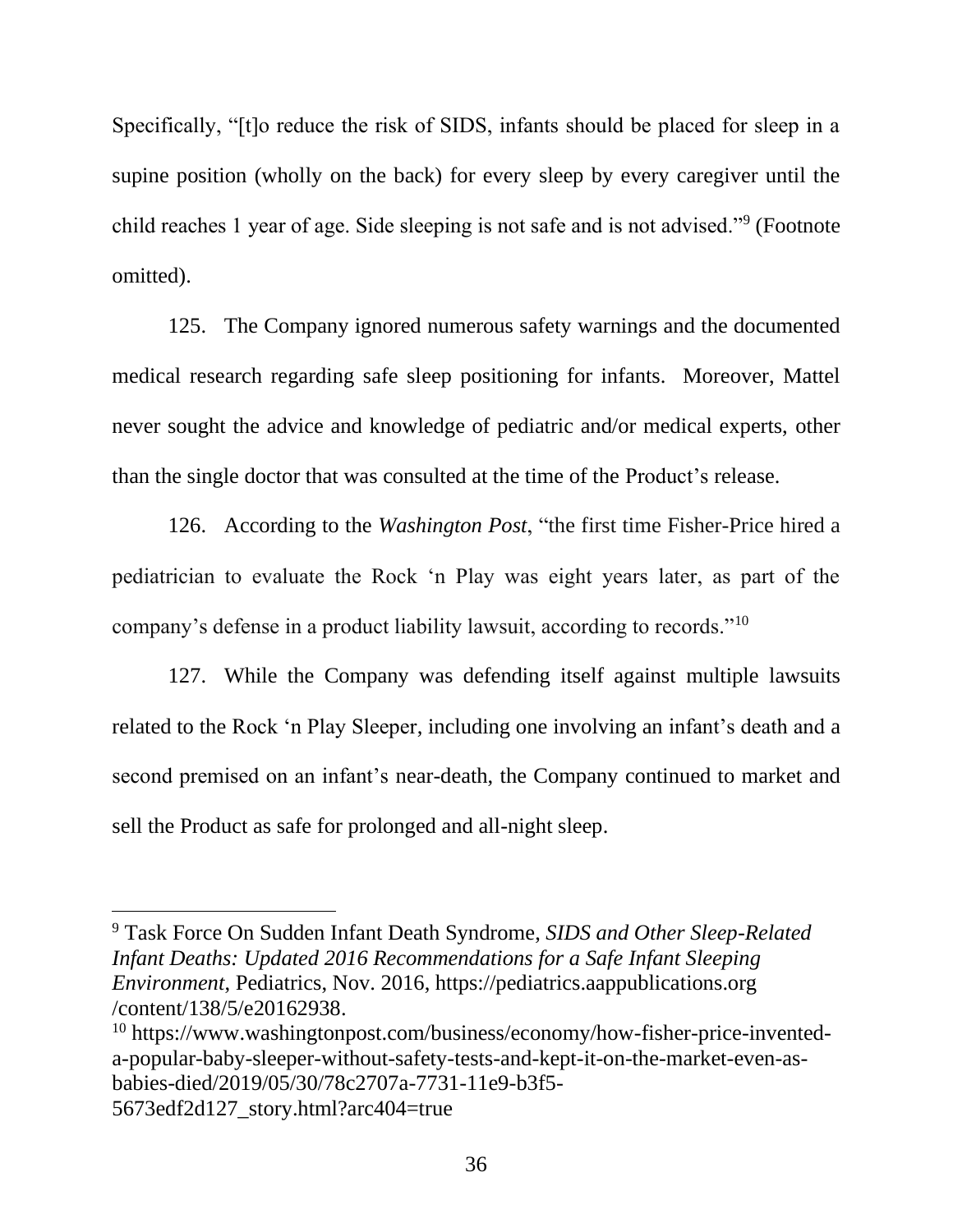128. One lawsuit filed by a Georgia couple alleged that the couple's 7-weekold son survived after being found blue and lifeless in a Rock 'n Play Sleeper in 2014. While napping, the 7-week-old became trapped due to the restraint straps. According to a subsequent visit to the baby's pediatrician, the doctor attributed the injuries sustained by the infant to be associated with "upper airway obstruction from [his] head being in a flexed position" because of the "ill design of the Rock 'n Play' Sleeper. The boy's grandmother, attorney Jan Hinson, helped lead the case, which was ultimately dismissed at the end of 2018 by a judge who found a lack of evidence to support the suit's product liability theory.<sup>11</sup>

129. In 2015, a Texas couple filed a lawsuit against Fisher-Price after the couple's 2-month-old child asphyxiated in a Rock 'n Play Sleeper.<sup>12</sup> The case was later dismissed with prejudice in 2017 after the plaintiffs and defendants agreed to "compromise and resolve all matters at issue between them."<sup>13</sup>

130. Numerous other parents and caregivers have sued Mattel and Fisher-Price after infant death or injury from use of the Rock 'n Play Sleeper.

<sup>11</sup> Mot. to Exclude Expert Testimony of Roy Benaroch, at p. 4, *David Goodrich, et al. v. Fisher-Price, Inc.*, Case Number 1:16-cv-03116 (N.D. Ga. Aug. 24, 2016). <sup>12</sup> *Torres et al. v. Imperial Manufactory Limited et al., Docket No. 7:15-cv-00444* (S.D. Tex. Oct. 23, 2015).

<sup>&</sup>lt;sup>13</sup> Mot. to Dismiss, at p. 1, *Torres et al. v. Imperial Manufactory Limited et al.*, Docket No. 7:15-cv-00444 (S.D. Tex. Oct. 23, 2015).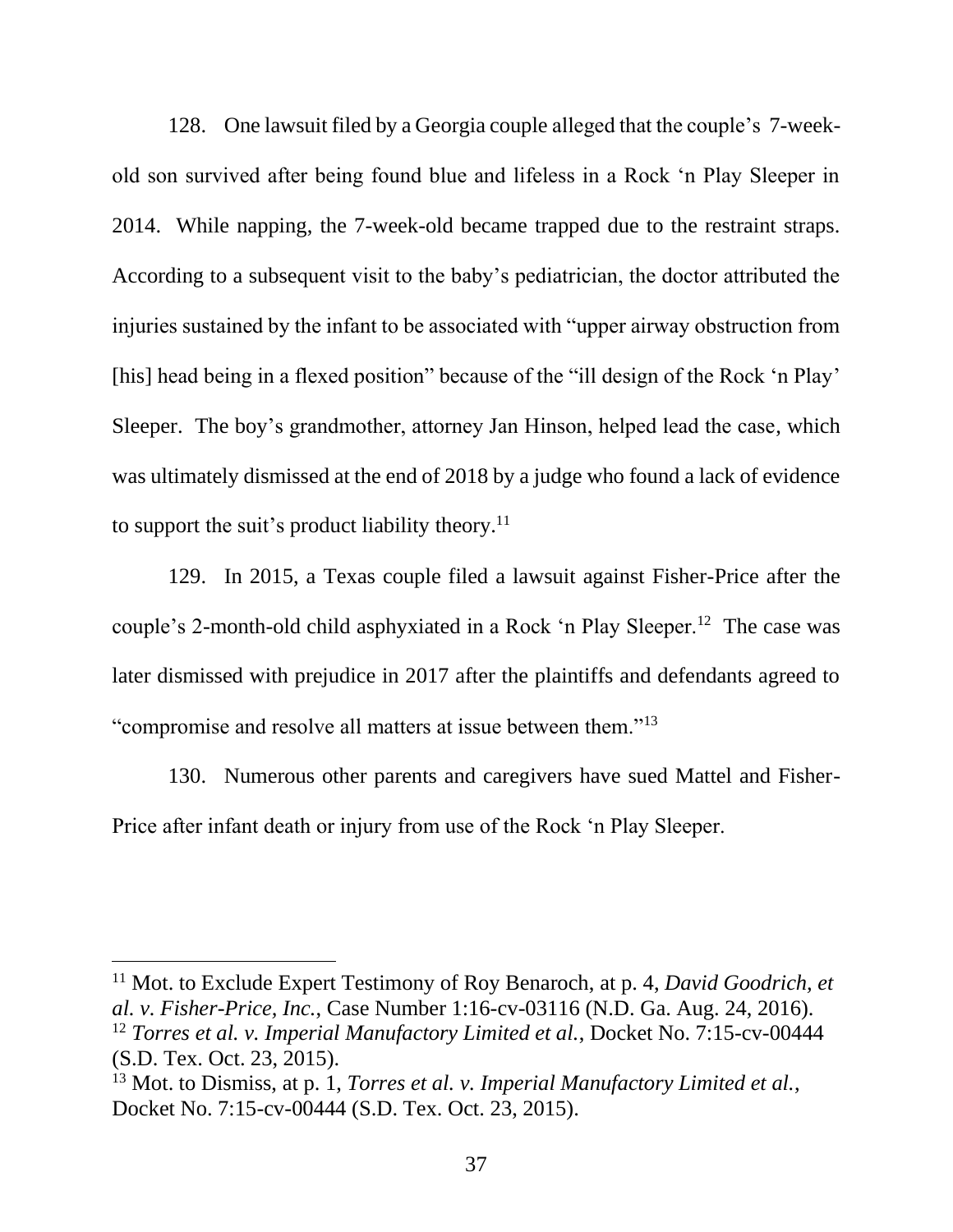131. The Company was on notice of the more than 30 babies who died and at least 700 other infants who suffered injuries as a result of using the Rock 'n Play Sleeper.

132. While the Company and the Individual Defendants were aware of the risk of death and/or injury from use of the Rock 'n Play Sleeper, the general public was kept in the dark about these serious and sometimes deadly risks associated with the Product until November 2018.

133. The Company and the Individual Defendants knew for years that the Rock 'n Play Sleeper was inherently unsafe and that the Product defied the medical guidance and opinions of numerous pediatric experts. Despite knowing of the dangers associated with the Rock 'n Play Sleeper, the Individual Defendants failed to provide any notice to the millions of consumers that were putting their children in danger every day.

134. In a November 23, 2018 report, in an article titled "Infant-Sleep Deaths in Focus in Fight Over Role of Consumer-Safety Agency," *The Wall Street Journal* reported that at least 30 deaths and more than 700 injuries since 2005 have been reported in connection with inclined sleepers, with 16 deaths occurring since September 2016.

38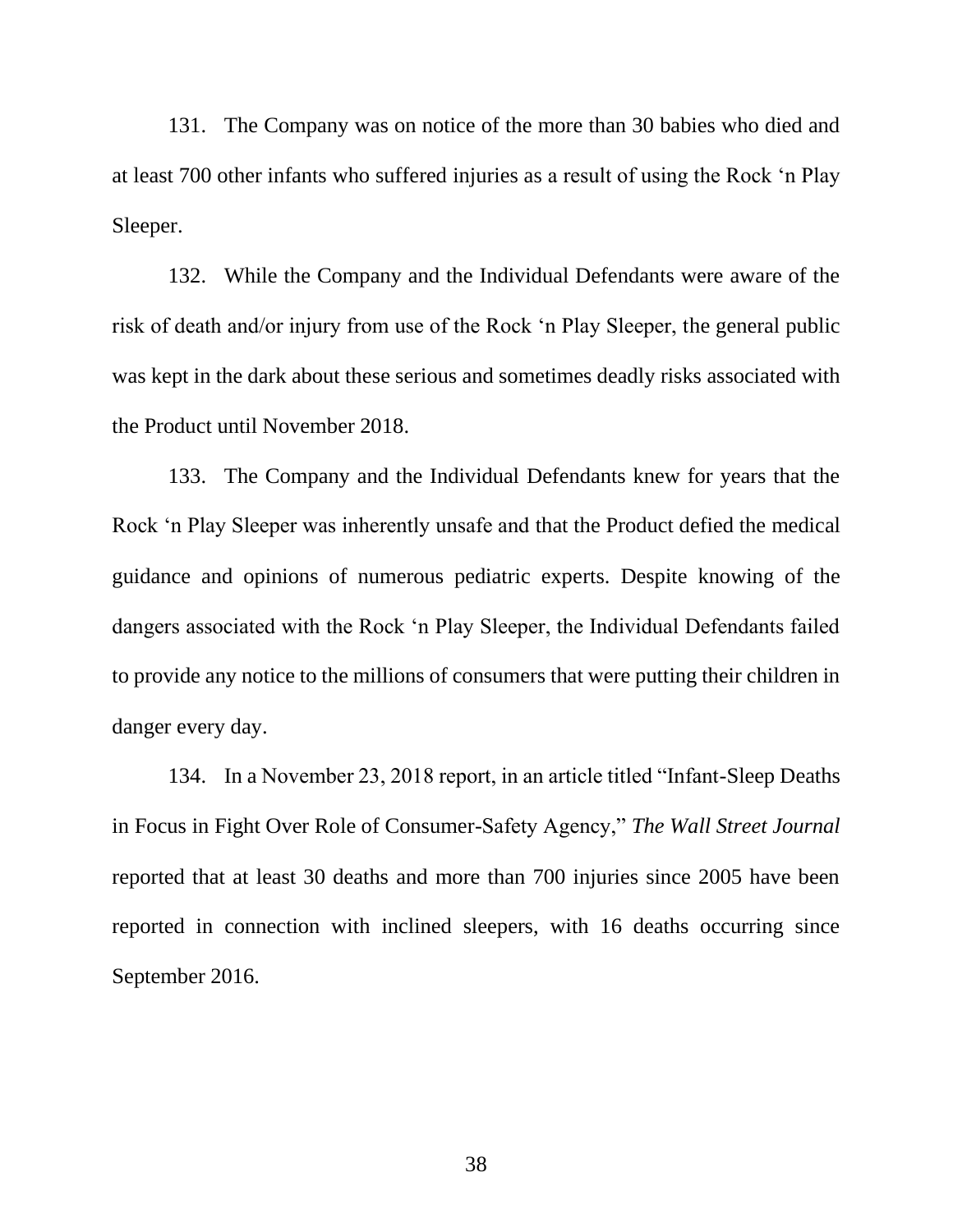135. As news outlets and more medical professionals began to speak out against the use of the Rock 'n Play Sleeper and describe the dangerous nature of the Product, the Company finally began issuing warnings regarding the Product.

136. On April 5, 2019, Fisher-Price and the CPSC issued a joint statement which disclosed that since 2015 ten (10) infants died while using the Rock 'n Play Sleeper, and warned that the Product should not be used once an infant reaches three (3) months of age, or as soon as the infant learns to, or appears to be able to, roll over. Specifically, the release stated, in relevant part:

The Consumer Product Safety Commission (CPSC) and Fisher-Price warn consumers about the Fisher-Price Rock 'n Play due to reports of death when infants roll over in the product. According to medical literature, infants typically begin rollover behaviors at 3 months. **The CPSC is aware of 10 infant deaths in the Rock 'n Play that have occurred since 2015,** after the infants rolled from their back to their stomach or side, while unrestrained. **All 10 infants were 3 months or older.**

**Because deaths continue to occur, CPSC is recommending consumers stop use of the product by three months of age, or as soon as an infant exhibits rollover capabilities.** CPSC has previously warned consumers to use restraints in infant inclined sleep products.

Fisher-Price warns consumers to stop using the product when infants can roll over, but the reported deaths show that some consumers are still using the product when infants are capable of rolling and without using the three point harness restraint.

CPSC and Fisher-Price remind consumers to create a safe sleep environment for infants, whether using a crib, bassinet, play yard, or inclined sleeper: Never add blankets, pillows, stuffed toys, or other items to the environment and always place infants to sleep on their backs.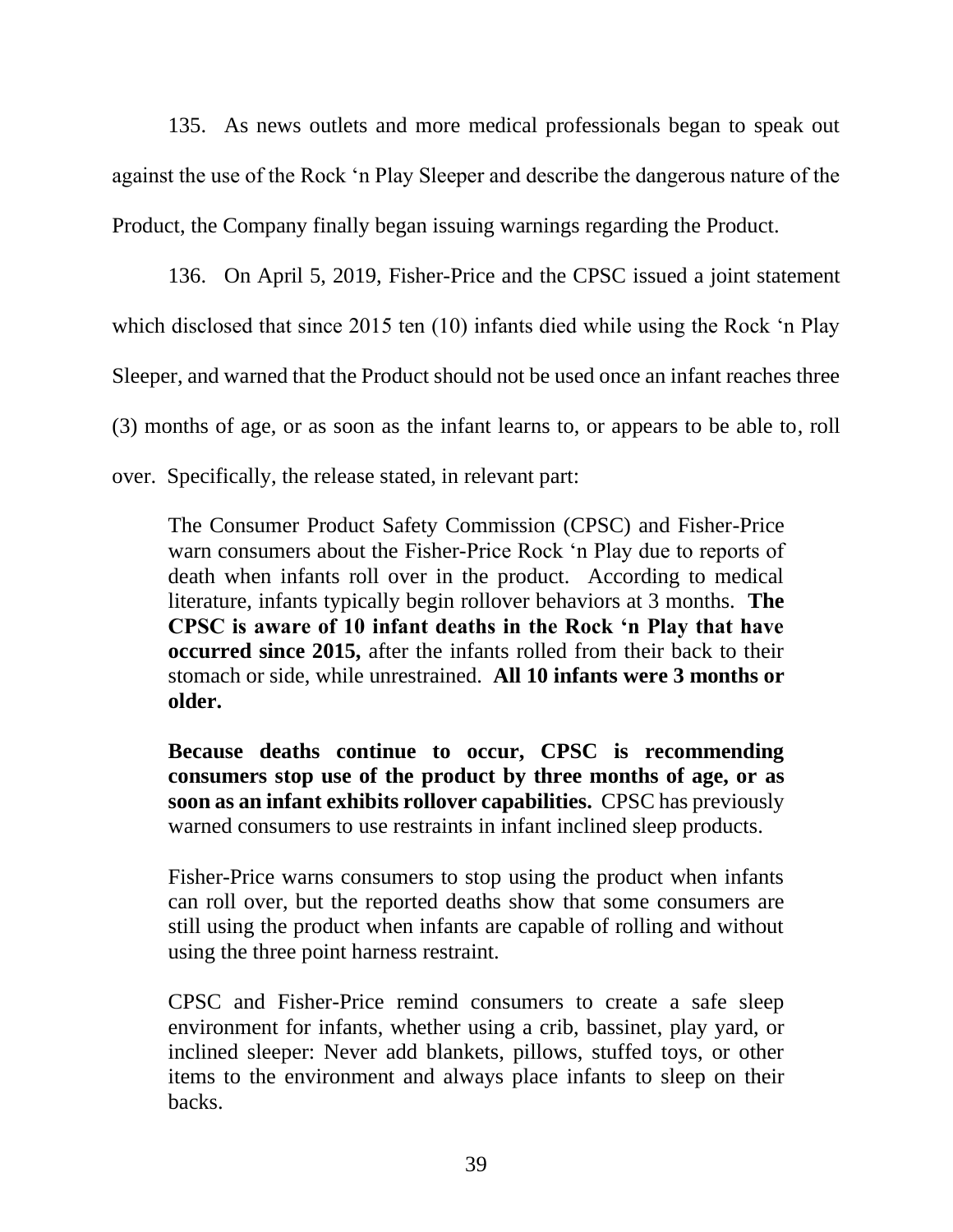The commission voted to publish a finding that the health and safety of the public requires immediate notice.

(Emphasis added).

137. On the same day, Mattel issued a press release after the publication of

the joint statement by the CPSC and Fisher-Price. Mattel's press release stated, in

relevant part:

A child fatality is an unimaginable tragedy.

Fisher-Price has a long, proud tradition of **prioritizing safety as the cornerstone of our mission.** Generations of parents have trusted us for almost 90 years to provide safe products for their children. We are there with you from the moment you bring your child home and take our responsibility for product safety very seriously.

Today, the Consumer Product Safety Commission (CPSC) and Fisher-Price have jointly issued an alert warning parents and caregivers to discontinue use of the Rock 'n Play Sleeper when infants begin to roll over. **To ensure a safe sleep environment for infants, we remind parents and caregivers to follow all safety warnings included with the product: always use the provided restraints, always place infants on their backs to sleep, and make sure that no pillows, blankets or extra padding are placed in the Rock 'n Play Sleeper. The Rock 'n Play Sleeper meets all applicable safety standards,**  including those of the international standards organization, known as ASTM International, and is certified by the Juvenile Products Manufacturers Association (JPMA).

Fisher-Price and every one of our employees take the responsibility of being part of your family seriously, and we are committed to earning that trust every day.

(Emphasis added).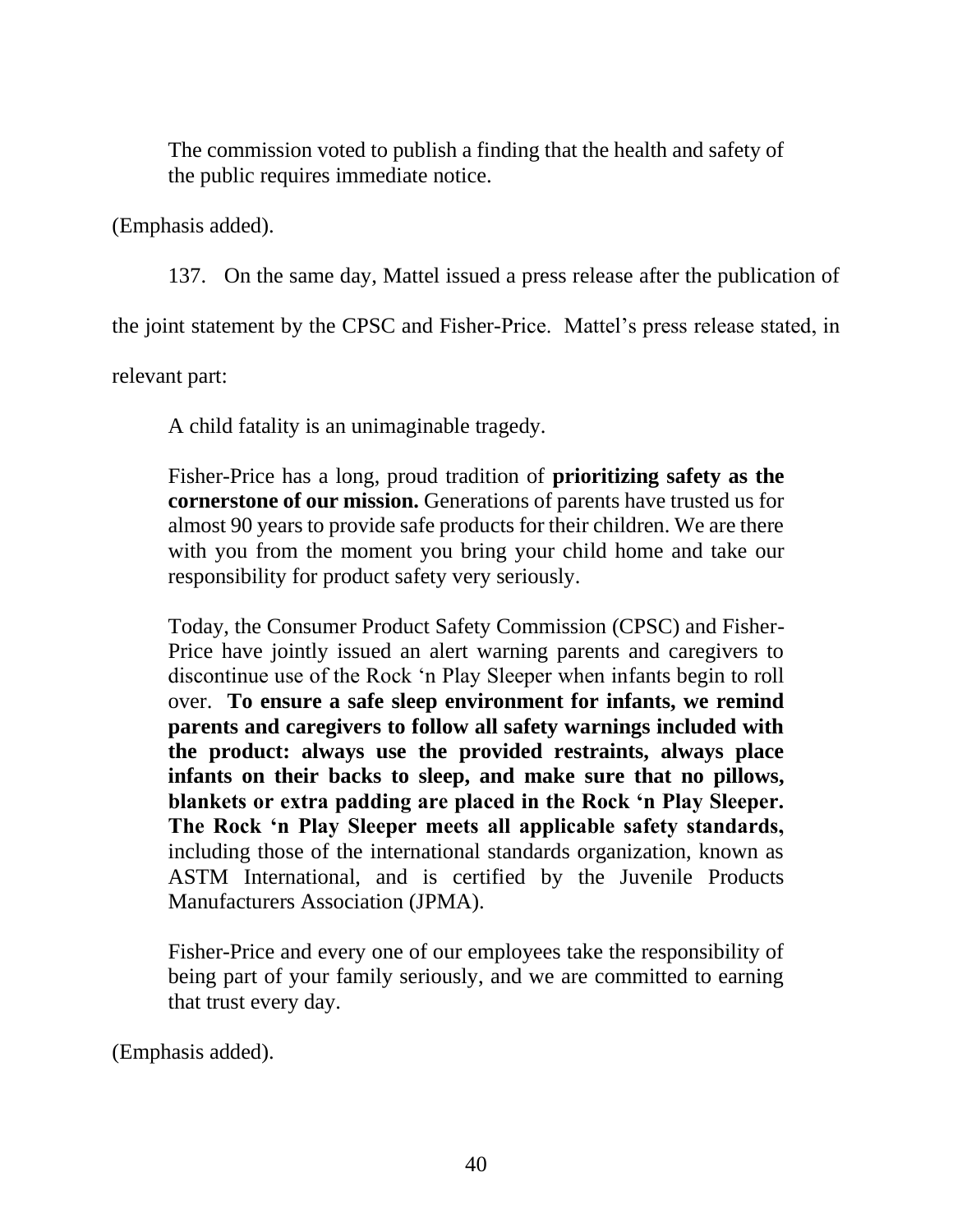138. On April 8, 2019, Consumer Reports published an article entitled *Fisher-Price Rock 'n Play Sleeper Should Be Recalled, Consumer Reports Says* (the "Consumer Reports Article"). According to the Consumer Reports Article, an investigation conducted by Consumer Reports found that the Rock 'n Play Sleeper is associated with the fatality of at least 32 infants.

139. As noted by the Consumer Reports Article, the Rock 'n Play Sleeper "has not been recalled by Fisher-Price, part of the children's products giant Mattel, which had about \$4.5 billion in sales in 2018. The deaths have prompted only warnings from the company and the CPSC, which does not have a mandatory safety standard for infant inclined sleep products." Further, the Consumer Reports Article notes that "the number of incidents associated with the Rock 'n Play Sleeper, combined with long-standing expert medical advice that babies should sleep on firm, flat surfaces, raises serious safety concerns about the product."<sup>14</sup>

140. The next day, on April 9, 2019, the AAP issued a press release calling on the CPSC to recall the Rock 'n Play Sleeper and urging parents to stop using the Rock 'n Play Sleeper. Specifically, the AAP stated, in relevant part:

AAP urges parents to stop using the product immediately. Stores should remove the Rock 'n Play Sleeper from their shelves. **A warning issued** 

<sup>14</sup> Rachel Rabkin Peachman, *Fisher-Price Rock 'n Play Sleeper Should Be Recalled, Consumer Reports Says*, Consumer Reports (Apr. 8, 2019), https://www. consumerreports.org/recalls/fisher-price-rock-n-play-sleeper-should-be-recalledconsumer-reports-says/.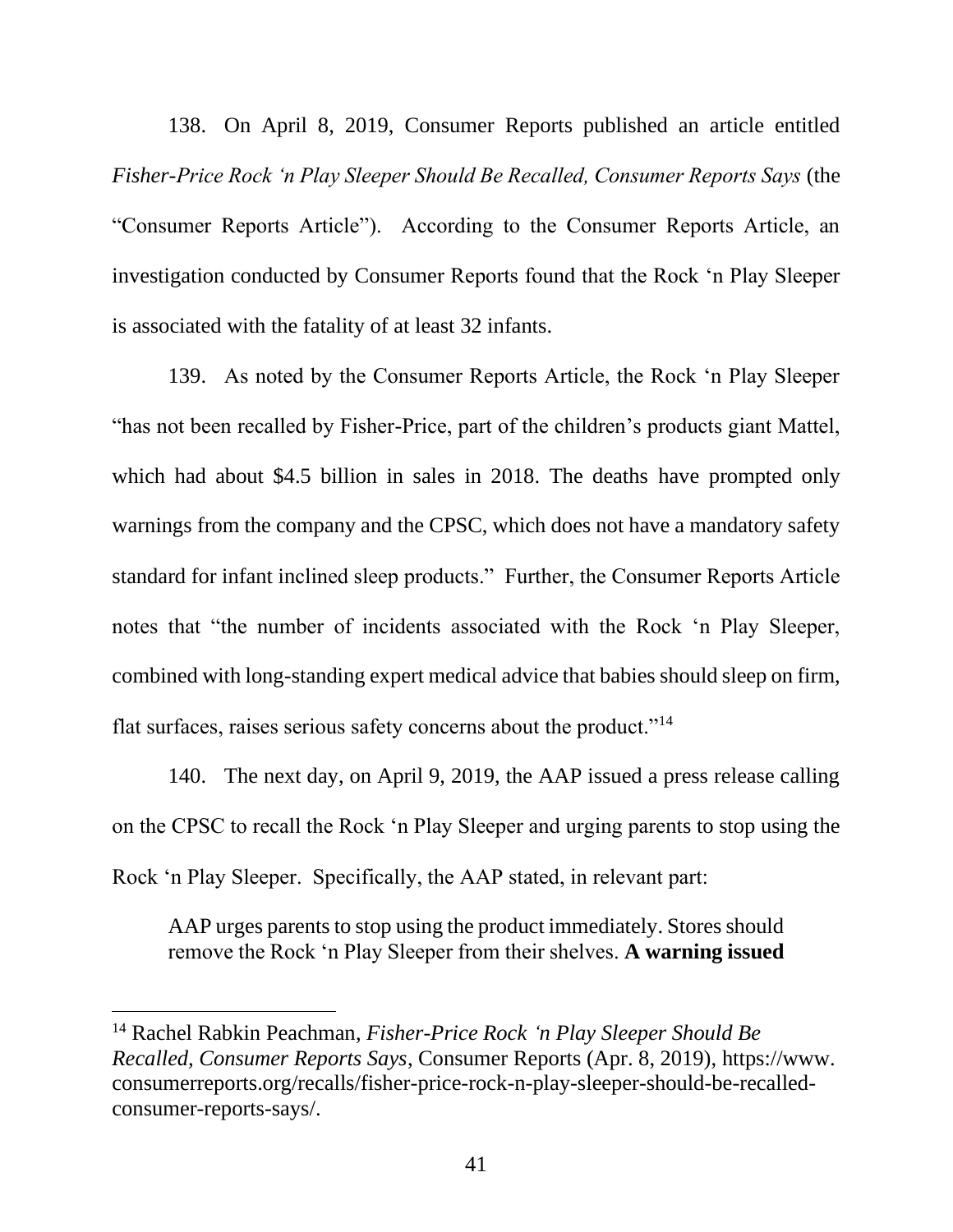**by the CPSC and Fisher-Price on April 5 did not go far enough to ensure safety and protect infants, according to the AAP***.*

"**This product is deadly and should be recalled immediately**," said Kyle Yasuda, MD, FAAP, president of the American Academy of Pediatrics. *"***When parents purchase a product for their baby or child, many assume that if it's being sold in a store, it must be safe to use. Tragically, that is not the case. There is convincing evidence that the Rock 'n Play inclined sleeper puts infants' lives at risk, and CPSC must step up and take immediate action to remove it from stores and prevent further tragedies***.*"

Last week, the CPSC and manufacturer alerted consumers to stop using the product when the infant reaches 3 months of age or is capable of rolling over, citing 10 infant deaths that occurred in the Rock 'n Play. The Consumer Reports article, published April 8, tied a total of 32 deaths to the Rock 'n Play, including the 10 noted in last week's warning.

**Consumer Reports concluded that these 32 deaths, between 2011 and 2018, included babies even younger than the 3-month threshold cited in the initial warning, which is alarming***.* The cause of death listed for some babies was asphyxia, or the inability to breathe caused by the babies' position. **AAP urges parents of children of all ages to immediately stop using the Rock 'n Play***.*

"We cannot put any more children's lives at risk by keeping these dangerous products on the shelves," said Rachel Moon, MD, FAAP, chair of the AAP Task Force on SIDS. "**The Rock 'n Play inclined sleeper should be removed from the market immediately. It does not meet the AAP's recommendations for a safe sleep environment for any baby.** Infants should always sleep on their back, on a separate, flat and firm sleep surface without any bumpers or bedding."

The AAP does not recommend inclined sleep products like the Rock 'n Play, or any other products for sleep that require restraining a baby.

(Emphasis added).

# **C. The Recall**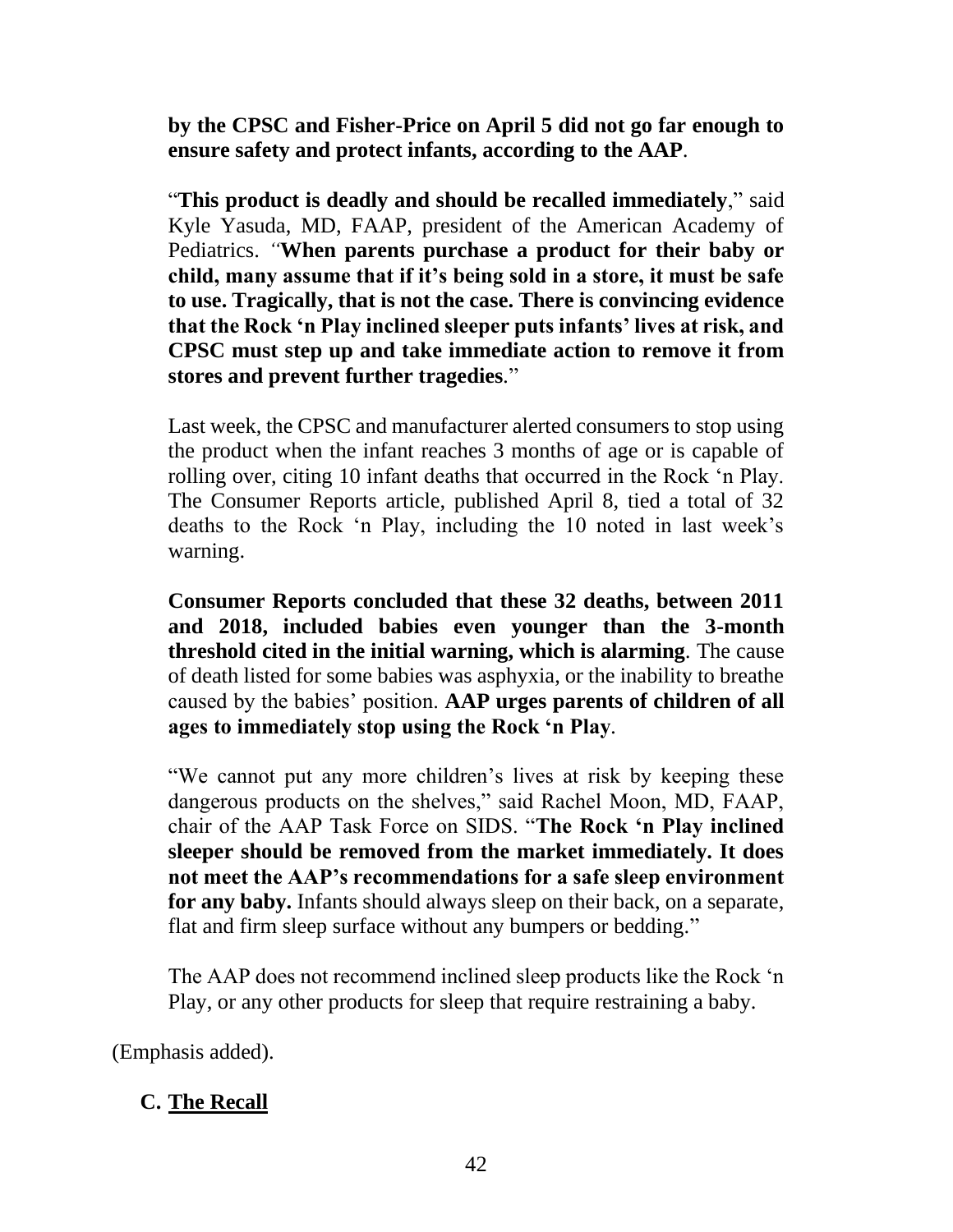141. The Board and Individual Defendants were well aware of the dangers associated with the Rock 'n Play Sleeper for years; however, the Individual Defendants continued to put sales figures and profits above the health and safety of infant users of the Rock 'n Play Sleeper.

142. Even in the face of numerous lawsuits regarding the death and injury of infants, and medical advice and news coverage on the dangers of the Rock 'n Play Sleeper, the Individual Defendants willfully and/or recklessly failed to initiate a timely recall of the Product.

143. Alternatively, the Company and the Individual Defendants continued to manufacture, market, and sell the Rock 'n Play Sleeper and suggest that the Product was safe for use.

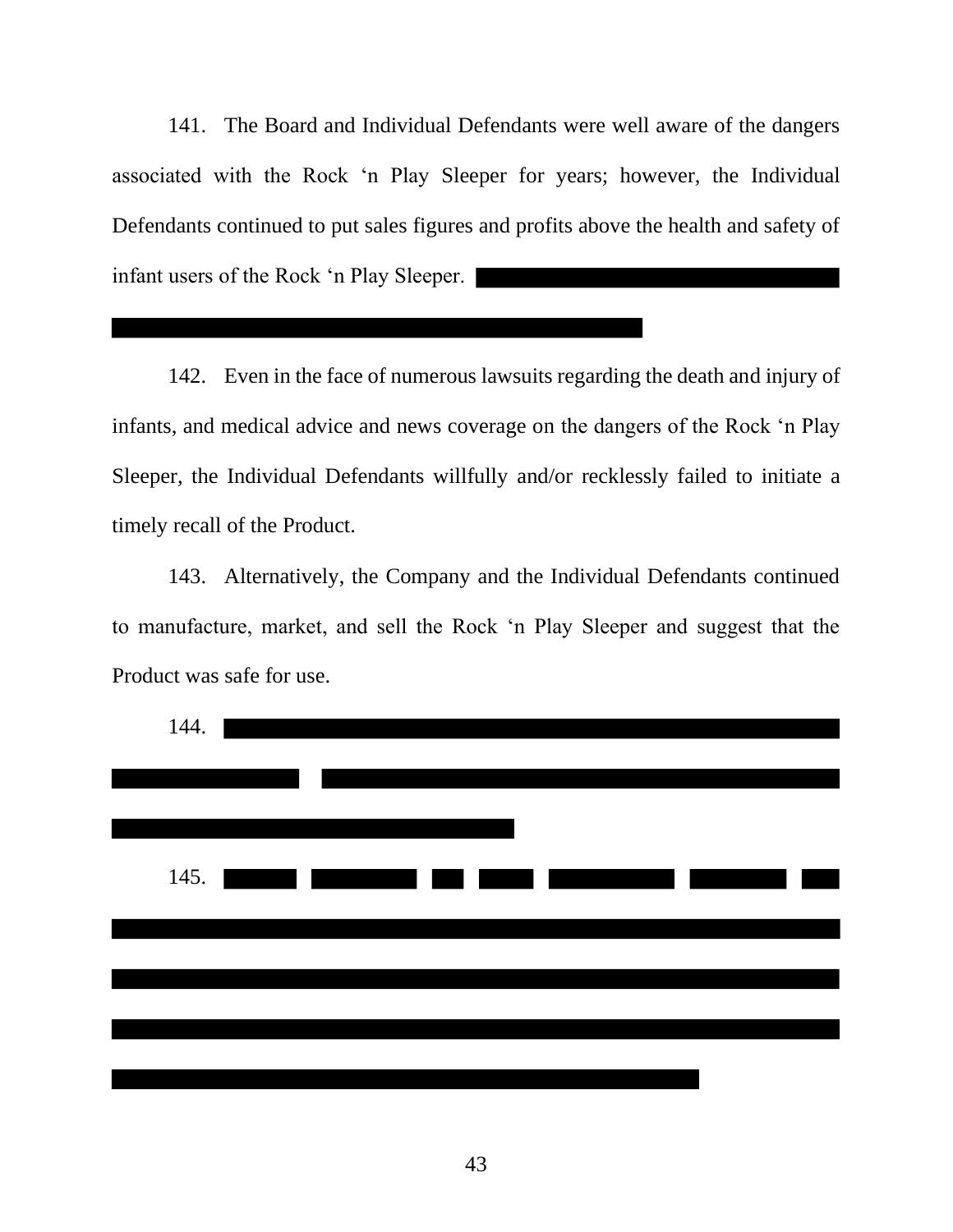

148. On April 12, 2019 the Company finally issued the Recall. The terms of the Recall indicated that the Company would offer a refund for the roughly 4.7 million Rock 'n Play Sleeper units sold. The Recall covered all models of the Rock 'n Play Sleeper sold by the Company.<sup>15</sup>

149. The long overdue Recall was deferred for years despite a multitude of serious warnings regarding the inherent risks associated with the use of the Rock 'n Play Sleeper that the Company and the Individual Defendants were fully apprised of and the stark dangers posed to consumers, infants, and small children every day that

<sup>15</sup> U.S. Consumer Prod. Safety Comm'n, *Fisher-Price Recalls Rock 'n Play Sleepers Due to Reports of Deaths*, https://www.cpsc .gov/Recalls/2019/fisher-price-recalls-rock-n-play-sleepers-due-to-reports-ofdeaths (last visited June 17, 2020).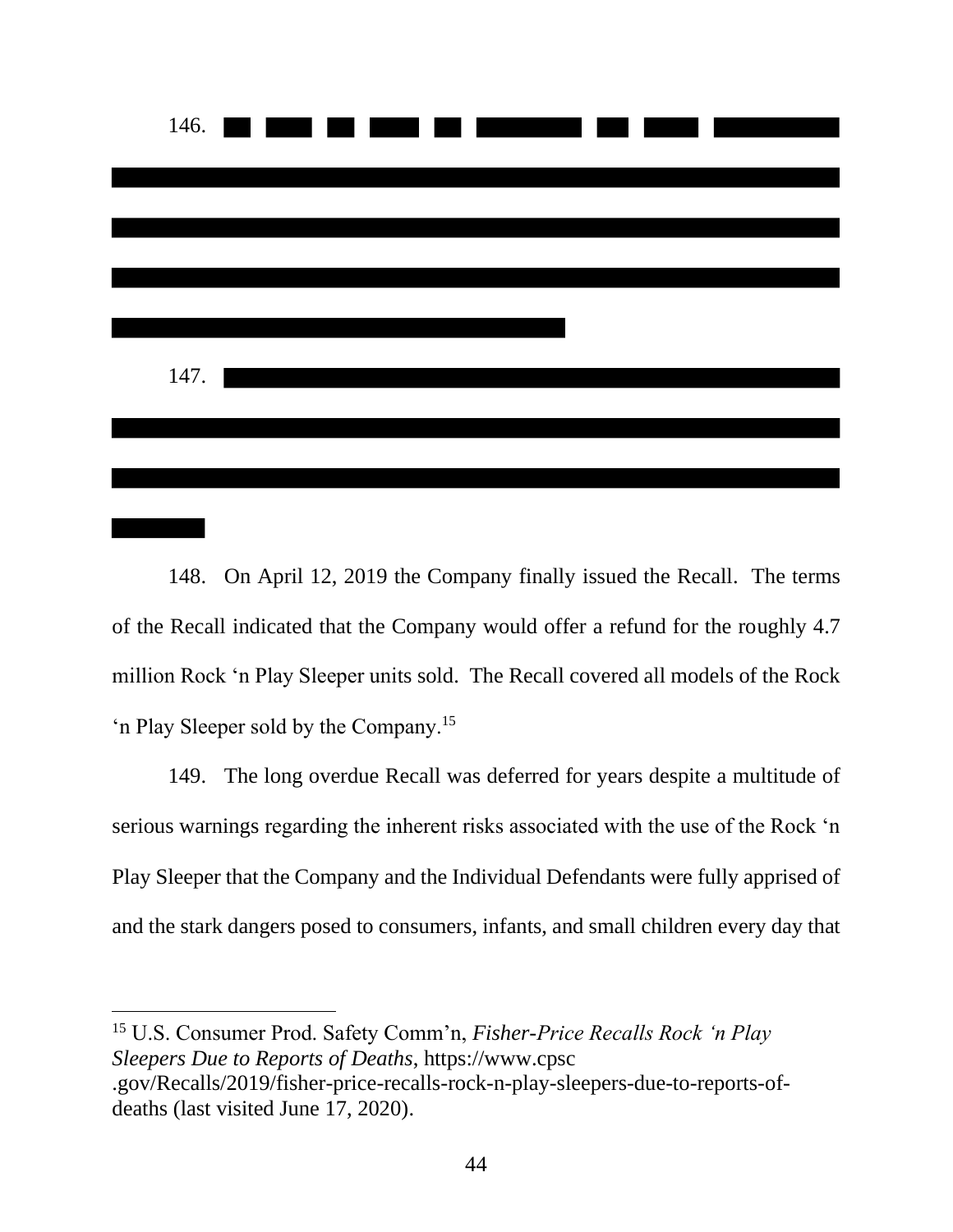the Product remained available for purchase in the marketplace or in use by families in the United States and abroad.

150. The President and CEO of Consumer Reports, Marta Tellado, reacted to the Recall by saying the following:

The Fisher-Price recall of the Rock n' Play is long overdue. Fisher-Price and the CPSC knew about deaths linked to this product for years and could have taken steps to avoid this unnecessary tragedy. It took dogged investigation and the voices of doctors, victims' families, and advocates across the country to make this recall a reality.<sup>16</sup>

151. William Wallace, Senior Policy Analyst for Consumer Reports, also

reacted to the delayed Recall and indicated that he felt that Mattel misled the public

regarding the safety of the Rock 'n Play Sleeper. Specifically, Mr. Wallace stated:

While we are glad to see all Rock 'n Play Sleepers recalled, Fisher-Price and its parent company Mattel misled parents and caregivers by marketing this product as safe for sleep, and they owe it to their customers to give them full refunds, rather than partial refunds or company vouchers. And that should be the case regardless of how long ago the product was bought. $17$ 

152.

<sup>16</sup> Consumer Reports, *Consumer Reports: Recall of Fisher-Price Rock 'n Play Sleeper Long Overdue, Welcome*, (Apr. 12, 2019), https://advocacy.consumer reports.org/press\_release/consumer-reports-recall-of-fisher-price-rock-n-playsleeper-long-overdue-welcome/. <sup>17</sup> *Id.*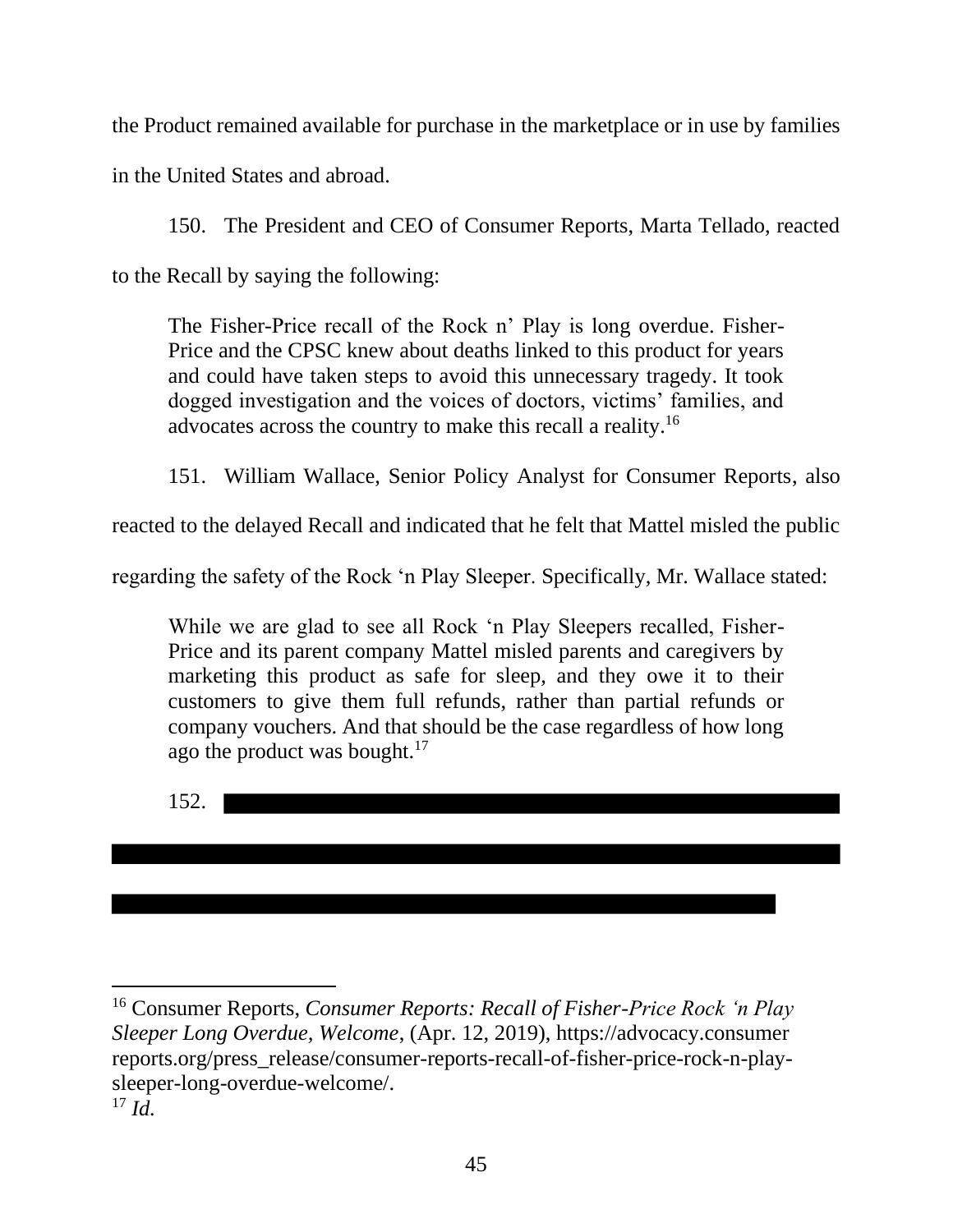

154. A mere week prior to the Recall, the Company continued to challenge safety concerns associated with the Product by issuing numerous false and/or misleading statements.

155. As aforementioned, on April 5, 2019, the CPSC and Fisher-Price issued a joint warning to consumers that the Rock 'n Play Sleeper was dangerous for infants who can roll over, typically at around 3 months of age. This warning only discussed the rollover risks and did not mention the positional asphyxia dangers and other known dangers inherent in the Rock 'n Play Sleeper. Moreover, this limited warning was provided all the while the Company and Individual Defendants were on notice of the risk of asphyxia associated with the Product.

156. Also, on April 5, 2019, Chuck Scothon, general manager of Fisher-Price, issued a statement claiming that the Rock 'n Play Sleeper meets all applicable safety standards. Specifically, "[t]he Rock 'n Play Sleeper meets all applicable safety standards, including those of the international standards organization, known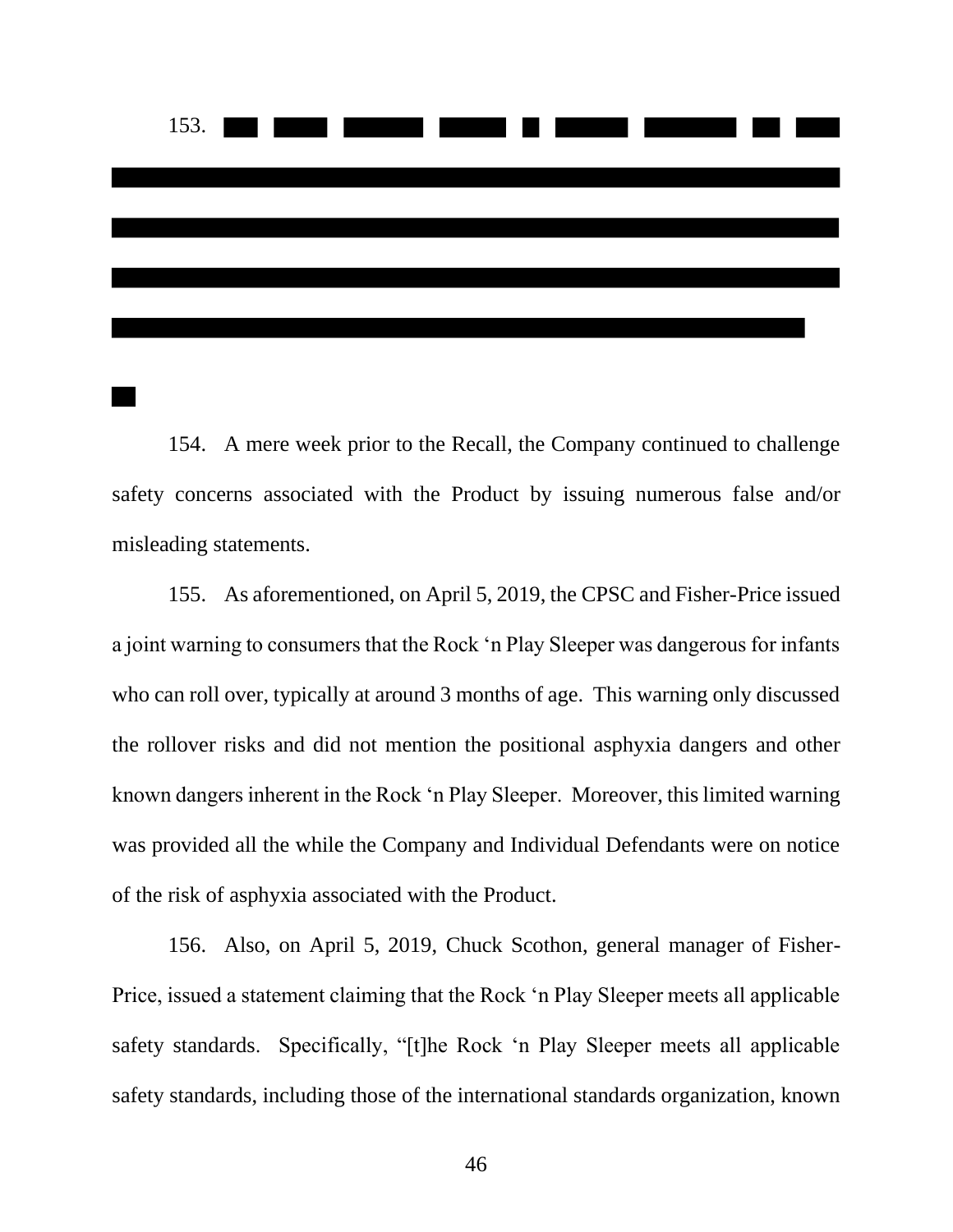as ASTM International, and is certified by the Juvenile Products Manufacturers Association (JPMA)."<sup>18</sup>

157. The April 5, 2019 statements and warnings by the Company were reckless and misled consumers by providing a false impression that the Product was safe for use until the Recall was issued only a week later on April 12, 2019.

158. The title of the notice associated with the Recall is "Fisher-Price Recalls Rock 'n Play Sleepers Due to Reports of Deaths[,]" and states as follows: "Since the 2009 product introduction, over 30 infant fatalities have occurred in Rock 'n Play Sleepers, after the infants rolled over while unrestrained, or under other circumstances." The Company advised, "Consumers should immediately stop using the product and contact Fisher-Price for a refund or voucher."

159. The terms of the Recall are set forth on Mattel's website as follows:

If the Fisher-Price Rock 'n Play Sleeper was originally purchased new - either by you or by a prior owner of the product - on or **after** 10/12/2018, you will receive a full cash refund. If you include your original receipt you will be reimbursed for the receipt amount including sales taxes paid. If you do not have your receipt, please write the month and year of purchase on one of the hubs you are returning, and we will determine the refund amount for you.

If the Fisher-Price Rock 'n Play Sleeper was originally purchased new - either by you or by a prior owner of the product

<sup>18</sup> Mattel, *Media Statement on the U.S. Consumer Product Safety Commission-Fisher-Price® Joint Security Alert released on April 5, 2019*, (Apr. 5, 2019), https://news.mattel.com/news/media-statement-on-the-u-s-consumer-productsafety-commission-fisher-priceR-joint-security-alert-released-on-april-5-2019.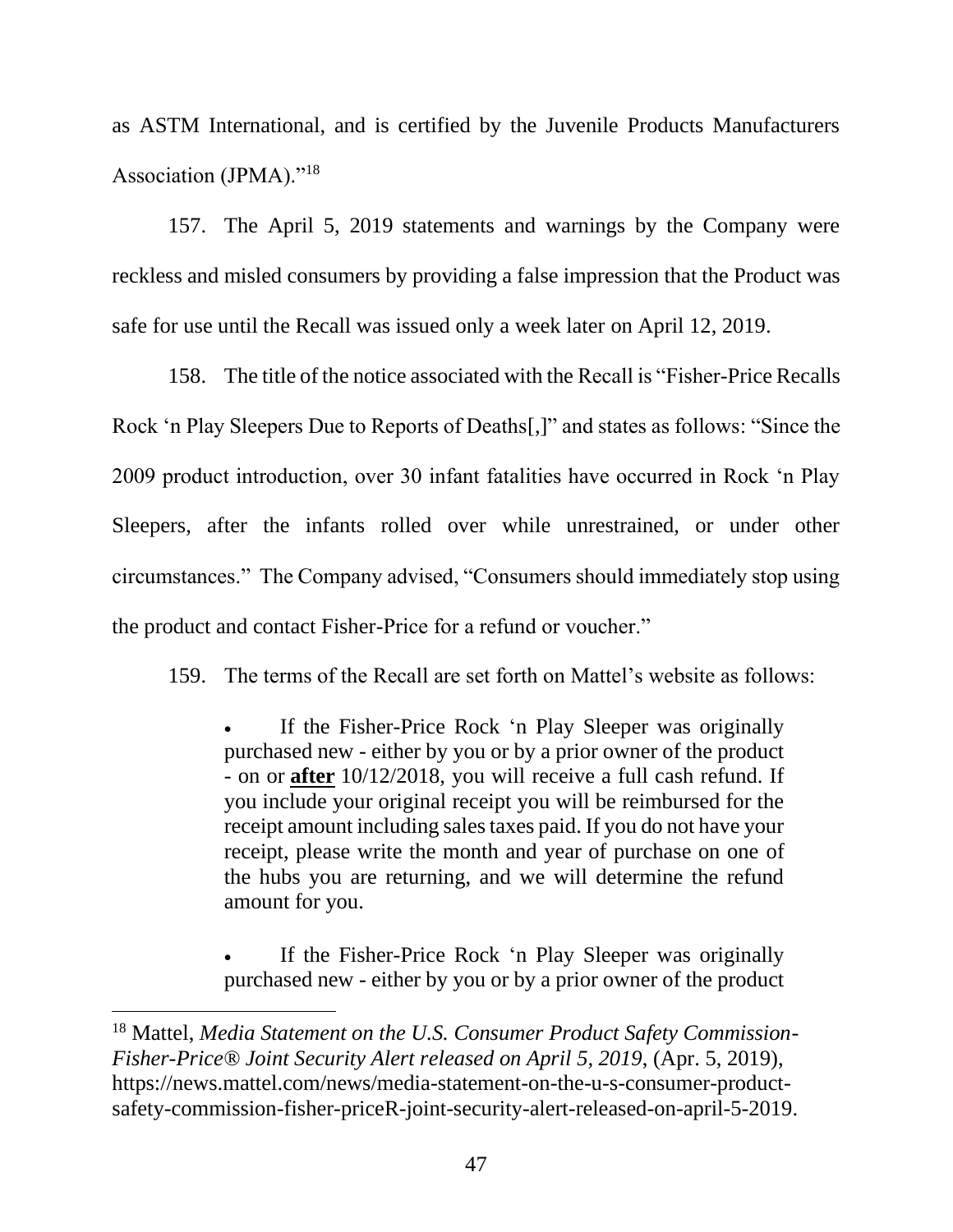- **before** 10/12/2018, you will receive a voucher for a Fisher-Price product to be selected from a list of products to be provided by Fisher-Price. Your product choice will be determined by the original date of purchase of the product. To establish your date of purchase, please send in your original receipt if you have it. If you do not have your receipt, please write the month and year of your purchase on one of the hubs you are returning.

# **D. The Fallout**

160. As a result of the severe dangers and risk of infant fatality associated with the Rock 'n Play Sleeper, the Company is facing numerous wrongful death lawsuits, consumer lawsuits, and product liability lawsuits (collectively, the "Rock

'n Play Lawsuits").

161. The Company's Form 10-Q for the period ending March 31, 2019, filed

with the SEC on April 26, 2019 ("1Q 2019 Form 10-Q"), states the following about

class action litigation related to the Rock 'n Play Sleeper:

*Class Action Litigation Related to the Fisher-Price Rock 'n Play Sleeper*

Purported class action lawsuits against Fisher-Price, Inc. and Mattel, Inc. have been filed in the United States District Courts for the Western District of New York (*Drover-Mundy, et. al. v. Fisher-Price, Inc., et al.*, filed April 18, 2019, and *Mulvey v. Fisher-Price, Inc., et al.*, filed April 19, 2019), the District of New Jersey (*Kimmel v. Fisher-Price, Inc., et al.*, filed April 11, 2019), and the Central District of California (*Black v. Mattel, Inc., et al.*, filed April 23, 2019). The lawsuits assert claims for false advertising, negligent product design, breach of warranty, fraud, and other claims in connection with the marketing and sale of the Fisher-Price Rock 'n Play Sleeper (the "Sleeper"). In general, the lawsuits allege that the Sleeper should not have been marketed and sold as safe and fit for prolonged and overnight sleep for infants. The lawsuits propose consumer classes comprised of those who purchased the Sleeper as marketed as safe for prolonged and overnight sleep,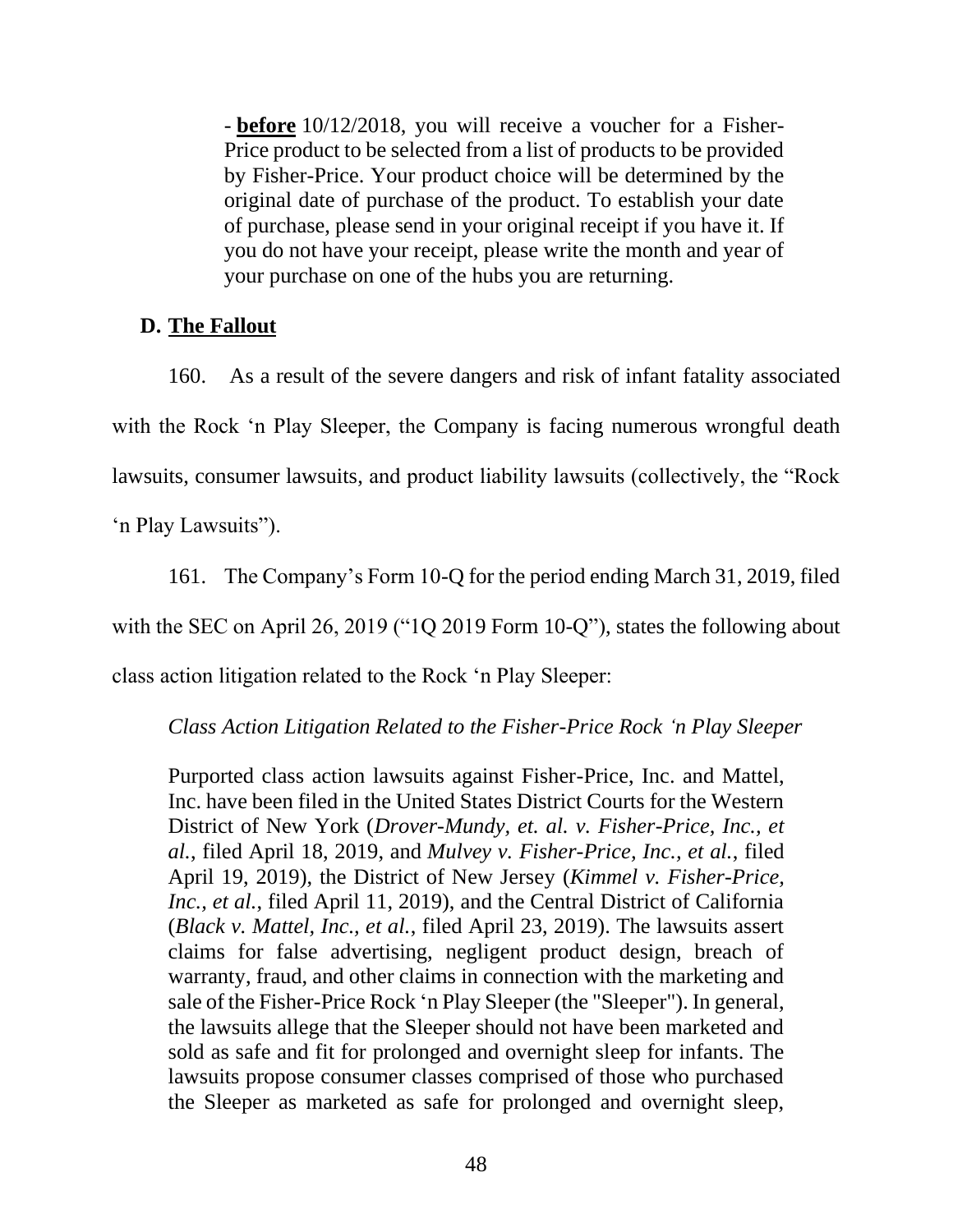and/or a class of all children who sustained an injury or death due to the alleged defective design of the Sleeper, and their parents.

The lawsuits purport to certify classes nationwide and in particular states, and seek unspecified compensatory damages, punitive damages, statutory damages, restitution, disgorgement, attorneys' fees, costs, interest, declaratory relief, and/or injunctive relief. Mattel believes that the allegations in the lawsuits are without merit and intends to vigorously defend against them. A reasonable estimate of the amount of any possible loss or range of loss cannot be made at this time.

A fifth purported class action seeking to certify a consumer class, and seeking similar remedies, has been threatened against Fisher-Price and Mattel but has not yet been filed.

162. The 1Q 2019 Form 10-Q includes the following Subsequent Event

disclosure:

On April 12, 2019, Mattel announced a voluntary recall of the *Fisher-Price* Rock 'n Play Sleeper. During the first quarter of 2019, Mattel recorded a reduction to net sales for estimated retailer returns of \$5.4 million and a \$21.9 million charge to cost of sales for the affected inventory, consumer renumeration obligations, and other recall-related costs, resulting in a total reduction to gross profit of \$27.3 million. Recall charges were based on estimates associated with the expected levels of affected product at retail and historical consumer response rates.

163.

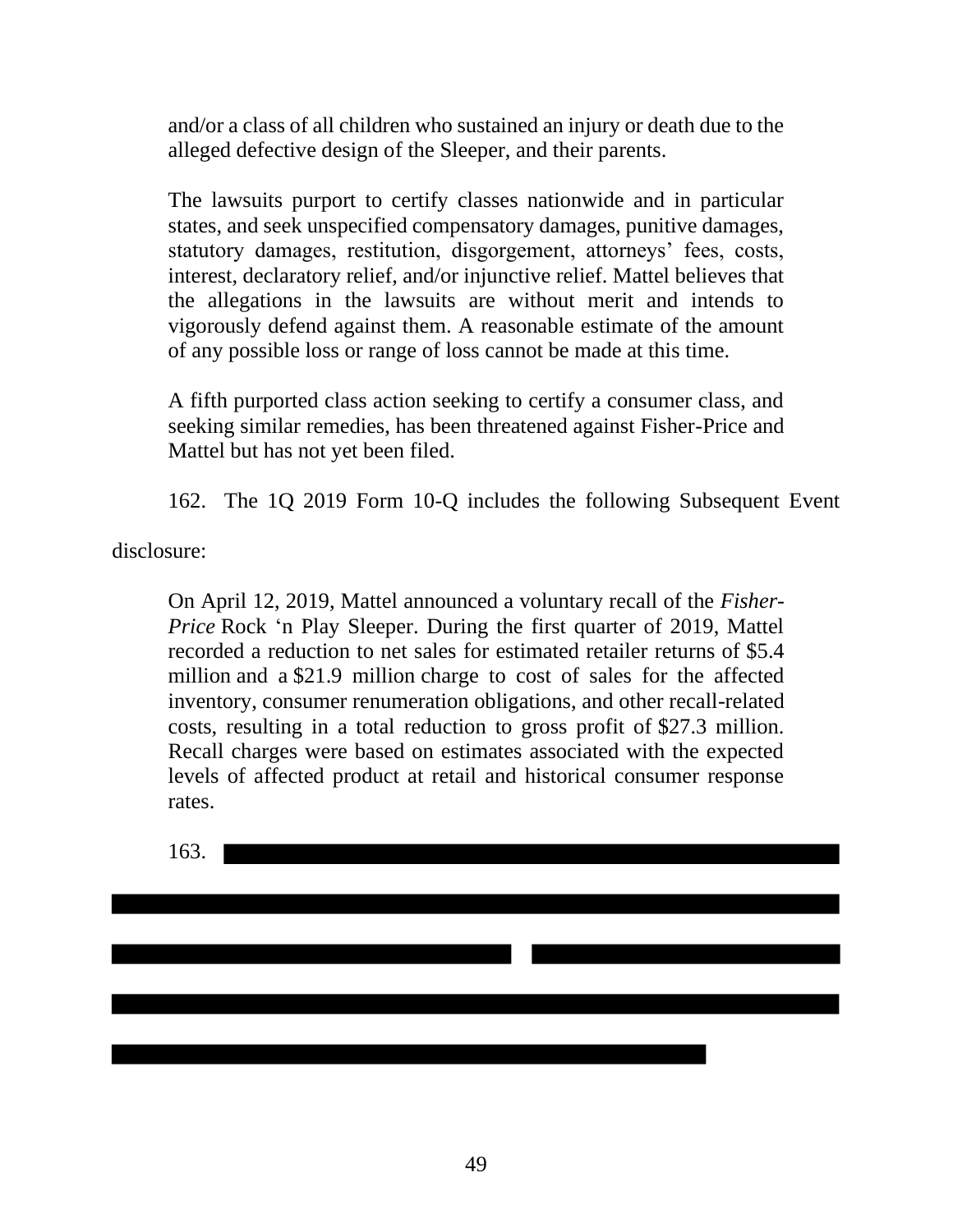164. According to a *MarketWatch* article, dated April 16, 2019, UBS analysts estimate that the Recall could cost the Company between \$40 million to \$60 million as a result of the cash and vouchers disbursed to consumers, which does not account for litigation related costs, lost inventory and other costs incurred as a result of the Recall.

| 165. |  |  |  |
|------|--|--|--|
|      |  |  |  |
|      |  |  |  |
|      |  |  |  |
|      |  |  |  |
|      |  |  |  |
|      |  |  |  |
|      |  |  |  |
|      |  |  |  |
|      |  |  |  |
| 166. |  |  |  |
|      |  |  |  |
|      |  |  |  |
|      |  |  |  |
|      |  |  |  |

167. Additionally, during Mattel's first quarter 2019 earnings call on April 26, 2019, Defendant Kreiz addressed the Recall and noted that the Company's infant, toddler and preschool category was down 11%, stating: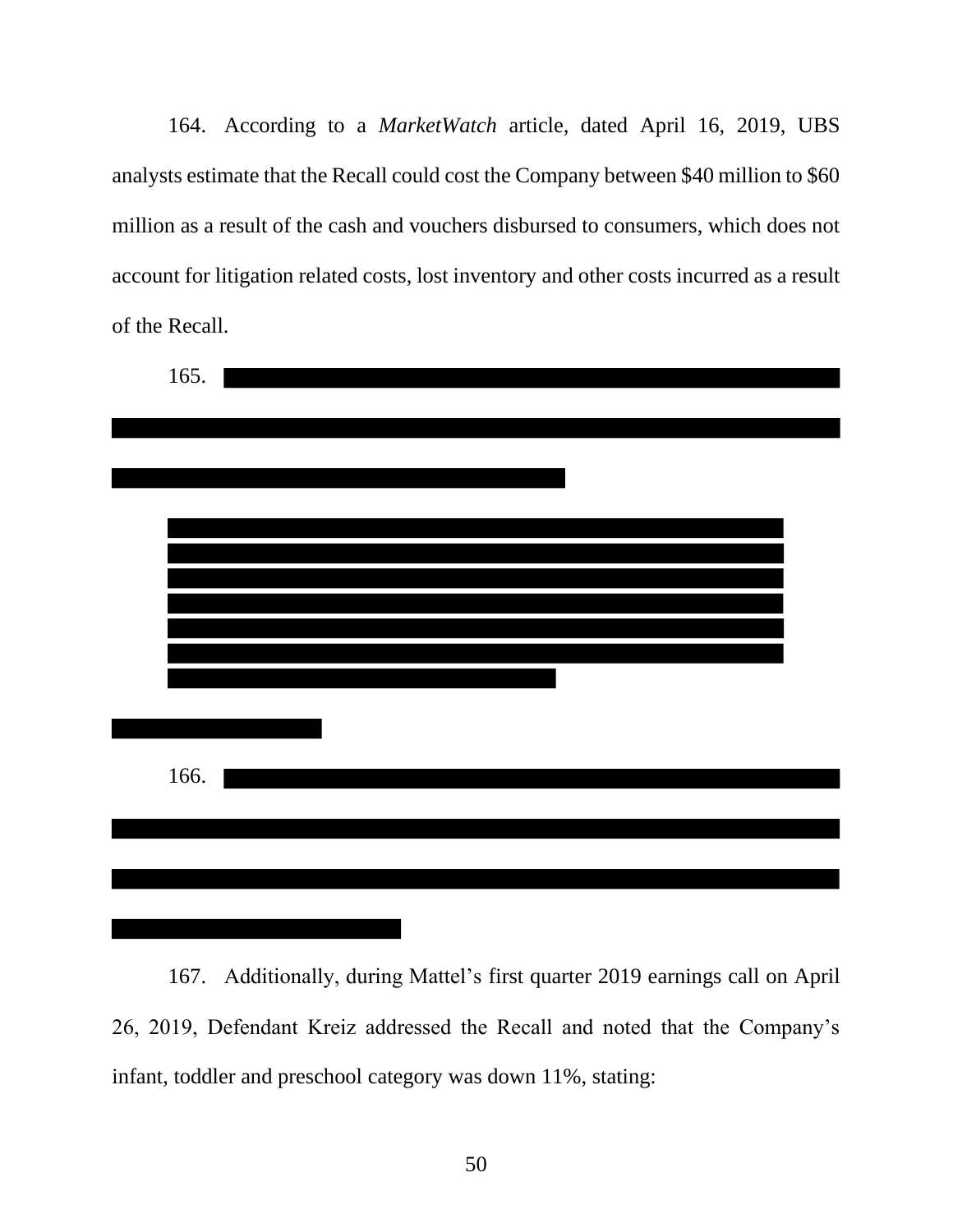The category [infant, toddler and preschool] was further impacted by the expected lower sales for some of our partner brands. As you know, Fisher-Price announced a voluntary recall of its Rock 'n Play Sleeper, working in partnership with the Consumer Product Safety Commission. I want to emphasize that Mattel has always held the safety of children as its highest priority, and we take these matters very seriously. Fisher-Price has a long proud heritage of prioritizing safety as its mission, and we'll certainly continue that tradition.

168. Defendant Euteneuer also commented on the Recall during the first

quarter 2019 earnings call, stating:

As Ynon mentioned, Fisher-Price recently announced a voluntary recall of the Rock 'n Play Sleeper, which was conducted in partnership with the Consumer Product Safety Commission.

The estimated total impact of the voluntary recall on our operating income in the quarter was \$27 million. This consisted of a negative impact to cost of sales of \$22 million based on the impairment of our owned inventory and estimated consumer return rates and a 5 milliondollar net sales reduction related to returns from retailers. Separate from the loss of future Rock 'n Play product sales, which I will discuss more in a few minutes, there may be additional recall-related expenses in the year, but we do not expect them to be material. Our reported gross margin was 34.8% of net sales, up 390 basis points from the 30.9% in the first quarter of 2018.

This included the negative impact of the \$27 million in estimated costs related to the voluntary recall and the benefit from the absence of the 2018 Toys "R" Us net sales reversal of \$30 million.

\* \* \*

While we achieved higher-than-expected revenue and improved topline momentum in the first quarter, we are not changing our full-year outlook given the vast majority of the year is still ahead of us and taking into account the estimated loss of Rock 'n Play sales of \$30 million to \$35 million from O2 through O4.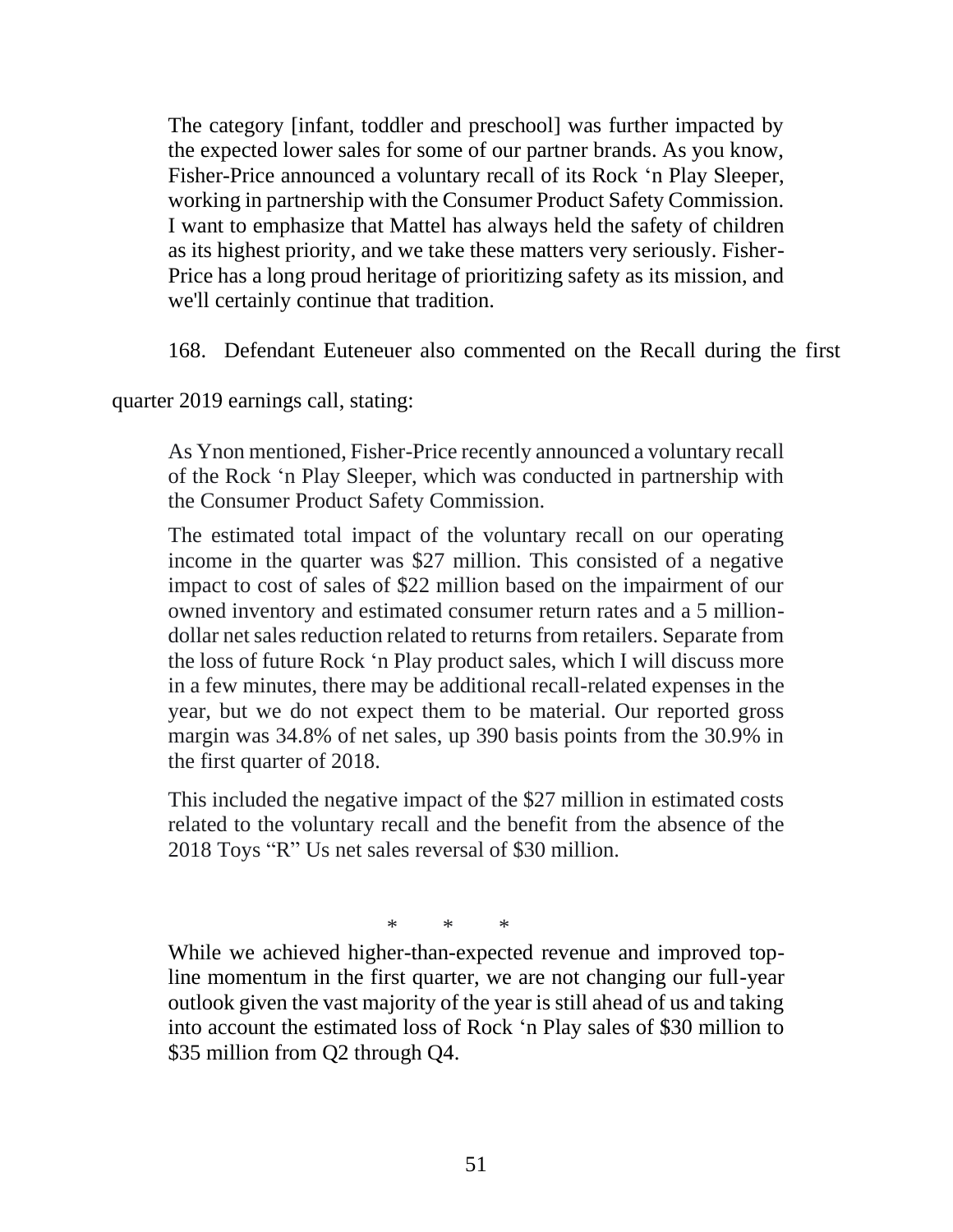169. The Company's Form 10-Q for the period ending June 30, 2019, filed

with the SEC on July 26, 2019 ("2Q 2019 Form 10-Q"), states the following about

class action litigation related to the Rock 'n Play Sleeper:

*Litigation Related to the Fisher-Price Rock 'n Play Sleeper*

Sixteen purported class action lawsuits are pending against Fisher-Price, Inc. and/or Mattel, Inc. asserting claims for false advertising, negligent product design, breach of warranty, fraud, and other claims in connection with the marketing and sale of the Fisher-Price Rock 'n Play Sleeper (the "Sleeper"). In general, the lawsuits allege that the Sleeper should not have been marketed and sold as safe and fit for prolonged and overnight sleep for infants. The class action lawsuits propose nationwide and statewide consumer classes comprised of those who purchased the Sleeper as marketed as safe for prolonged and overnight sleep, and/or a class of all children who sustained an injury or death due to the alleged defective design of the Sleeper, and their parents.

Four additional lawsuits are pending against Fisher-Price, Inc. and Mattel, Inc. alleging that a product defect in the Sleeper caused the fatalities of eight children. Additionally, Fisher-Price, Inc. and/or Mattel, Inc. have also received letters from lawyers purporting to represent additional plaintiffs who are threatening to assert similar claims.

The lawsuits seek compensatory damages, punitive damages, statutory damages, restitution, disgorgement, attorneys' fees, costs, interest, declaratory relief, and/or injunctive relief. Mattel believes that the allegations in the lawsuits are without merit and intends to vigorously defend against them. A reasonable estimate of the amount of any possible loss or range of loss cannot be made at this time.

170. Similar to the first quarter 2019 earnings call, on July 25, 2019

Defendant Kreiz noted in the Q2 2019 earnings call that the Company's "infant,

toddler, and preschool category was down 11%, largely due to the expected decline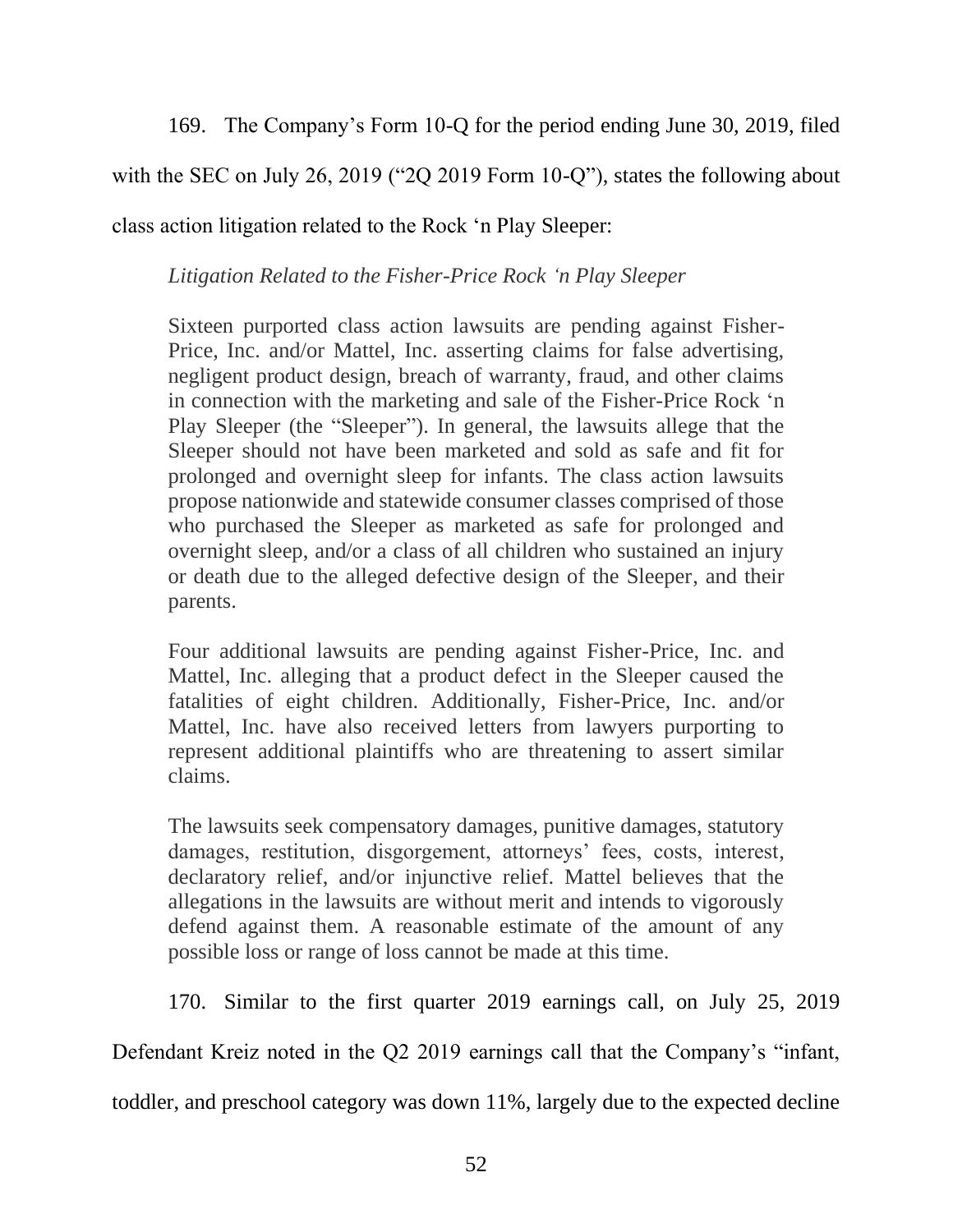in Fisher-Price Friends and the loss of sales related to the Rock 'n Play product recall."

171. Similarly, during the second quarter 2019 earnings call, Defendant Euteneuer was hesitant to alter the Company's revenue guidance, even in the face of

the Recall. Defendant Euteneuer stated:

Let me now review our 2019 guidance starting with the top line. While we are encouraged by our first-half performance and we believe we are well-positioned for the second half, it is too early to change our revenue guidance for the year, especially considering the expected \$30 million to \$35 million volume loss related to our voluntary Rock 'n Play recall.

172. According to the 2Q 2019 Form 10-Q, for the six months ended June

30, 2019, the Company recorded a charge of \$30.4 million attributable to the Rock

'n Play Sleeper recall. The 2Q 2019 Form 10-Q states the following, in part:

Net loss for the first half of 2019 was \$291.7 million, or \$0.84 per share, as compared to a net loss of \$552.2 million, or \$1.60 per share, in the first half of 2018, primarily due to lower other selling and administrative expenses and higher gross profit. Net loss for the first half of 2019 includes the impact of approximately \$30 million related to the inclined sleeper product recalls.

173. The Company's Form 10-Q for the period ending September 30, 2019,

filed with the SEC on November 12, 2019 ("3Q 2019 Form 10-Q"), states the

following about class action litigation related to the Rock 'n Play Sleeper:

*Litigation Related to the Fisher-Price Rock 'n Play Sleeper*

A number of putative class action lawsuits are pending against Fisher-Price, Inc. and/or Mattel, Inc. asserting claims for false advertising, negligent product design, breach of warranty, fraud, and other claims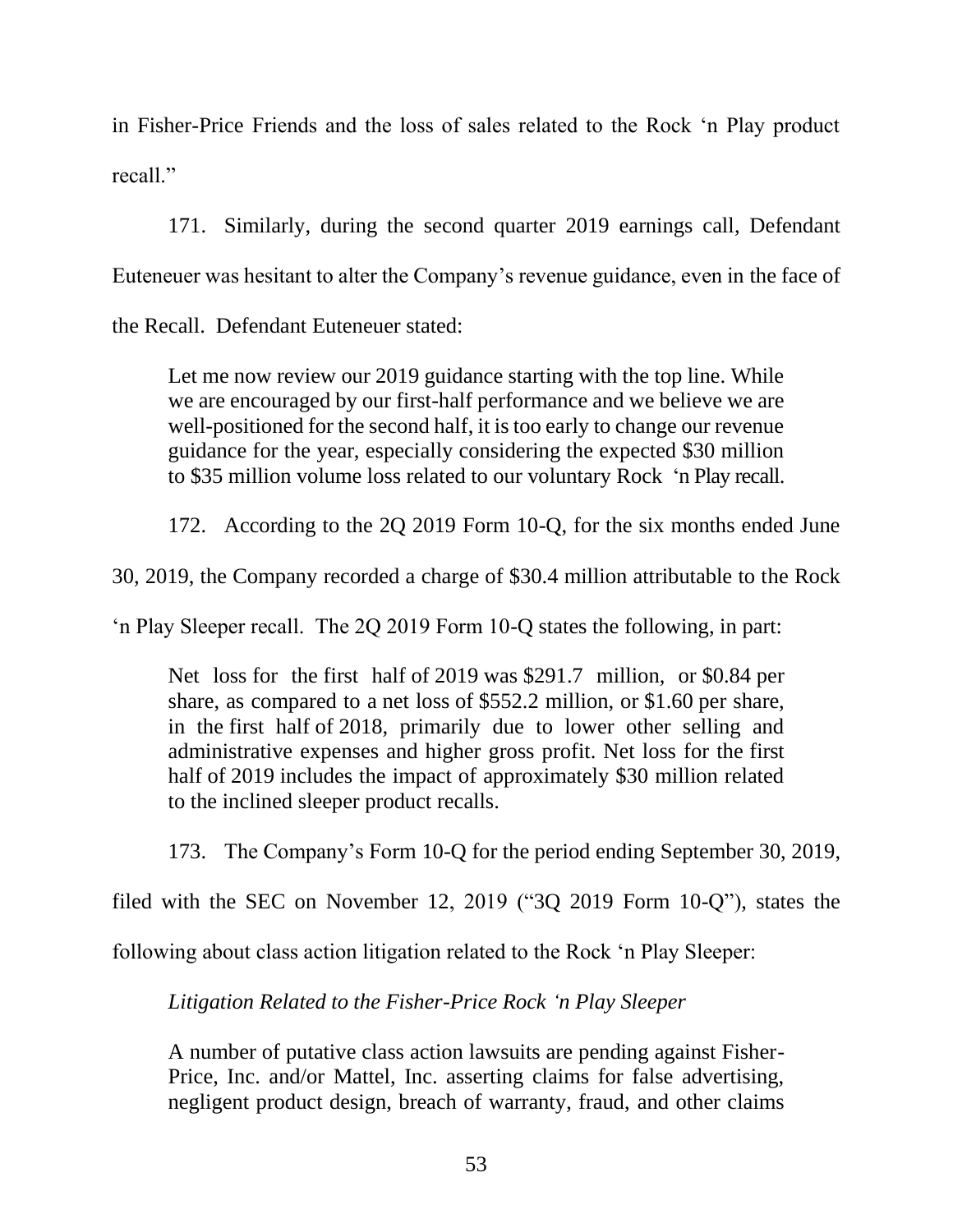in connection with the marketing and sale of the Fisher-Price Rock 'n Play Sleeper (the "Sleeper"). In general, the lawsuits allege that the Sleeper should not have been marketed and sold as safe and fit for prolonged and overnight sleep for infants. The putative class action lawsuits propose nationwide and over 15 statewide consumer classes comprised of those who purchased the Sleeper as marketed as safe for prolonged and overnight sleep. The class actions have been consolidated before a single judge for pre-trial purposes pursuant to the federal courts' Multi-District Litigation program.

Ten additional lawsuits are pending against Fisher-Price, Inc. and Mattel, Inc. alleging that a product defect in the Sleeper caused the fatalities of fourteen children. Additionally, Fisher-Price, Inc. and/or Mattel, Inc. have also received letters from lawyers purporting to represent additional plaintiffs who are threatening to assert similar claims.

The lawsuits seek compensatory damages, punitive damages, statutory damages, restitution, disgorgement, attorneys' fees, costs, interest, declaratory relief, and/or injunctive relief. Mattel believes that the allegations in the lawsuits are without merit and intends to vigorously defend against them. A reasonable estimate of the amount of any possible loss or range of loss cannot be made at this time.

174. According to the 3Q 2019 Form 10-Q, for the first nine months of 2019,

the Company recorded a charge "of approximately \$34 million related to the inclined

sleeper product recalls."

175. Additionally, during the third quarter 2019 earnings call on October 29,

2019, Defendant Kreiz noted the following:

Our infant, toddler, and pre-school category was down 10%, largely due to expected revenue declines in Fisher-Price Friends. Sales in Fisher-Price core, the largest component of the category continued to improve and were down less than 1%, including the 3% impact of the inclined sleeper recall. This is compared to last year's decline of 6%.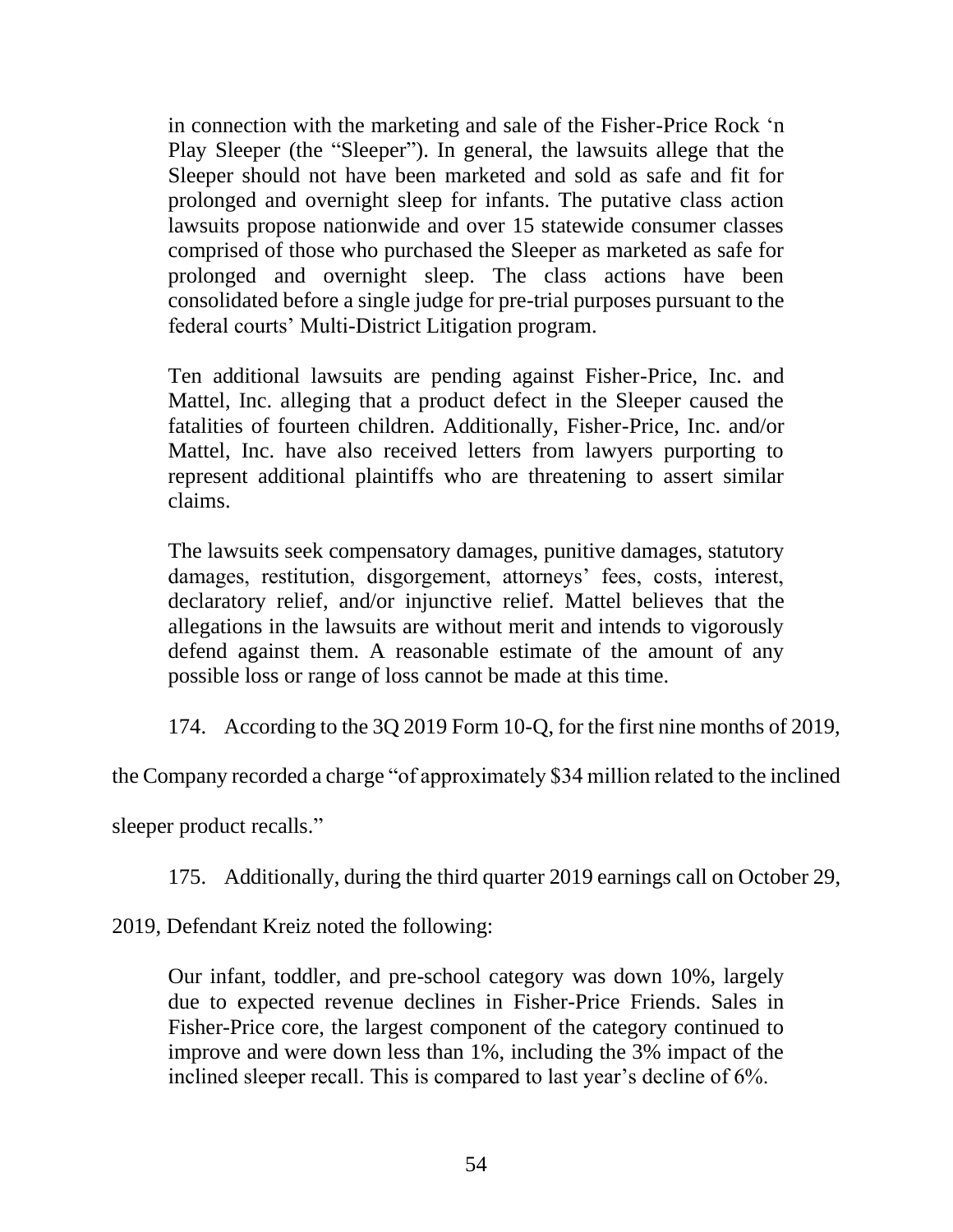176. Further, Defendant Euteneuer exemplified how the mindset of management, executives, and the directors of Mattel was focused solely on profit.

During the third quarter 2019 earnings call, Defendant Euteneuer stated:

As I mentioned, if you exclude the recall, we actually would be up single digits in Fisher-Price, which would have been a great report. But unfortunately, we obviously have had that recall, but we continue to strive and make some progress. If I tell you that there's a lot of indications, but what I would look at is product performance.

177. During the Company's fourth quarter 2019 earnings call, Defendant

Euteneuer discussed the impacts of the Recall on the Company and stated:

The asset impairment was a non-cash charge related to the continued declining performance of our American Girl retail stores albeit at a slower rate of decline. We also incurred an additional \$3 million of expenses associated with the inclined sleeper product recalls in the quarter. For the year, we incurred \$10 million of recall related expenses in SG&A and a total of \$38 million across the P&L, before taking into consideration the \$30 million to \$35 million of revenue reduction.

Adjusted SG&A for the quarter was \$384 million, a decrease of \$9 million versus the year ago period. Structural Simplification savings were partially offset by higher merit and other in period expenses. For the year, reported SG&A was \$1.4 billion, a \$119 million decrease versus the prior year. The decrease was driven by Structural Simplification savings, lower severance and restructuring expenses, and the absence of the 2018 TRU liquidation. These were partially offset by higher incentive and merit expenses, asset impairment charges, and recall related expenses.

178. According to Mattel's Full Year and Fourth Quarter 2019 Financial

Results,

Mattel Recorded an estimated impact of \$3.5 million and \$37.8 million related to inclined sleeper product recalls for the three months and year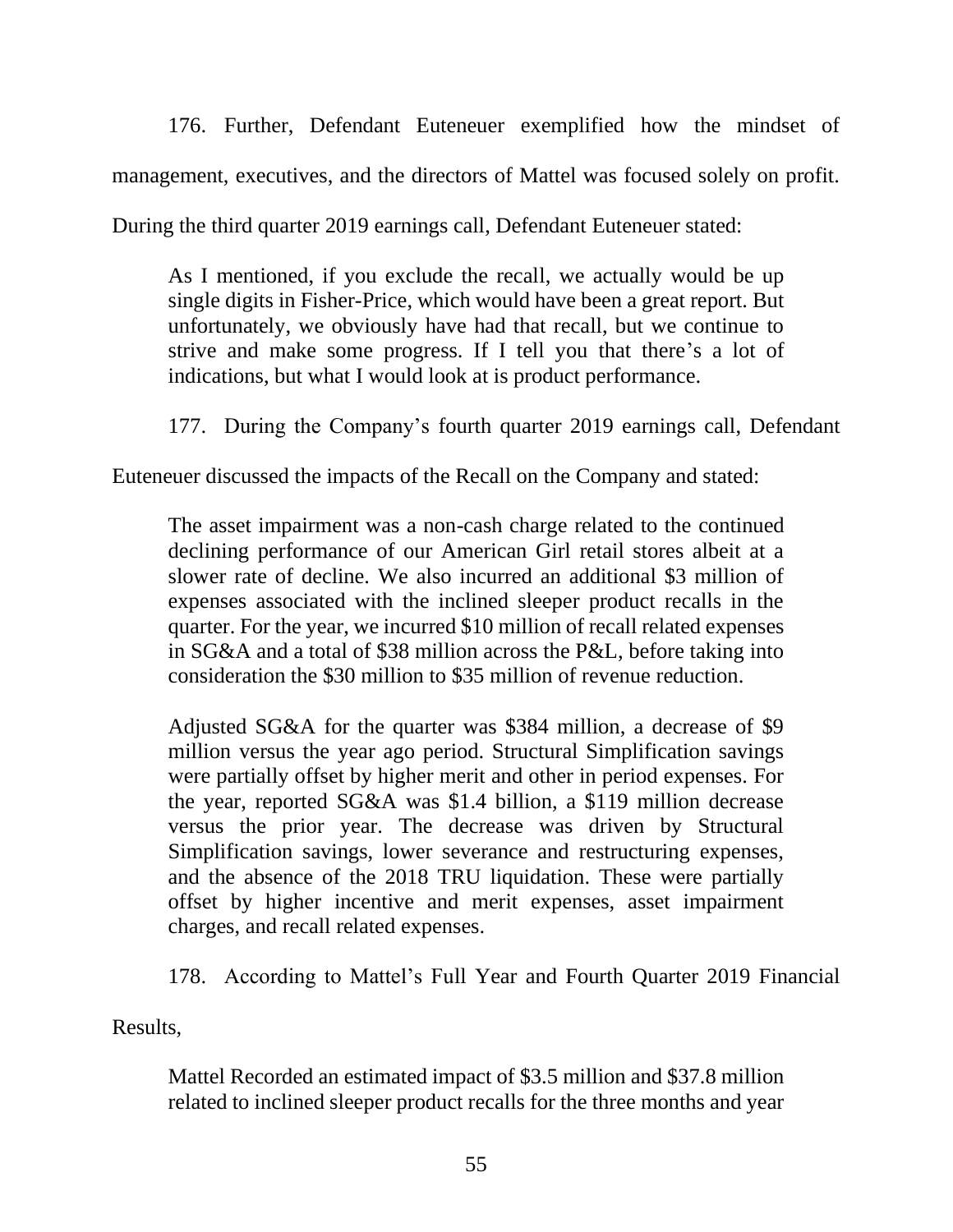ended December 31, 2019, respectively. Of the \$37.8 million recorded during the year ended December 31, 2019, \$5.8 million was a reduction to Net Sales for estimated retailer returns.

179. The Company's Form 10-Q for the period ending March 31, 2020, filed

with the SEC on May 6, 2020 ("1Q 2020 Form 10-Q"), states the following about

class action litigation related to the Rock 'n Play Sleeper:

*Litigation Related to the Fisher-Price Rock 'n Play Sleeper*

A number of putative class action lawsuits are pending against Fisher-Price, Inc. and/or Mattel, Inc. asserting claims for false advertising, negligent product design, breach of warranty, fraud, and other claims in connection with the marketing and sale of the Fisher-Price Rock 'n Play Sleeper (the "Sleeper"). In general, the lawsuits allege that the Sleeper should not have been marketed and sold as safe and fit for prolonged and overnight sleep for infants. The putative class action lawsuits propose nationwide and over 15 statewide consumer classes comprised of those who purchased the Sleeper as marketed as safe for prolonged and overnight sleep. The class actions have been consolidated before a single judge for pretrial purposes pursuant to the federal courts' Multi-District Litigation program.

Thirty-one additional lawsuits are pending against Fisher-Price, Inc. and Mattel, Inc. alleging that a product defect in the Sleeper caused the fatalities of or injuries to thirty-five children. Additionally, Fisher-Price, Inc. and/or Mattel, Inc. have also received letters from lawyers purporting to represent additional plaintiffs who are threatening to assert similar claims.

The lawsuits seek compensatory damages, punitive damages, statutory damages, restitution, disgorgement, attorneys' fees, costs, interest, declaratory relief, and/or injunctive relief. Mattel believes that the allegations in the lawsuits are without merit and intends to vigorously defend against them.

A reasonable estimate of the amount of any possible loss or range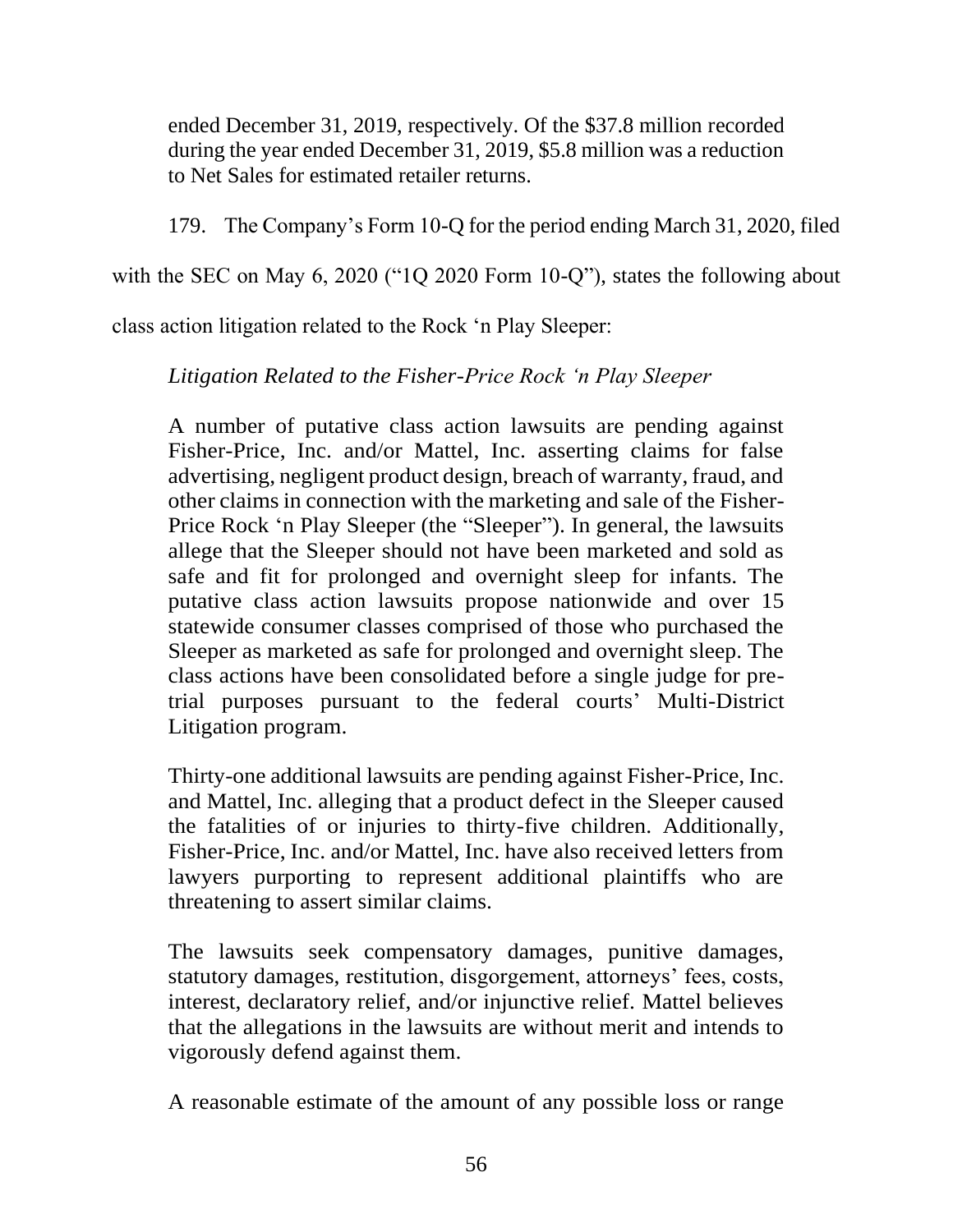of loss cannot be made at this time.

180. According to the 1Q 2020 Form 10-Q, the "North America segment loss for the three months ended March 31, 2019 included a charge of approximately \$27 million attributable to the inclined sleeper product recalls." Furthermore, the

1Q 2020 Form 10-Q indicated that:

Other selling and administrative expenses were \$328.7 million, or 55.3% of net sales, in the first quarter of 2020, as compared to \$297.4 million, or 43.1% of net sales, in the first quarter of 2019. The increase in other selling and administrative expenses was primarily driven by higher incentive compensation expense, employee-related costs, and expense related to the inclined sleeper product recall litigation, partially offset by the benefit of the Structural Simplification cost savings program.

181. Even after the Recall, the Product can still be found in households and daycare centers throughout the United States, continuing to endanger the health, safety, and livelihood of infants and young toddlers.

182. While the Recall signifies a large recall of products produced by the Company, this is not the first time recently that Mattel has been forced to recall a similar type of product.

183. On October 24, 2017, the Company issued a recall titled "Fisher-Price Recalls Infant Motion Seats Due to Fire Hazard."

184. The Infant Motion Seat was designed similar to the Rock 'n Play Sleeper and allowed for infants to be strapped into a seat which provided for an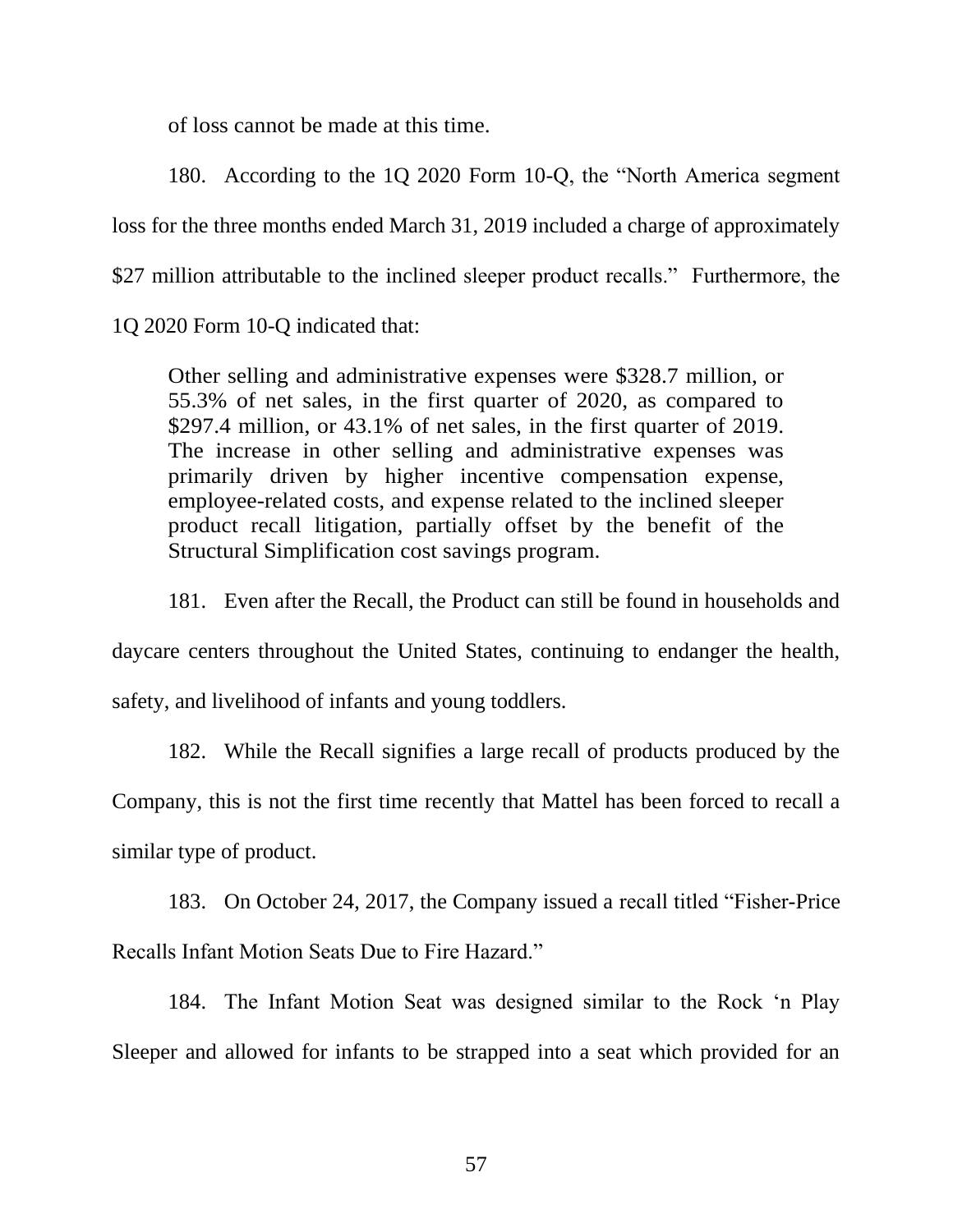inclined seating position. The Infant Motion Seat was recalled due to the fact that "[t]he motor housing can overheat, posing a fire hazard."<sup>19</sup>



186. According to the recall of the Infant Motion Seat, the Company received at least 36 reports regarding overheating of the product which could, and likely did, injure infants.

187. The combination of the Recall, along with the recall of the Infant Motion Seat, indicate that Mattel's product safety is not at the forefront of the Company's decision making. Instead, the Company and the Individual Defendants, through their actions, have indicated that both value profits and units sold over the welfare and safety of the Product users.

# **DAMAGES TO MATTEL CAUSED BY THE INDIVIDUAL DEFENDANTS**

188. As a direct and proximate result of the Individual Defendants' misconduct, the Individual Defendants allowed for materially inadequate controls over the Company's policies and practices, caused the Company to issue materially

<sup>19</sup> U.S. Consumer Prod. Safety Comm'n, *Fisher-Price Recalls Infant Motion Seats Due to Fire Hazard*, https://www.cpsc.gov/Recalls/2017/fisherprice-recalls-infantmotion-seats-due-to-fire-hazard (last visited June 17, 2020).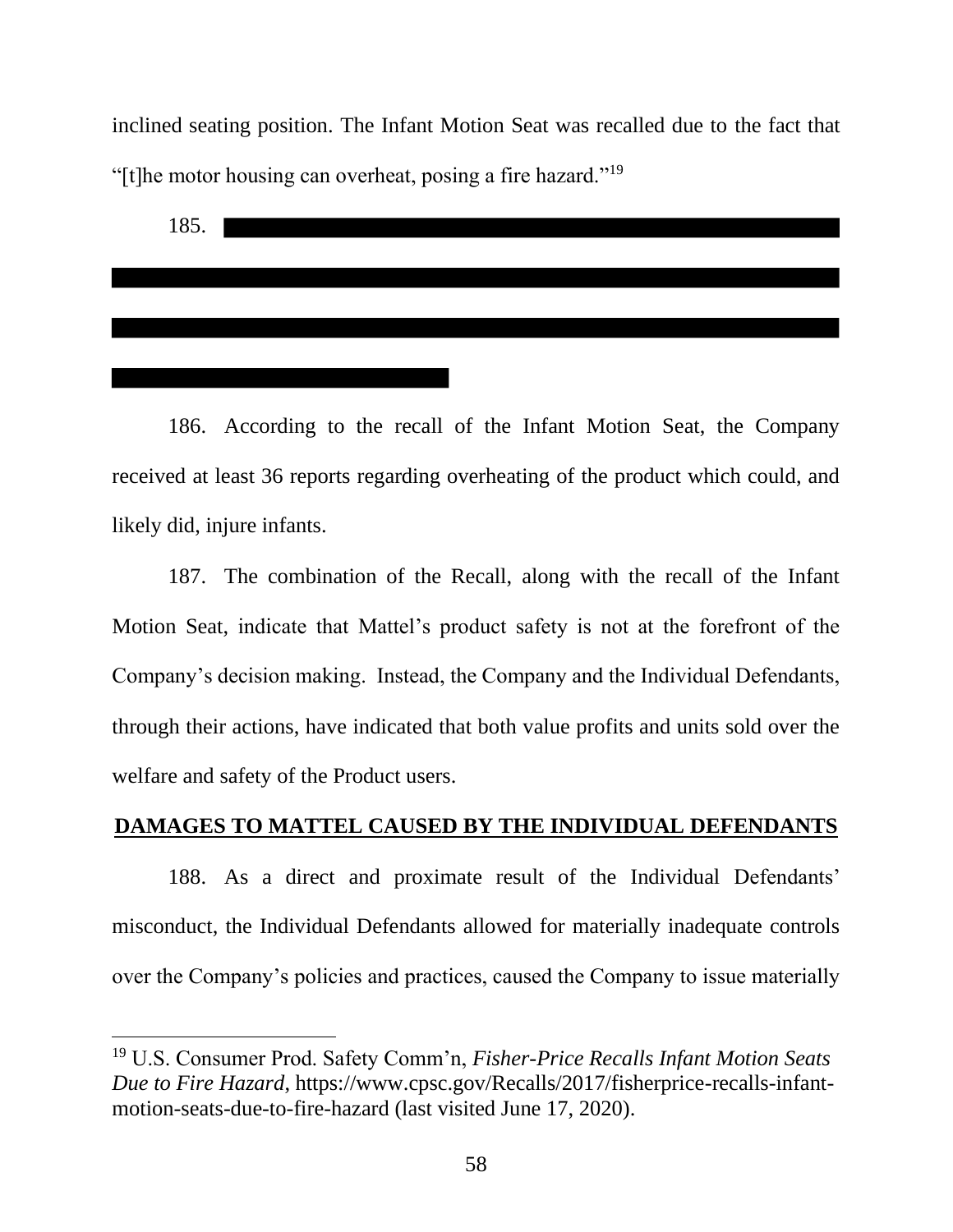false and misleading statements, and substantially damaged the Company's credibility, corporate image, and goodwill.

189. Mattel has expended and will continue to expend significant sums of money. Additional expenditures and damages that the Company has incurred as a result of the Individual Defendants' breaches of their fiduciary duty include:

- a. Costs incurred from compensation and benefits paid to the Individual Defendants who have breached their duties to Mattel;
- b. Costs incurred related to the Recall including, but not limited to: the loss of existing inventory, refunds to consumers who previously purchased the Rock 'n Play Sleeper, and the establishment of a call center to handle the influx of calls relating to the Recall;
- c. Litigation and settlement costs associated with lawsuits filed as a result of death or injury caused by the Rock 'n Play Sleeper; and
- d. Costs related to the Company's loss of market credibility stemming from product safety and internal control weaknesses.

190. Finally, Mattel's credibility, reputation and goodwill have likewise been damaged, and the Company remains exposed to significant potential liability going forward.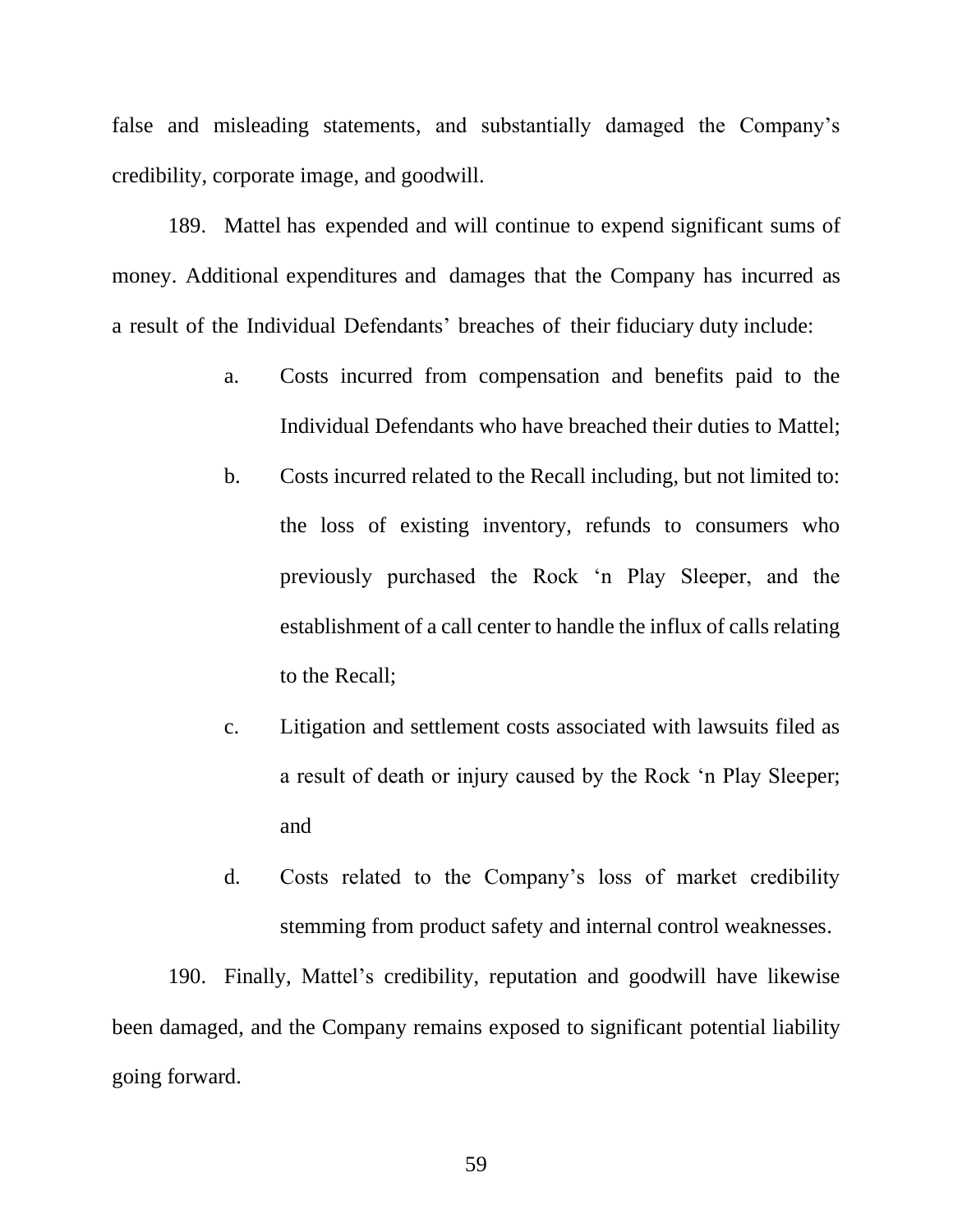#### **DERIVATIVE AND DEMAND REFUSED ALLEGATIONS**

191. Plaintiff brings this action derivatively in the right and for the benefit of Mattel to redress injuries suffered, and to be suffered, by Mattel as a direct result of the Individual Defendants' multiple breaches of fiduciary duty.

192. Plaintiff is a shareholder of Mattel, was a shareholder of Mattel at the time of the wrongdoing alleged herein, and has been a shareholder of Mattel continuously since that time.

193. Plaintiff will adequately and fairly represent the interests of the Company and its shareholders in enforcing and prosecuting its rights.

194. Plaintiff has continuously been a Mattel stockholder since December 29, 2016.

195. Mattel is named as a nominal defendant in this case solely in a derivative capacity. This is not a collusive action to confer jurisdiction on this Court that it would not otherwise have. Prosecution of this action, independent of the current Board of Directors, is in the best interests of the Company.

196. The wrongful acts complained of herein subject, and will continue to subject, Mattel to continuing harm because the adverse consequences of the actions are still in effect and ongoing.

197. The wrongful acts complained of herein were unlawfully concealed from Mattel shareholders.

60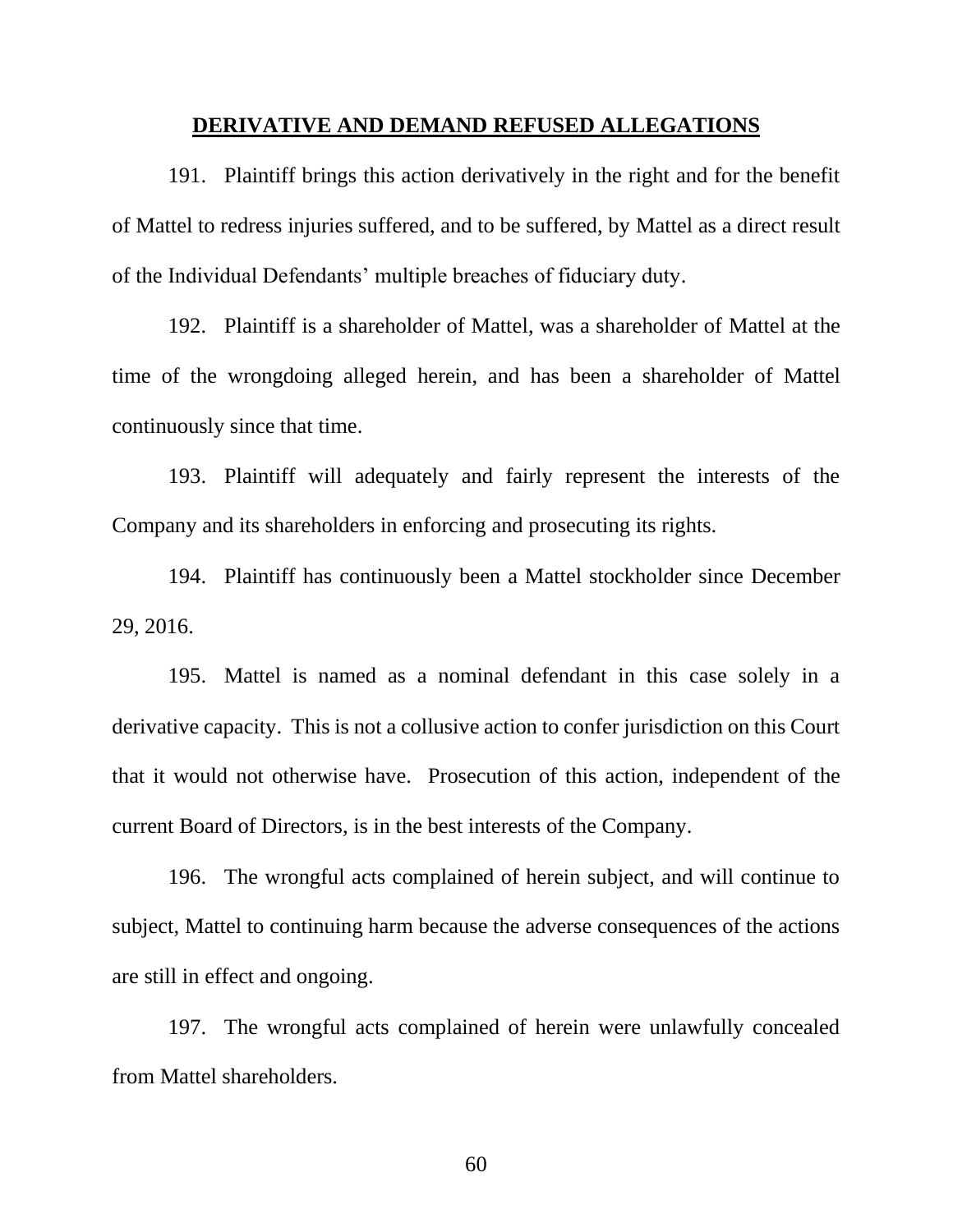198. The current Board of Mattel consists of the following nine individuals: defendants Bradley, Cisneros, Dolan, Kreiz, Laursen, Lewnes, Lynch, Ng, and Olian.

199. Boards of directors have an affirmative duty to conduct a reasonable, objective, and good faith investigation into the allegations in a stockholder litigation demand, and to determine on the basis of that investigation whether the demand's factual allegations and legal claims have merit and whether pursuing the claims in litigation would be in the company's best interests.

200. Boards that fulfill their duty to investigate a stockholder's litigation demand in a reasonable manner, objectively, and in good faith, and then act reasonably on the basis of the investigation, retain the protections of the business judgment rule's presumption that they acted independently, on a reasonably informed basis, and in good faith. Boards that fail to do so may not avail themselves of this presumption, and the stockholder's litigation demand will be deemed to have been wrongfully refused.

201. On May 31, 2019, Plaintiff issued a books and records demand pursuant to 8 Del. C. § 220. The Company made a partial production of documents on August 19, 2019 and an additional production of documents on August 30, 2019.

202. On December 2, 2019, Plaintiff's counsel sent the Board Plaintiff's Litigation Demand pursuant to Delaware law, demanding the Board to investigate

61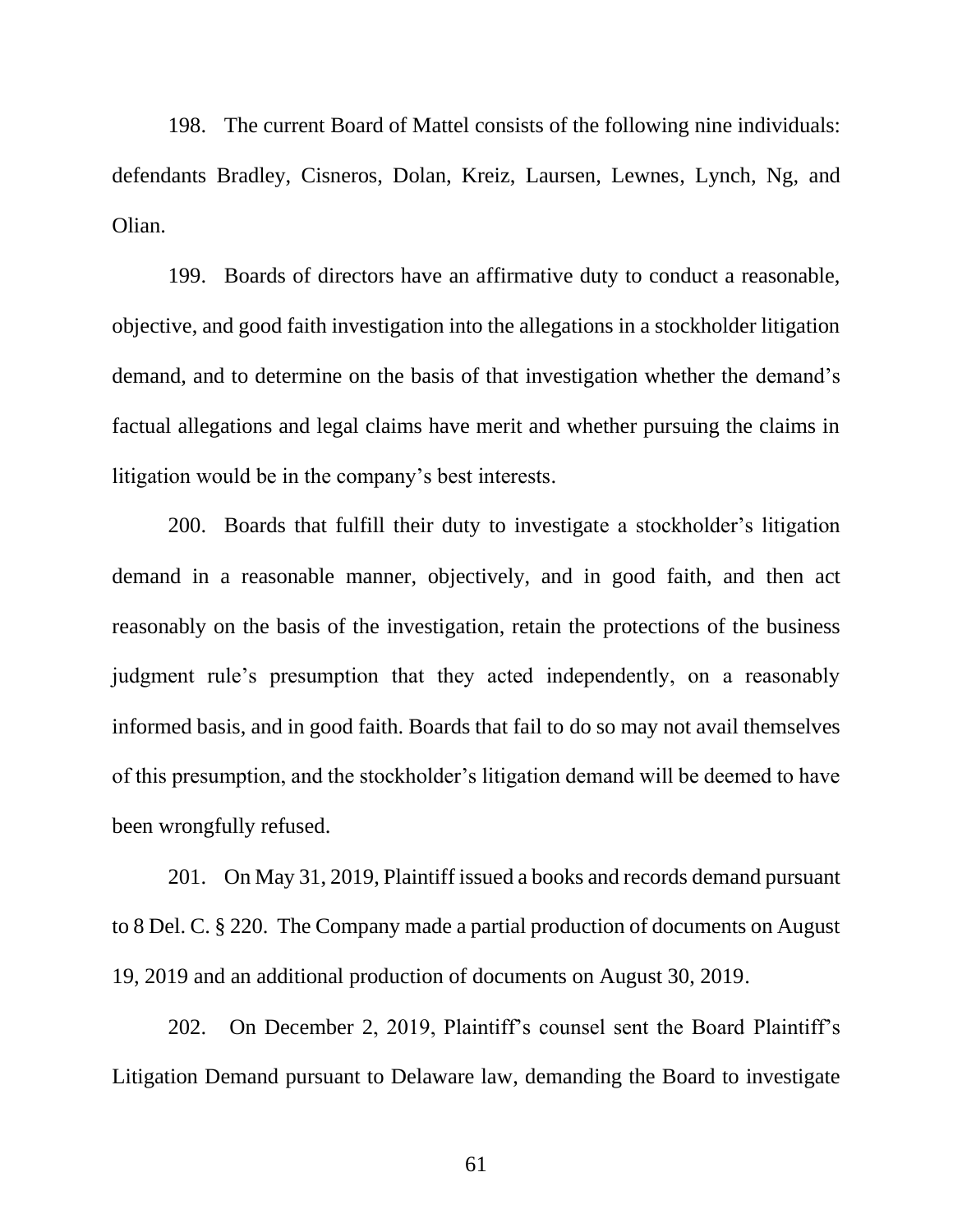the foregoing facts and claims, and to address, remedy, and commence proceedings against the corporate fiduciary responsible for damaging Mattel. *See* Exhibit A.

203. In particular, Plaintiff's Litigation Demand explains that that the Company incurred damages and will continue to be at risk as a result of the Company's product safety issues and improper product recall practices.

204. Plaintiff demanded that independent and disinterested directors undertake an investigation of the wrongdoing detailed in the Demand.

205. Specifically, the Demand stated the following:

On behalf of the Shareholder, we hereby demand: (i) that the Board provide the Shareholder with all the pertinent information on the issues raised herein; (ii) that the Board engage entirely independent, outside investigators and give them the unfettered ability to perform a thorough investigation; (iii) that the Board formulate and implement meaningful corporate governance reforms, including mechanisms to ensure that the Company's products are safe and that the Company's products are analyzed by competent medical professionals and immediately recalled when issues arise; (iv) that the Board clawback or recoup any severance, bonus or separation payments paid to individuals who were responsible for overseeing risk management and product safety; (v) that the Board provide the Shareholder with information regarding any lawsuits or threats of lawsuits as a result of the type of conduct described herein; (vi) that the Board respond swiftly and appropriately to the findings of the investigations; and (vii) that the Board investigate the harm to the Company alleged herein and take action against the Directors and Officers to recover the damages described. Please be advised that Shareholder's counsel is ready and willing to assist the Board and any special committee that may be formed to investigate the allegations set forth herein.

206. On February 14, 2020, Defendants' counsel sent a letter responding to

the Demand ("Defendants' First Response") indicating that the Board does not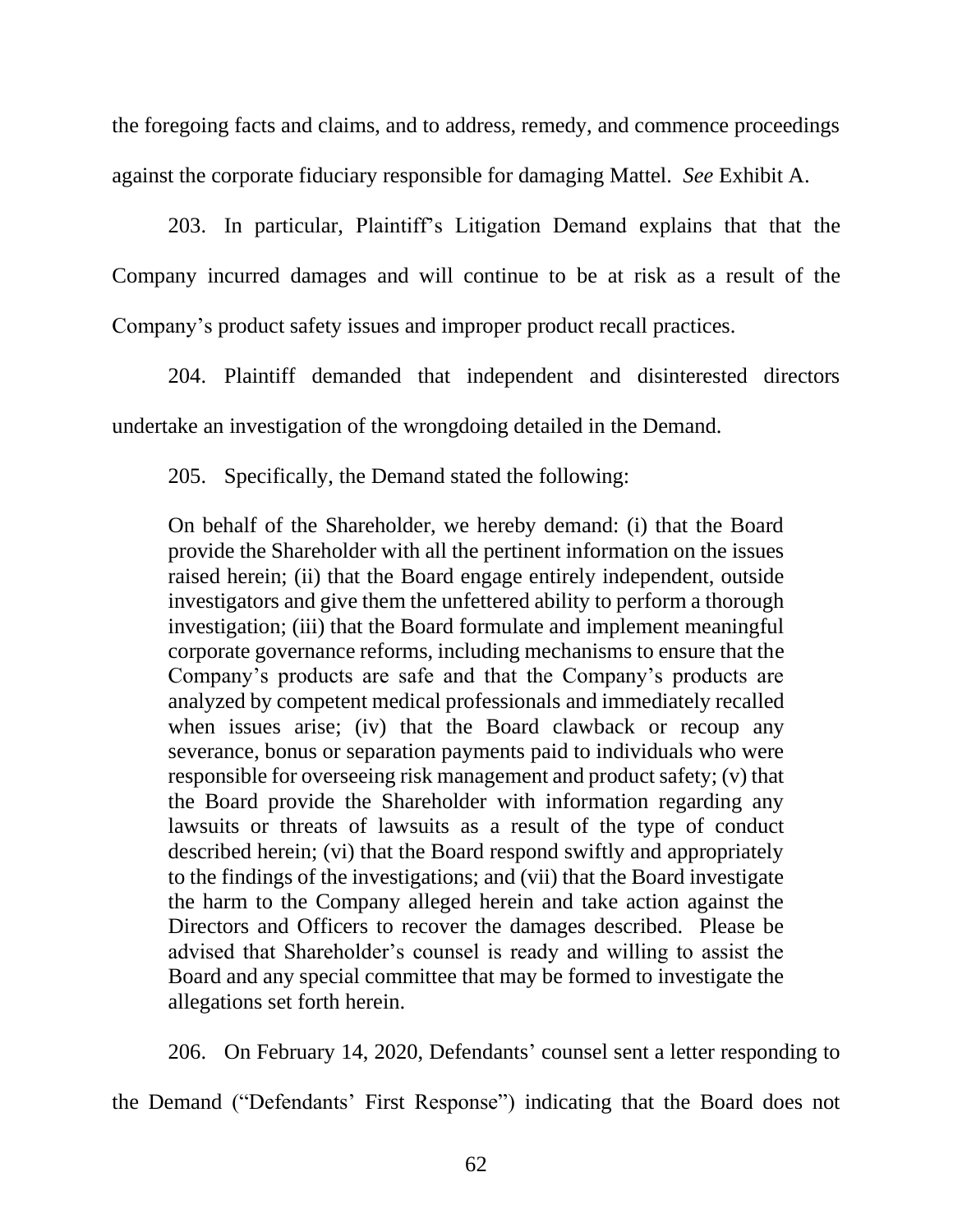intend to act upon Plaintiff's Litigation Demand within a reasonable period of time. *See* Exhibit B.

207. Defendants' Counsel, through Defendants' First Response, stated that, "the Mattel Board of Directors has decided to defer taking action with respect to Mr. Kumar's demand pending resolution of the relevant litigation."

208. As aforementioned, Mattel is subject to numerous lawsuits predicated on the Rock 'n Play Sleeper involving claims of wrongful death and personal injury, as well as multidistrict litigation premised on products liability.

209. Defendants' indication that Plaintiff's Litigation Demand will be ignored until the "resolution of the relevant litigation" is unreasonable and indicates that the Board does not intend to act upon Plaintiff's Litigation Demand within a reasonable period of time. The numerosity of lawsuits and multidistrict litigation may be "pending" for years, if not longer.

210. As such, the Defendants' First Response is a wrongful refusal of Plaintiff's Litigation Demand.

211. Nevertheless, on March 2, 2020, Plaintiff's counsel responded to Defendants' First Response ("Plaintiff's Response"). *See* Exhibit C. Plaintiff's Response explained:

Here, the Board is attempting to defer action on Kumar's Demand based on pending litigation that the Board deems "similar to [allegations] set forth in [Kumar's] letter." In fact, Kumar's Demand as a shareholder of Mattel and the pendency and outcome of the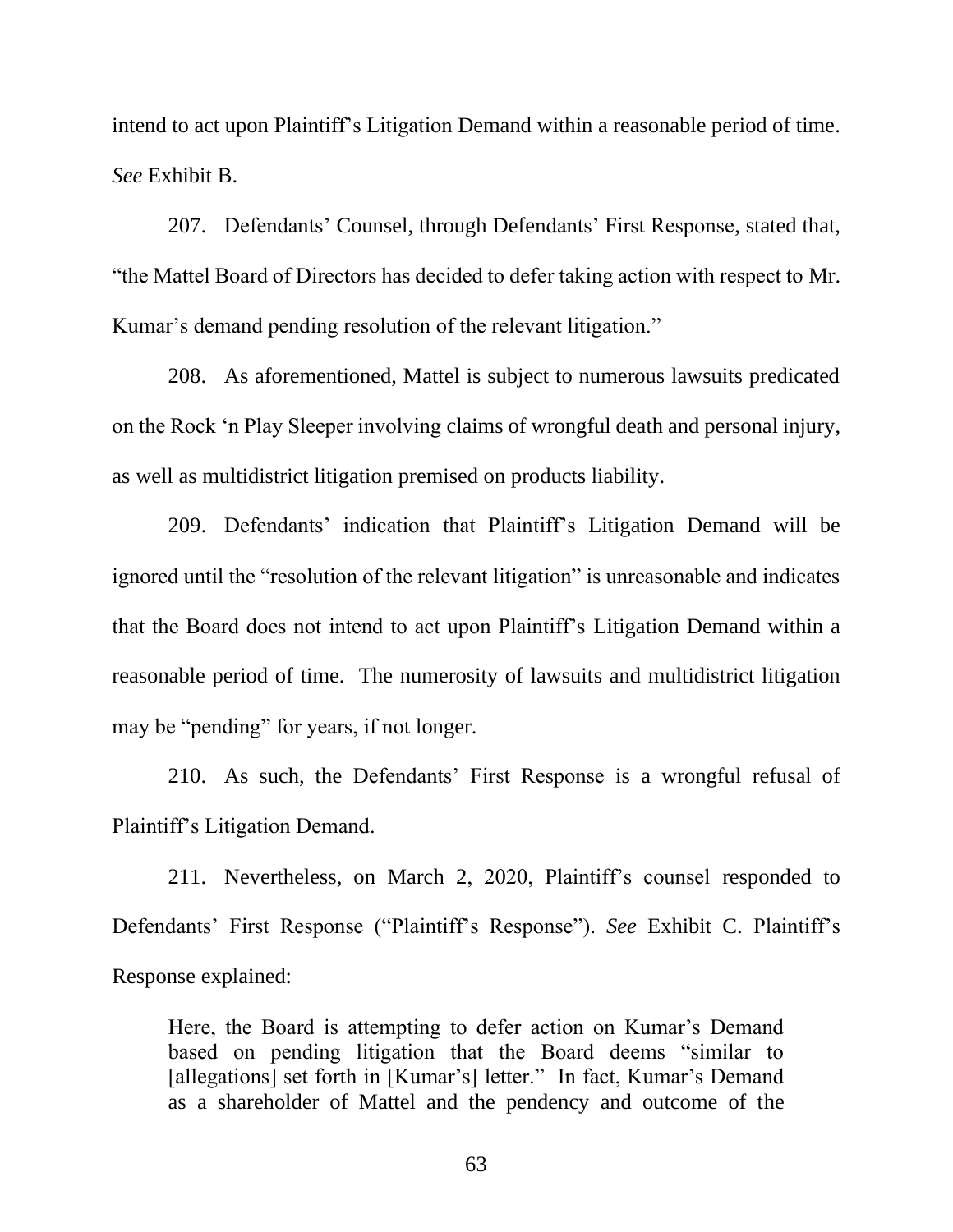pending litigation based on alleged tortious conduct of the Company are disparate. For example: the claims and allegations of the pending litigation would not be complained of within a shareholder derivative action, the Mattel directors and officers are not named defendants in the pending litigation, breach of fiduciary duty claims are not raised in the pending litigation, and corrective and remedial corporate governance is not demanded and is unlikely to be sufficiently included in any resolution to the pending litigation.

Pursuant to Delaware law, corporations are not permitted to stand neutral with regards to a shareholder's demand; instead, corporations must affirmatively support or refuse a shareholder's demand. *See, e.g., Kaplan v. Peat, Marwick, Mitchell & Co.,* 540 A.2d 726, 731 (Del. 1988). Additionally, a board in receipt of a shareholder's demand "must investigate" the alleged wrongdoing and decide on a course of action. *MacCoumber v. Austin*, 2004 WL 1745751 at \*3 (N.D. Ill. Aug. 2, 2014). The decision to defer Kumar's Demand indicates that the Board intends to remain neutral. Further, the Board's decision was apparently made without any investigation whatsoever.

212. The March 2, 2020 letter asked for a definitive response from the Board

to Plaintiff's Litigation Demand. Specifically, Plaintiff's counsel requested the

following:

Accordingly, Kumar incorporates, as if set forth at length herein, the contents of his Demand dated December 2, 2019. If the Shareholder does not receive a response from the Board of Directors within ten (10) days of receipt of this letter affirmatively supporting or refusing his Demand, Kumar will consider his Demand refused, and proceed accordingly.

213. On April 9, 2020, Defendants' counsel sent a reply letter to Plaintiff's

Response ("Defendants' Second Response" and, collectively with Defendants'

Response, the "Defendants' Responses") again indicating that the Board does not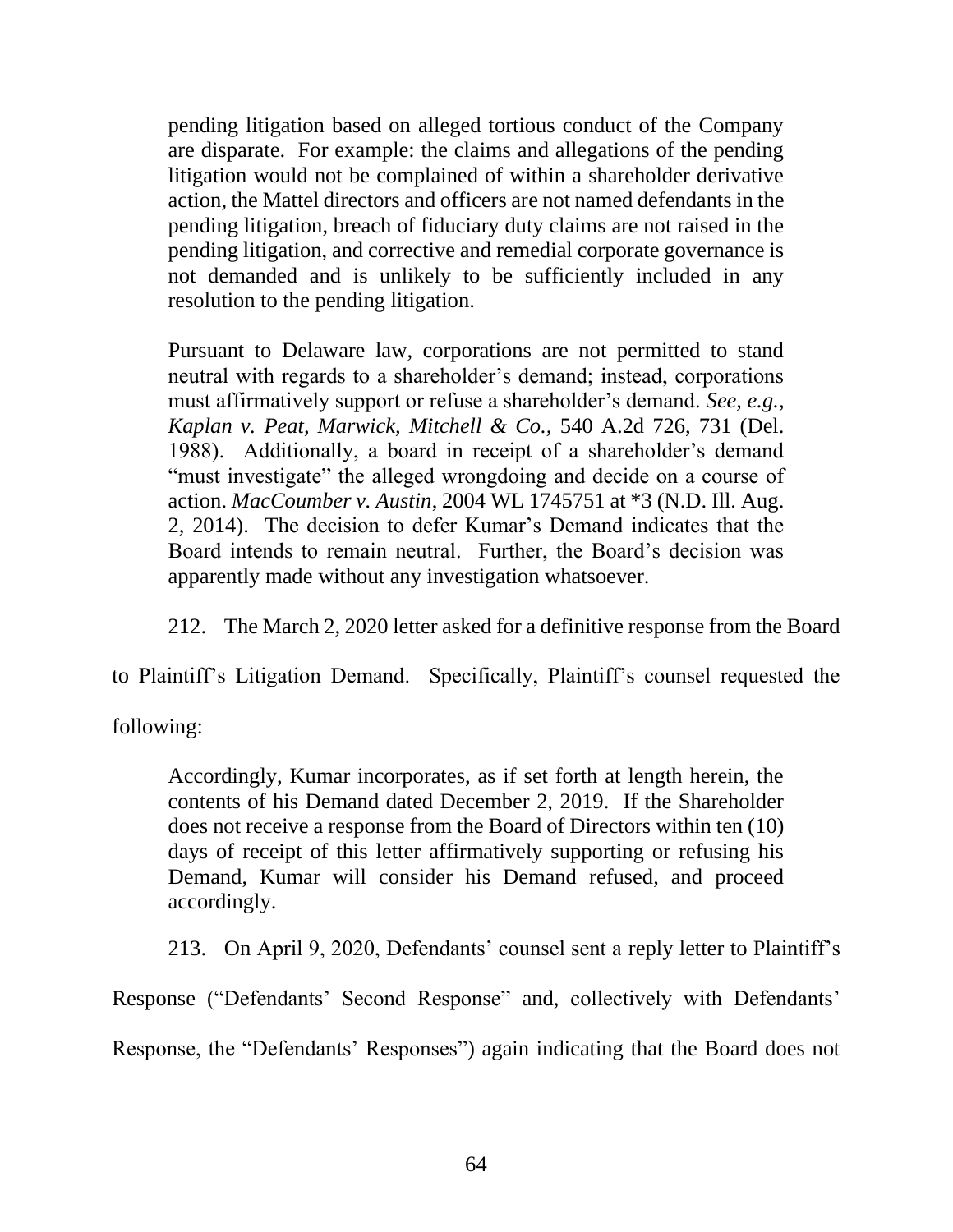intend to act upon Plaintiff's Litigation Demand within a reasonable period of time.

*See* Exhibit D. Defendants' Second Response states the following, in part:

Your letter disputes the Board's decision, explained in my February 14, 2020 letter to you, to defer taking action with respect to Mr. Kumar's demand relating to the Rock 'n Play Sleeper, and states that "[i]f the Shareholder does not receive a response from the Board of Directors . . . affirmatively supporting or refusing his Demand, Mr. Kumar will consider his demand refused, and proceed accordingly."

After considering your March 2 letter, it is the Board's judgment to continue to defer taking action with respect to Mr. Kumar's demand for reasons set forth in my February 14 letter to you. Moreover, deferral is all the more appropriate at this time, when Mattel's management and Board must be focused on Mattel's response to the worldwide pandemic.

214. Defendants' Responses indicate that the Board does not intend to take

any action upon Plaintiff's Litigation Demand within a reasonable period of time.

215. Instead, the Board indicates that the Board reincorporates Defendants'

Response, which indicated that "the Mattel Board of Directors has decided to defer

taking action with respect to Mr. Kumar's demand pending resolution of the relevant

litigation."

216. As aforementioned, the Company is subject to numerous lawsuits, including multidistrict litigation, which will likely be "pending" for years, if not longer.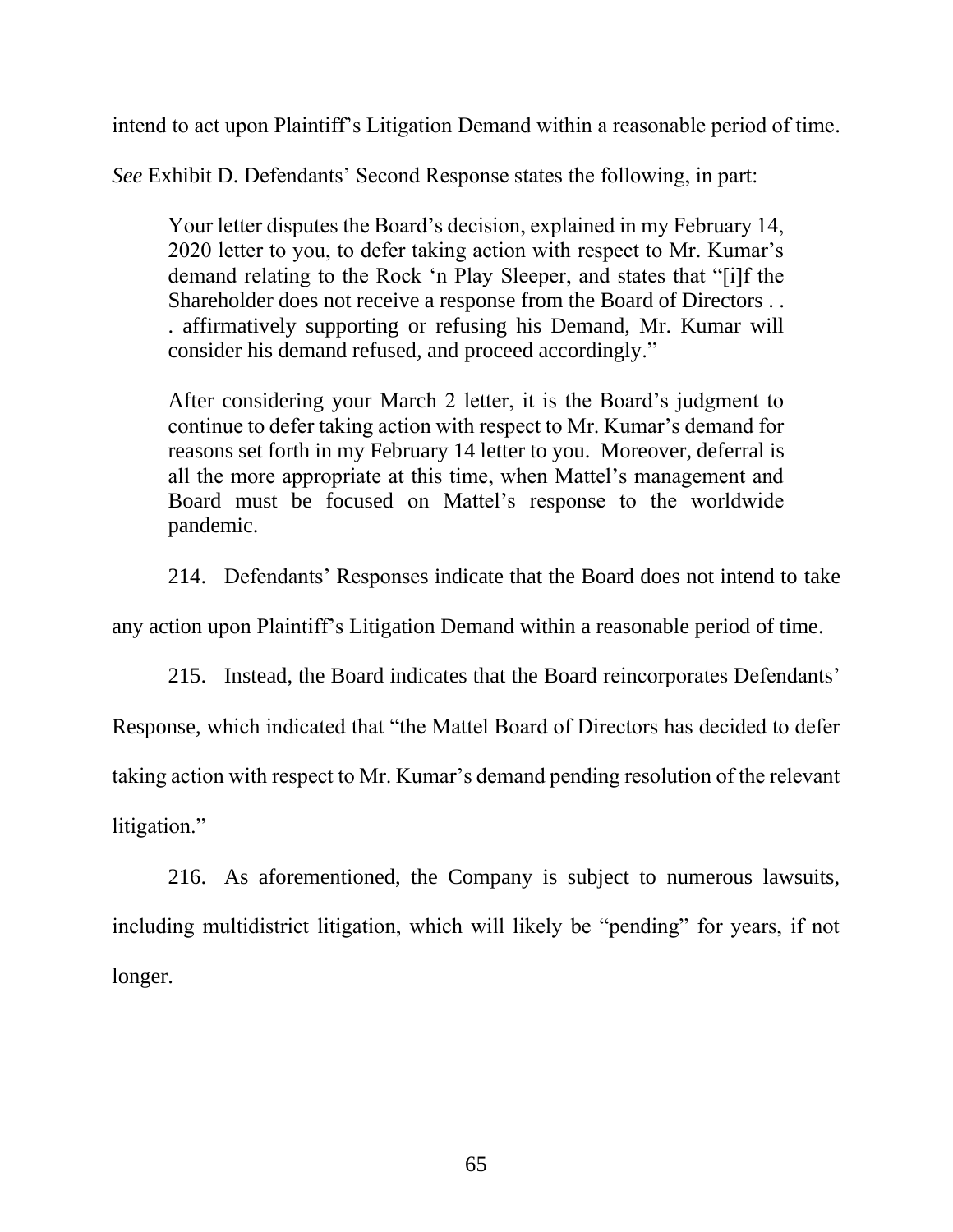217. Defendants' Responses are unreasonable as the Board determined to ignore Plaintiff's Litigation Demand for an unreasonable, and undeterminable, period of time.

218. The Board's statements through Defendants' Responses demonstrates the Board's unwillingness to act in good faith and further unwillingness to take action.

219. The Defendants' Responses demonstrate that the Board failed to perform any due diligence with regard to the demands made in Plaintiff's Litigation Demand. As such, a reasonable doubt exists as to whether the Board is acting in good faith and with due care while responding to Plaintiff's Litigation Demand.

220. Additionally, Defendants' Responses suggest that **no** action will be taken upon Plaintiff's Litigation Demand, which further indicates that the Board is not acting in good faith.

221. The Defendants' Responses are unwarranted and further indicate a lack of good faith. The Individual Defendants' could have established a litigation committee to evaluate, comment on, and fully respond to Plaintiff's Litigation Demand. Instead, the Board, without any due diligence, simply dismissed Plaintiff's Litigation Demand and intends to ignore Plaintiff's Litigation Demand indefinitely.

222. The Board's wrongful refusal of Plaintiff's Litigation Demand is unreasonable and improper, demonstrating the Board's lack of good faith.

66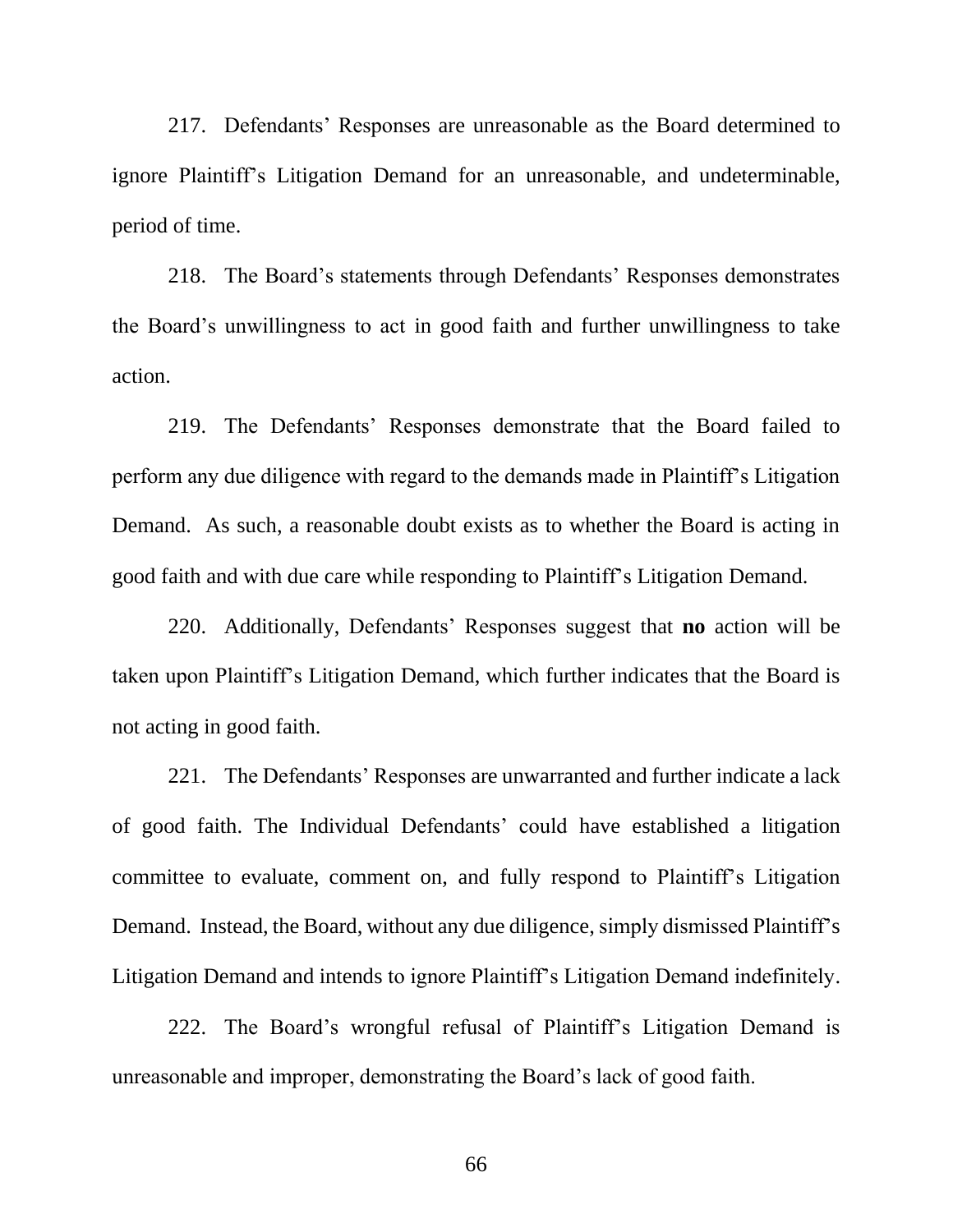223. The Board failed to act in an independent matter in refusing to take action regarding Plaintiff's Litigation Demand. Further, the Board failed to conduct a reasonable inquiry and failed to act with the honest belief that refusing Plaintiff's Litigation Demand was in the best interest of the Company.

224. As such, the Board has failed to fulfill its duty to investigate Plaintiff's Litigation Demand reasonably, objectively, and in good faith. Therefore, the Board's decision to refuse Plaintiff's Litigation Demand is not protected by the business judgment rule.

225. Therefore, Plaintiff reasonably believes that the Board's refusal is not a valid exercise of business judgment and that Plaintiff should be permitted to proceed and to prosecute this action derivatively on behalf of the Company.

226. Plaintiff has not made any demand on the other stockholders of Mattel to institute this action since such demand would be futile and useless for at the least the following reasons:

- a. Mattel is a publicly held company with over 347 million shares of common stock outstanding and thousands of stockholders;
- b. making a demand on such a number of shareholders would be impossible for Plaintiff, who has no way of finding out the names, addresses, or phone numbers of stockholders; and

67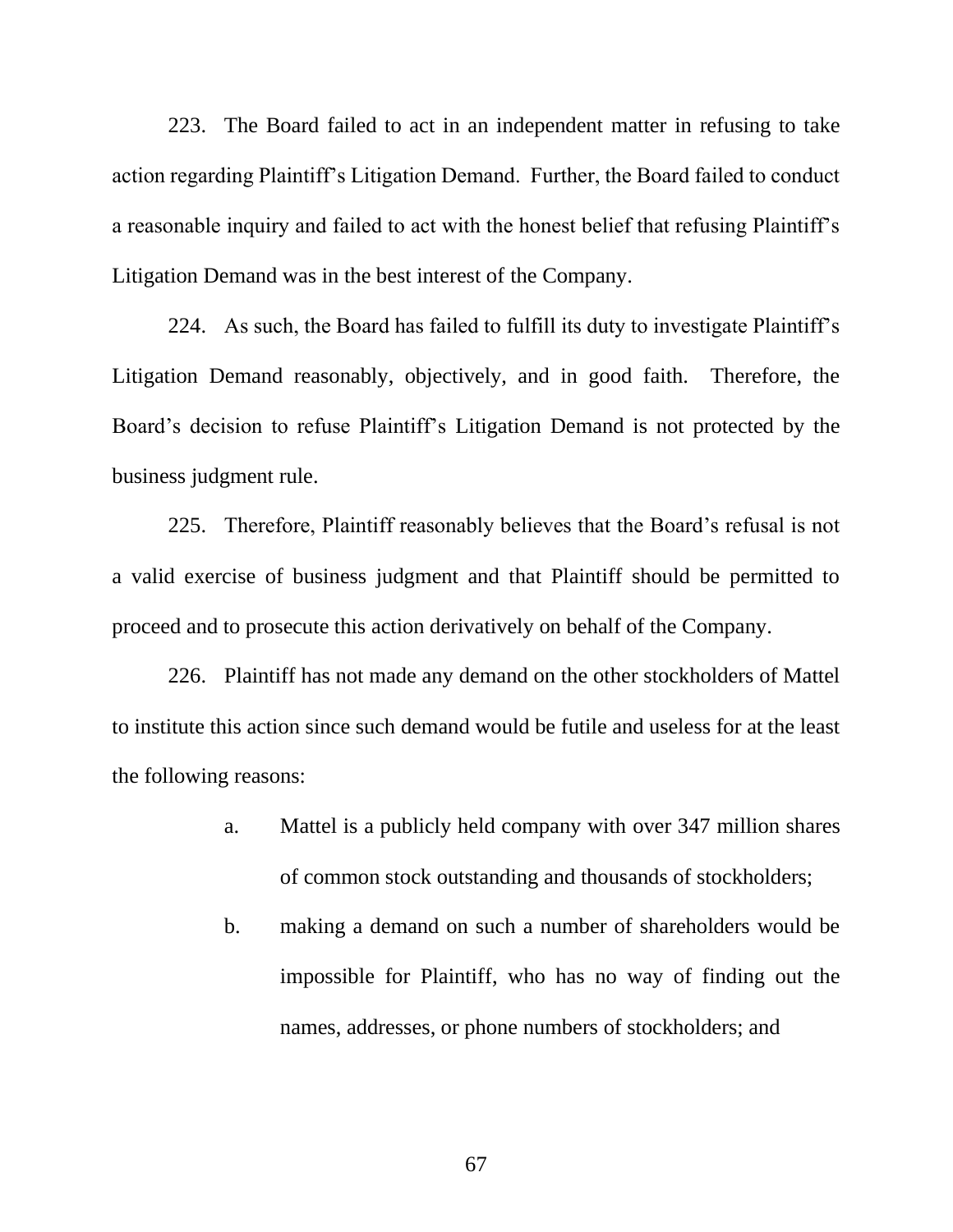c. making a demand on stockholders would force Plaintiff to incur excessive expenses, assuming all stockholders could be individually identified.

## **CAUSES OF ACTION**

#### **COUNT I**

### **(Against Bradley, Cisneros, Dolan, Laursen, Lewnes, Lynch, Ng, Olian, and Prabhu (the "Director Defendants") for Breach of Fiduciary Duty)**

227. Plaintiff incorporates by reference and realleges each of the foregoing paragraphs as though fully set forth herein.

228. The Director Defendants owed and owe Mattel fiduciary obligations, including the fiduciary duties of loyalty, care and good faith.

229. The Director Defendants breached their duties of loyalty, care, and good faith by: (i) failing to implement and enforce a system of effective internal controls and procedures; (ii) failing to adequately determine the safety of the Rock 'n Play Sleeper; (iii) failing to exercise their oversight duties by not monitoring the Company's compliance with its own procedures and federal and state regulations; (iv) making and/or causing the Company to make false and misleading statements and/or material omissions; (v) failing to adequately consider and apply generally acceptable medical opinions and guidance in relation to infant and toddler sleep positioning and the sleeper products manufactured, marketed, and sold by the Company and its subsidiaries; (vi) failing to proactively seek the opinion and advice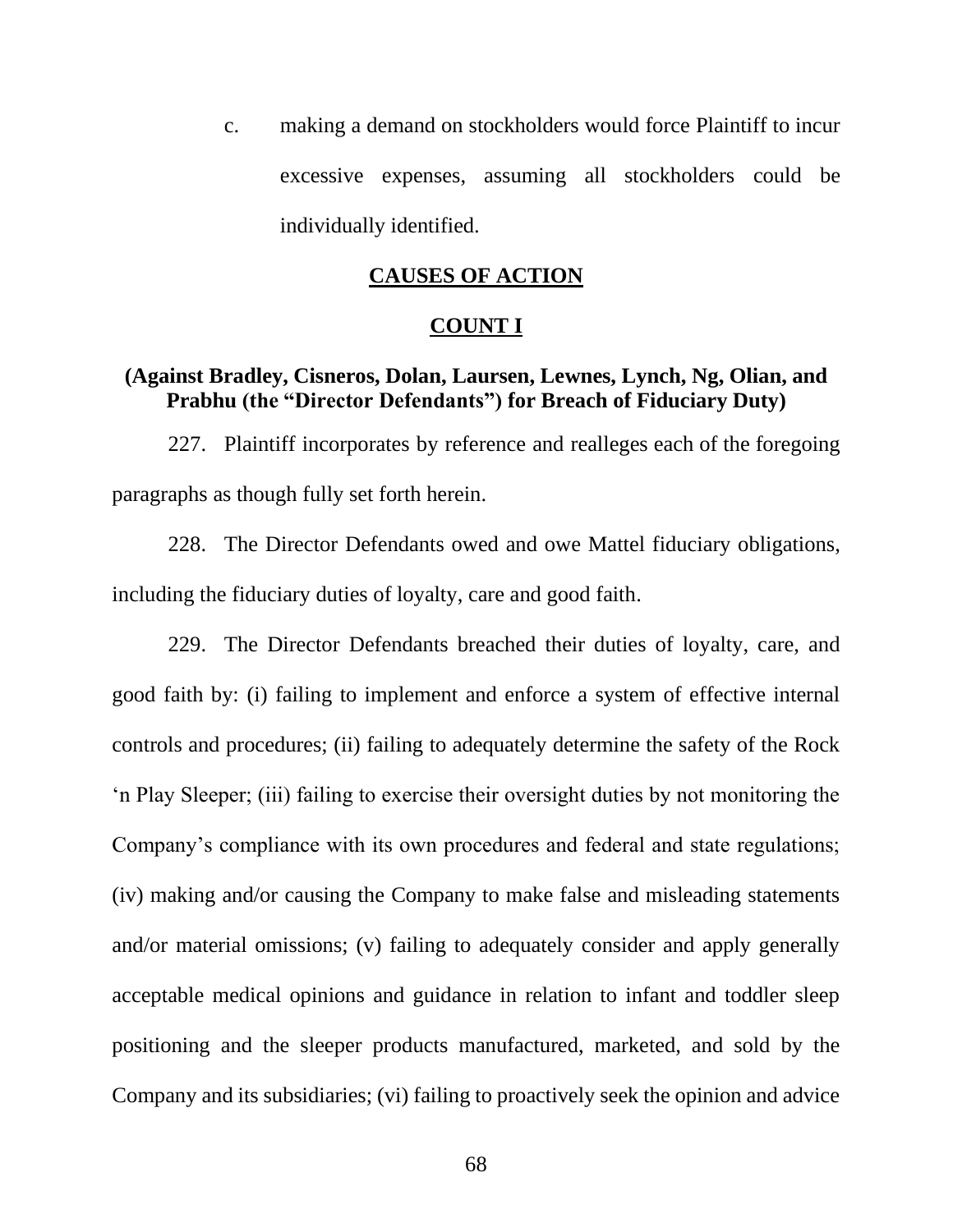of medical expert(s) in relation to the Company's sleeping products; (vii) willfully and intentionally introducing a product into the marketplace while knowing of or willfully disregarding the Product's inherent safety deficiencies; (viii) failing to have a sufficient incident response plan to immediately address the dangers associated with the Rock 'n Play Sleeper; (ix) consciously disregarding, delaying, and failing to ensure that the Company notified the general public upon discovery that the Rock 'n Play Sleeper was inherently dangerous and may lead to death; (x) failing to timely disclose the Company's internal findings regarding the dangerousness of the Rock 'n Play Sleeper; and (xi) allowing the Company to violate state and federal laws and regulations.

230. The Director Defendants had actual or constructive knowledge that the Company was engaging in the practices and acts as set forth herein.

231. The Director Defendants had actual or constructive knowledge that the Company failed to adequately address the issues surrounding the Rock 'n Play Sleeper and issued materially false and misleading statements, or permitted unsubstantiated and misleading statements to be issued, to the general public and regulators. Further, the Director Defendants failed to correct the Company's public statements and representations.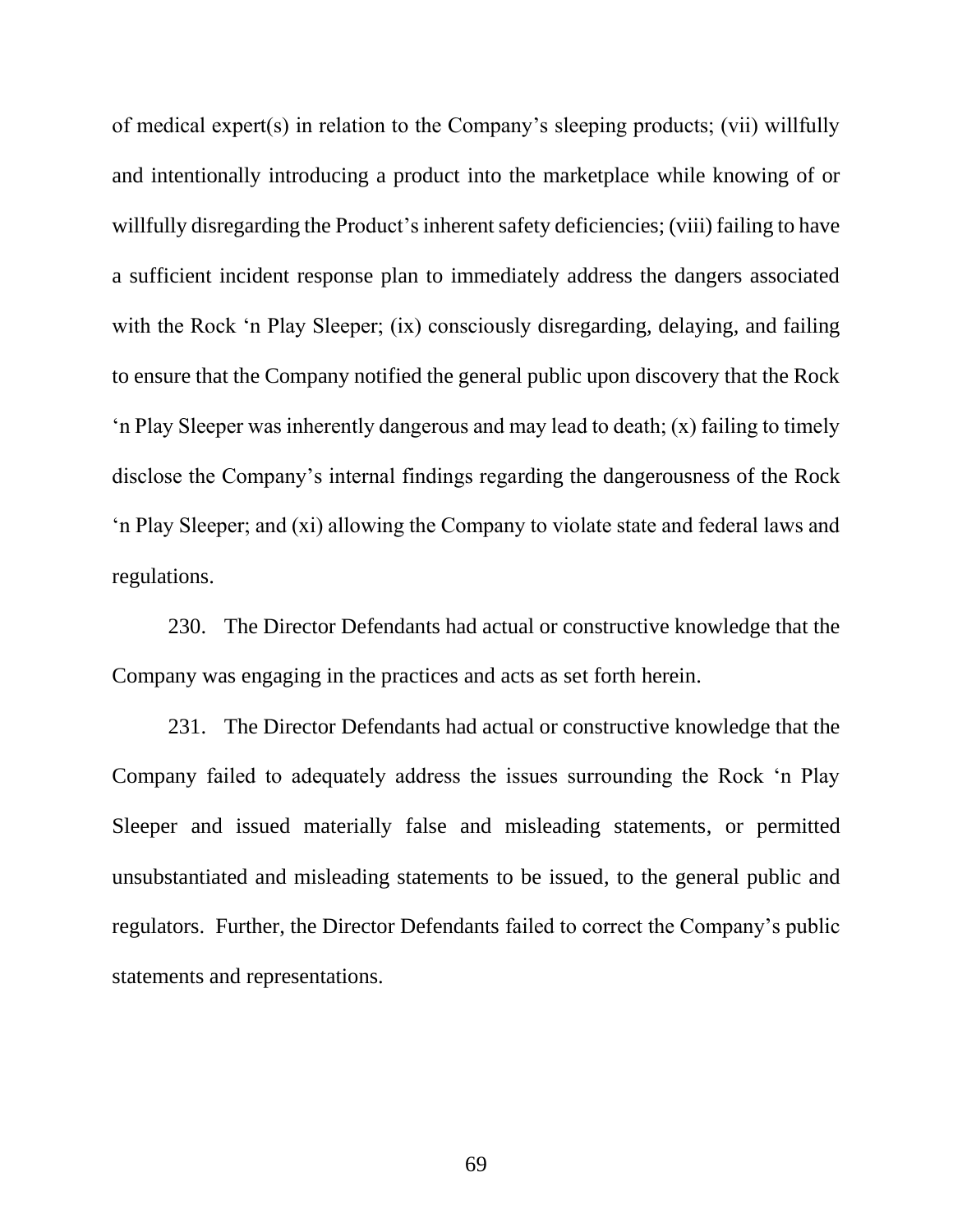232. The Director Defendants had actual or constructive knowledge that the Company's internal controls were not adequately maintained to prevent, address, and remediate the issues surrounding the Rock 'n Play Sleeper and the Recall.

233. As a direct and proximate result of the breaches of fiduciary obligations by the Director Defendants, Mattel has sustained and continues to sustain significant damages, as alleged herein. As a result of the misconduct alleged herein, the Director Defendants are liable to the Company.

234. The Director Defendants' misconduct – through both their actions and conscious inaction – cannot be exculpated under Delaware or other applicable law as it implicates bad faith and a breach of the duty of loyalty.

235. Plaintiff, on behalf of Mattel, has no adequate remedy at law.

#### **COUNT II**

#### **(Against Defendant Kreiz for Breach of Fiduciary Duty)**

236. Plaintiff incorporates by reference and realleges each of the foregoing paragraphs as though fully set forth herein.

237. Defendant Kreiz owed and owes Mattel fiduciary obligations, including the fiduciary duties of loyalty, care and good faith.

238. Defendant Kreiz breached his fiduciary duties of loyalty, care, and good faith by: (i) failing to implement and enforce a system of effective internal controls and procedures; (ii) failing to adequately determine the safety of the Rock 'n Play

70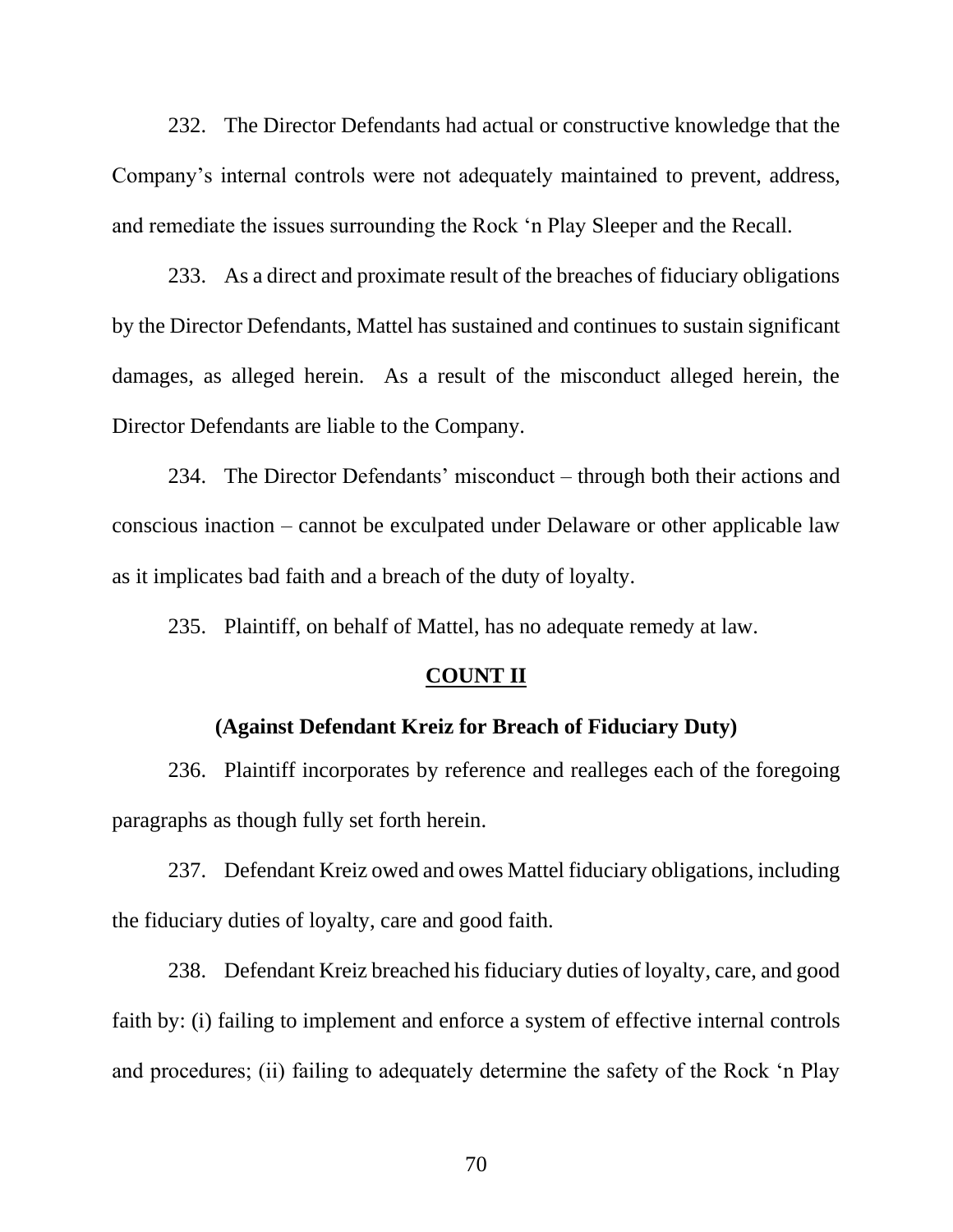Sleeper; (iii) failing to exercise his oversight duties by not monitoring the Company's compliance with its own procedures and federal and state regulations; (iv) making and/or causing the Company to make false and misleading statements and/or material omissions; (v) failing to adequately consider and apply generally acceptable medical opinions and guidance in relation to infant and toddler sleep positioning and the sleeper products manufactured, marketed, and sold by the Company and its subsidiaries; (vi) failing to proactively seek the opinion and advice of medical expert(s) in relation to the Company's sleeping products; (vii) willfully and intentionally introducing a product into the marketplace while knowing of or willfully disregarding the Product's inherent safety deficiencies; (viii) failing to have a sufficient incident response plan to immediately address the dangers associated with the Rock 'n Play Sleeper; (ix) consciously disregarding, delaying, and failing to ensure that the Company notified the general public upon discovery that the Rock 'n Play Sleeper was inherently dangerous and may lead to death; (x) failing to timely disclose the Company's internal findings regarding the dangerousness of the Rock 'n Play Sleeper; and (xi) allowing the Company to violate state and federal laws and regulations.

239. Defendant Kreiz had actual or constructive knowledge that the Company was engaging in the practices and acts as set forth herein.

71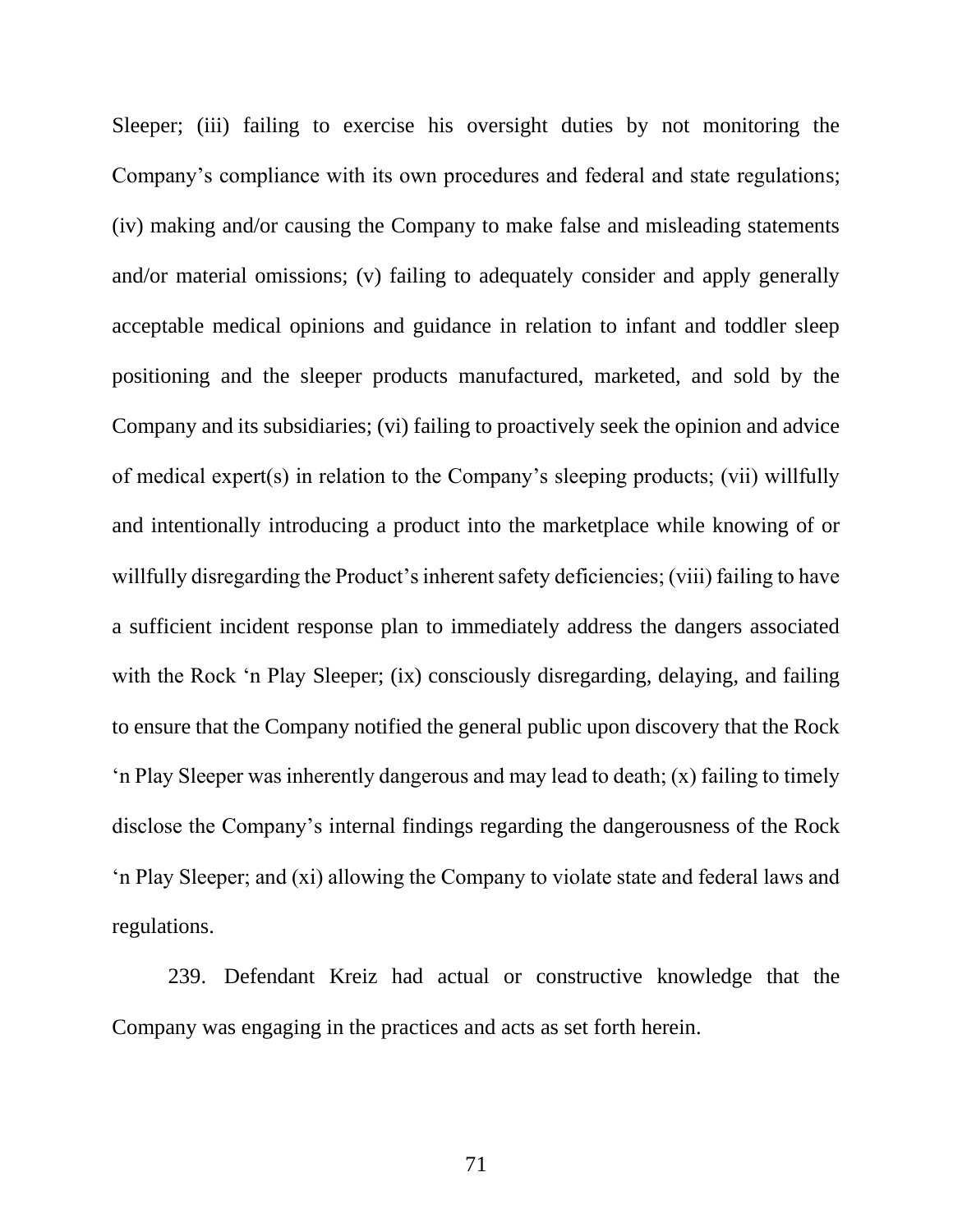240. Defendant Kreiz had actual or constructive knowledge that the Company failed to adequately address the issues surrounding the Rock 'n Play Sleeper and issued materially false and misleading statements, or permitted unsubstantiated and misleading statements to be issued, to the general public and regulators. Further, Kreiz failed to correct the Company's public statements and representations.

241. Defendant Kreiz had actual or constructive knowledge that the Company's internal controls were not adequately maintained to prevent, address, and remediate the issues surrounding the Rock 'n Play Sleeper and the Recall.

242. As a direct and proximate result of the breaches of fiduciary obligations by Kreiz, Mattel has sustained and continues to sustain significant damages, as alleged herein. As a result of the misconduct alleged herein, Kreiz is liable to the Company.

243. Kreiz's misconduct – through both his actions and conscious inaction – cannot be exculpated under Delaware or other applicable law.

Plaintiff, on behalf of Mattel, has no adequate remedy at law.

#### **COUNT III**

## **(Against Defendant Euteneuer for Breach of Fiduciary Duty)**

244. Plaintiff incorporates by reference and realleges each of the foregoing paragraphs as though fully set forth herein.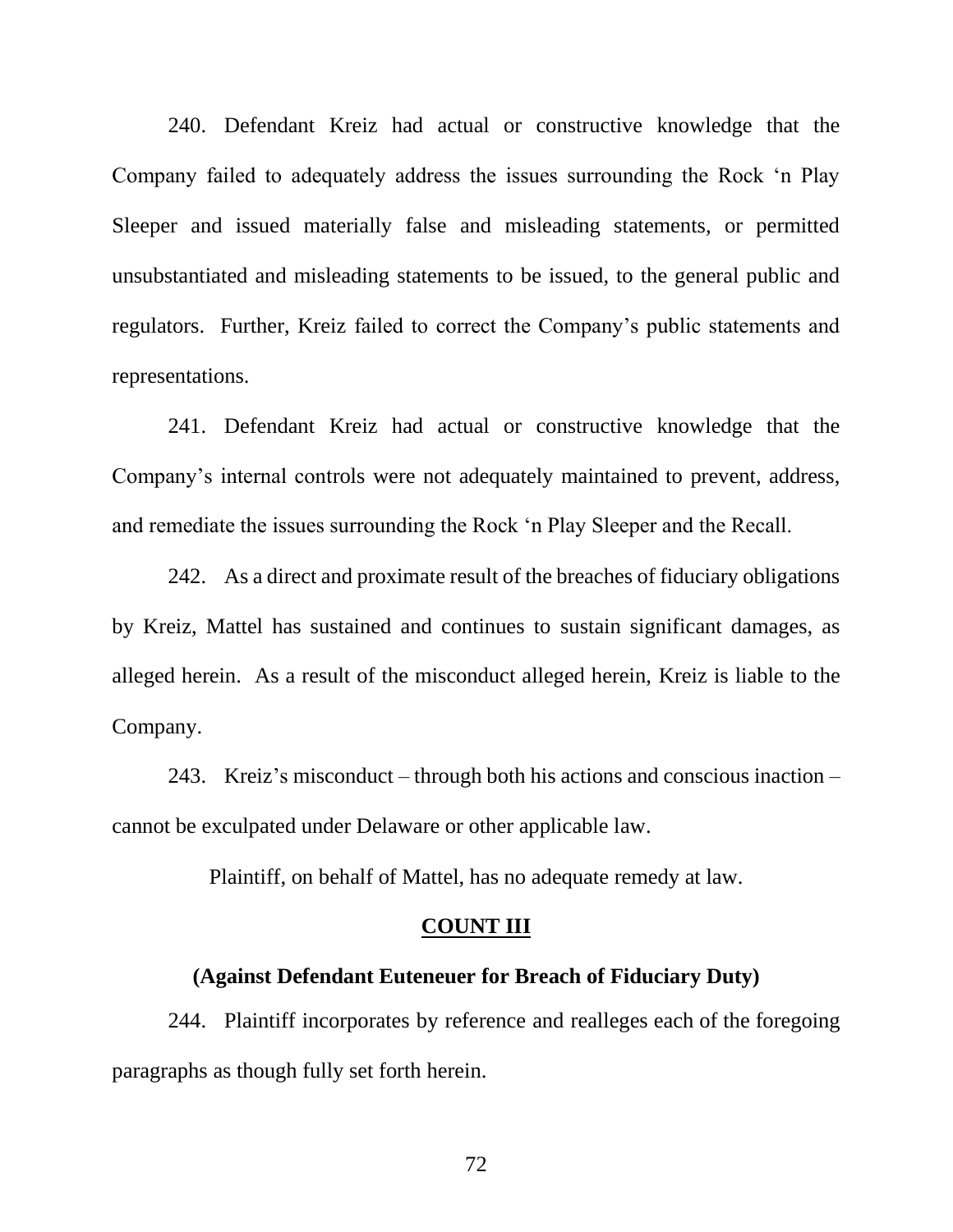245. Defendant Euteneuer owed and owes Mattel fiduciary obligations, including the fiduciary duties of loyalty, care and good faith.

246. Defendant Euteneuer breached his fiduciary duties of loyalty, care, and good faith by: (i) failing to implement and enforce a system of effective internal controls and procedures; (ii) failing to adequately determine the safety of the Rock 'n Play Sleeper; (iii) failing to exercise his oversight duties by not monitoring the Company's compliance with its own procedures and federal and state regulations; (iv) making and/or causing the Company to make false and misleading statements and/or material omissions; (v) failing to adequately consider and apply generally acceptable medical opinions and guidance in relation to infant and toddler sleep positioning and the sleeper products manufactured, marketed, and sold by the Company and its subsidiaries; (vi) failing to proactively seek the opinion and advice of medical expert(s) in relation to the Company's sleeping products; (vii) willfully and intentionally introducing a product into the marketplace while knowing of or willfully disregarding the Product's inherent safety deficiencies; (viii) failing to have a sufficient incident response plan to immediately address the dangers associated with the Rock 'n Play Sleeper; (ix) consciously disregarding, delaying, and failing to ensure that the Company notified the general public upon discovery that the Rock 'n Play Sleeper was inherently dangerous and may lead to death; (x) failing to timely disclose the Company's internal findings regarding the dangerousness of the Rock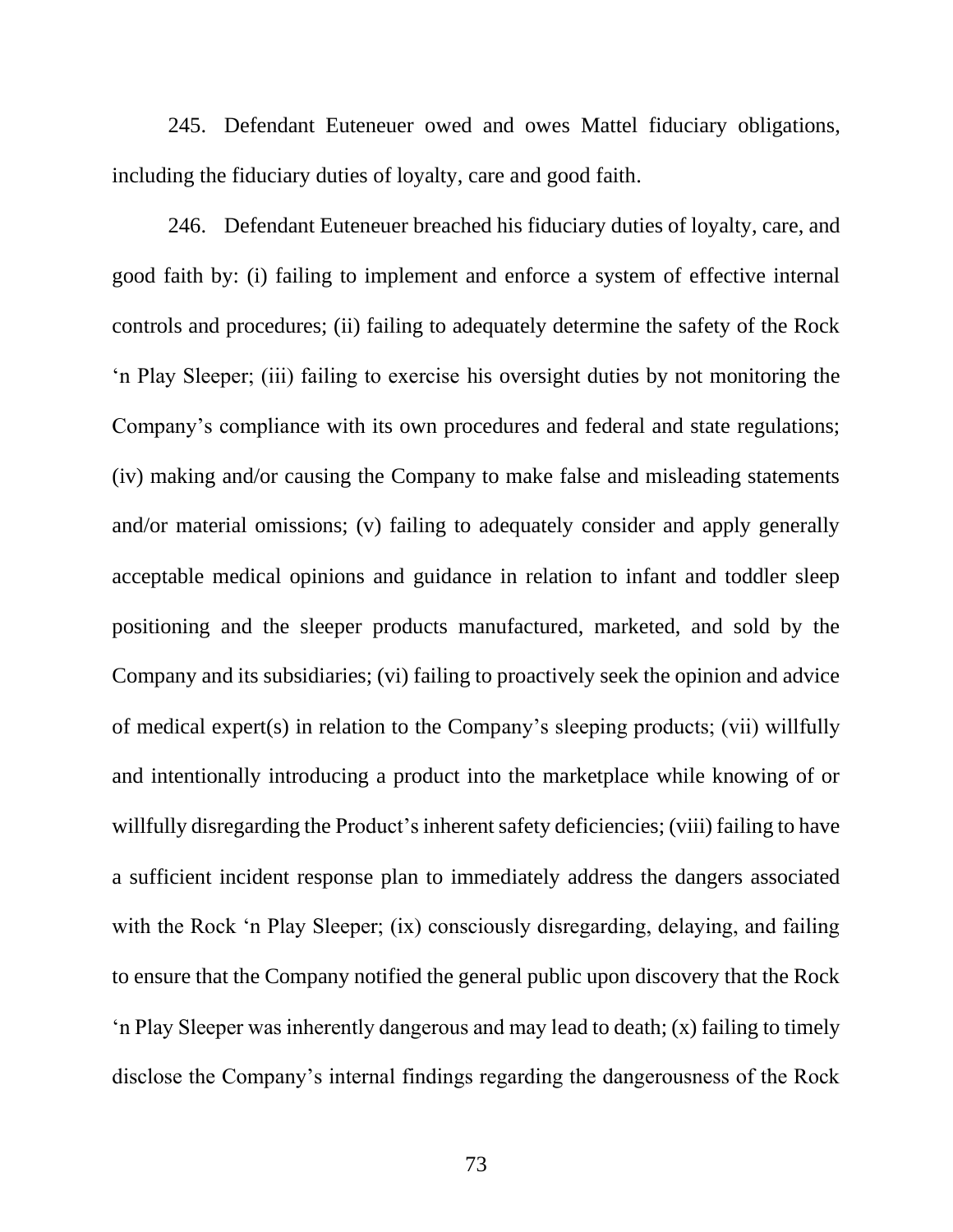'n Play Sleeper; and (xi) allowing the Company to violate state and federal laws and regulations.

247. Defendant Euteneuer had actual or constructive knowledge that the Company was engaging in the practices and acts as set forth herein.

248. Defendant Euteneuer had actual or constructive knowledge that the Company failed to adequately address the issues surrounding the Rock 'n Play Sleeper and issued materially false and misleading statements, or permitted unsubstantiated and misleading statements to be issued, to the general public and regulators. Further, Euteneuer failed to correct the Company's public statements and representations.

249. Defendant Euteneuer had actual or constructive knowledge that the Company's internal controls were not adequately maintained to prevent, address, and remediate the issues surrounding the Rock 'n Play Sleeper and the Recall.

250. As a direct and proximate result of the breaches of fiduciary obligations by Euteneuer, Mattel has sustained and continues to sustain significant damages, as alleged herein. As a result of the misconduct alleged herein, Euteneuer is liable to the Company.

251. Euteneuer's misconduct – through both his actions and conscious inaction – cannot be exculpated under Delaware or other applicable law.

252. Plaintiff, on behalf of Mattel, has no adequate remedy at law.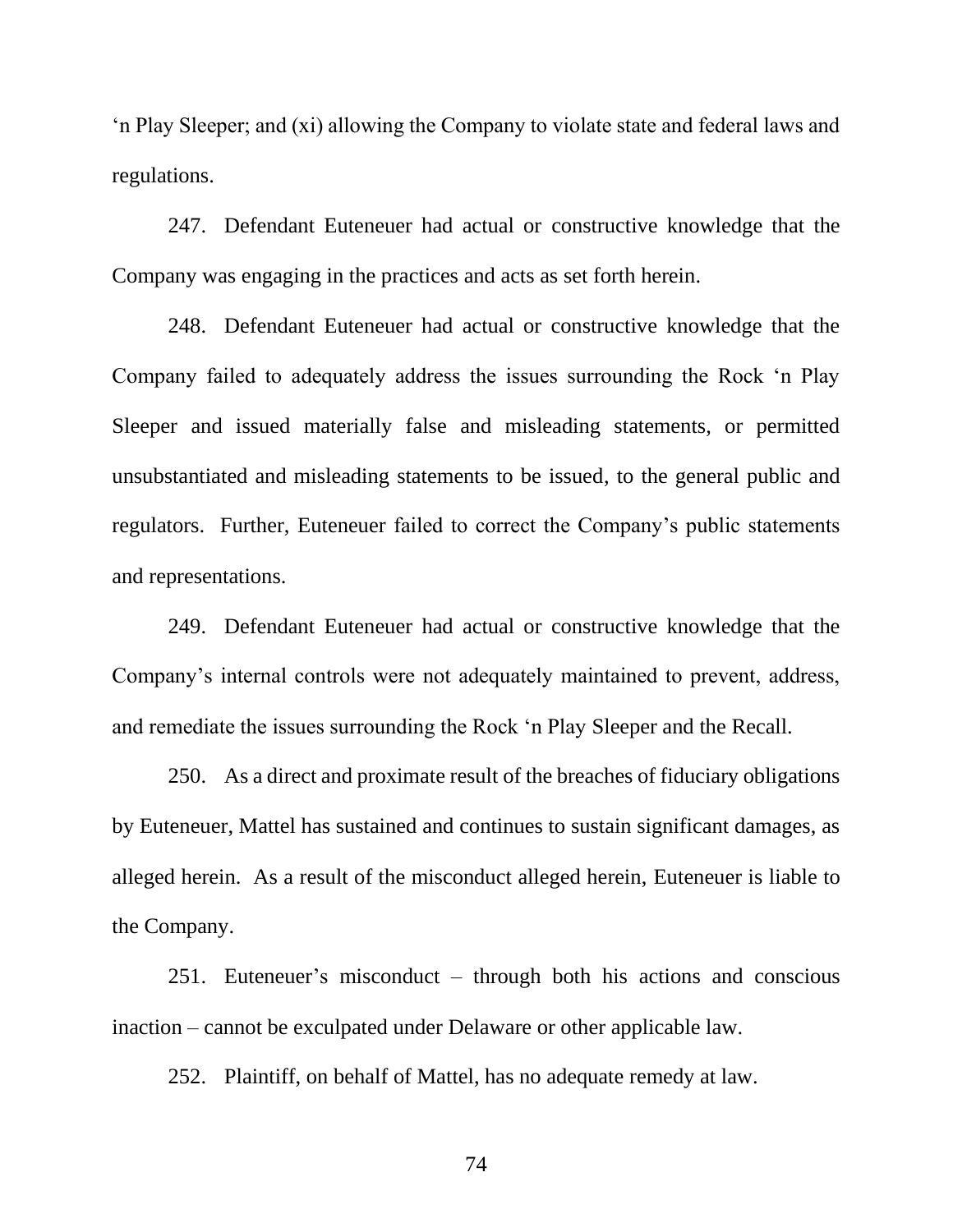#### **COUNT IV**

### **(Against Defendant Dickson for Breach of Fiduciary Duty)**

253. Plaintiff incorporates by reference and realleges each of the foregoing paragraphs as though fully set forth herein.

254. Defendant Dickson owed and owes Mattel fiduciary obligations, including the fiduciary duties of loyalty, care and good faith.

255. Dickson breached his fiduciary duties of loyalty, care, and good faith by: (i) failing to implement and enforce a system of effective internal controls and procedures; (ii) failing to adequately determine the safety of the Rock 'n Play Sleeper; (iii) failing to exercise his oversight duties by not monitoring the Company's compliance with its own procedures and federal and state regulations; (iv) making and/or causing the Company to make false and misleading statements and/or material omissions; (v) failing to adequately consider and apply generally acceptable medical opinions and guidance in relation to infant and toddler sleep positioning and the sleeper products manufactured, marketed, and sold by the Company and its subsidiaries; (vi) failing to proactively seek the opinion and advice of medical expert(s) in relation to the Company's sleeping products; (vii) willfully and intentionally introducing a product into the marketplace while knowing of or willfully disregarding the Product's inherent safety deficiencies; (viii) failing to have a sufficient incident response plan to immediately address the dangers associated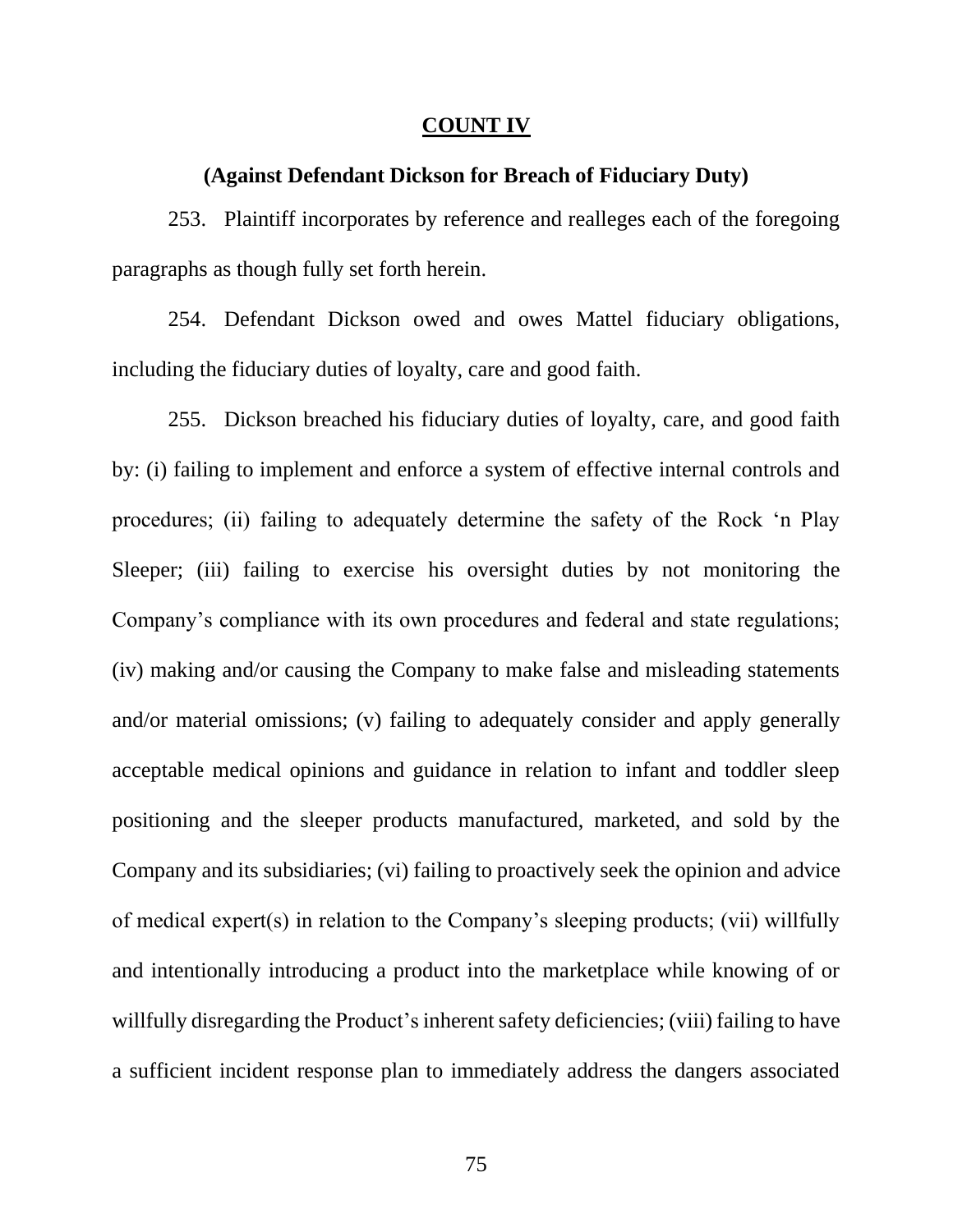with the Rock 'n Play Sleeper; (ix) consciously disregarding, delaying, and failing to ensure that the Company notified the general public upon discovery that the Rock 'n Play Sleeper was inherently dangerous and may lead to death; (x) failing to timely disclose the Company's internal findings regarding the dangerousness of the Rock 'n Play Sleeper; and (xi) allowing the Company to violate state and federal laws and regulations.

256. Defendant Dickson had actual or constructive knowledge that the Company was engaging in the practices and acts as set forth herein.

257. Defendant Dickson had actual or constructive knowledge that the Company failed to adequately address the issues surrounding the Rock 'n Play Sleeper and issued materially false and misleading statements, or permitted unsubstantiated and misleading statements to be issued, to the general public and regulators. Further, Dickson failed to correct the Company's public statements and representations.

258. Defendant Dickson had actual or constructive knowledge that the Company's internal controls were not adequately maintained to prevent, address, and remediate the issues surrounding the Rock 'n Play Sleeper and the Recall.

259. As a direct and proximate result of the breaches of fiduciary obligations by Dickson, Mattel has sustained and continues to sustain significant damages, as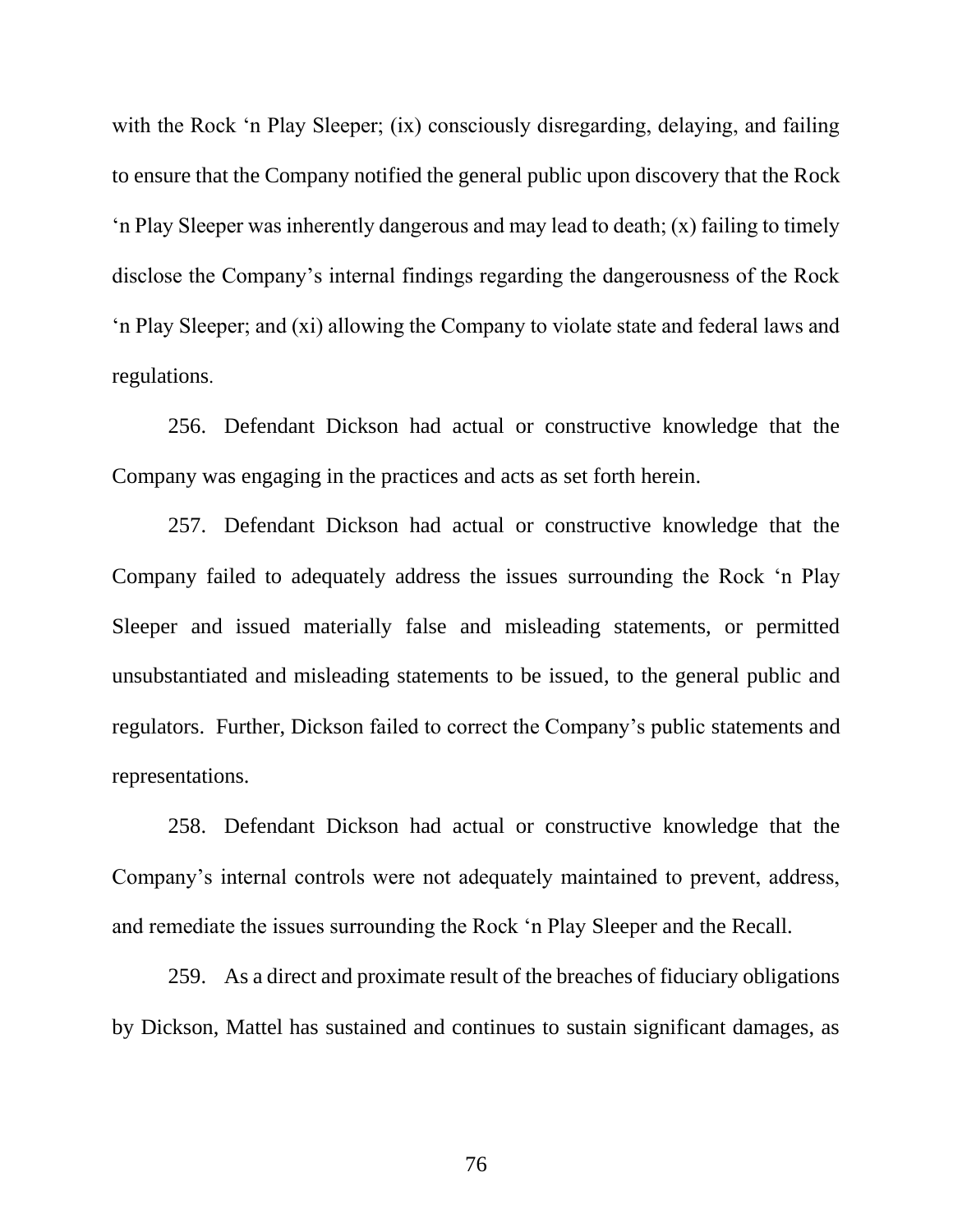alleged herein. As a result of the misconduct alleged herein, Dickson is liable to the Company.

260. Dickson's misconduct – through both his actions and conscious inaction – cannot be exculpated under Delaware or other applicable law.

261. Plaintiff, on behalf of Mattel, has no adequate remedy at law.

## **COUNT V**

#### **(Against Director Defendants for Unjust Enrichment)**

262. Plaintiff incorporates by reference and realleges each of the foregoing paragraphs as though fully set forth herein.

263. Through the wrongful course of conduct and actions complained of herein, the Director Defendants were unjustly enriched at the expense of, and to the detriment of, Mattel. The wrongful conduct was continuous and resulted in ongoing harm to the Company. The Director Defendants were unjustly enriched by receiving compensation and director remuneration.

264. Plaintiff, as a shareholder of Mattel, seeks restitution from the Director Defendants, and seeks an order of this Court disgorging all profits, benefits, and other compensation obtained by the Director Defendants from their wrongful course of conduct and fiduciary breaches.

265. By reason of the foregoing, Mattel has sustained and continues to sustain damages.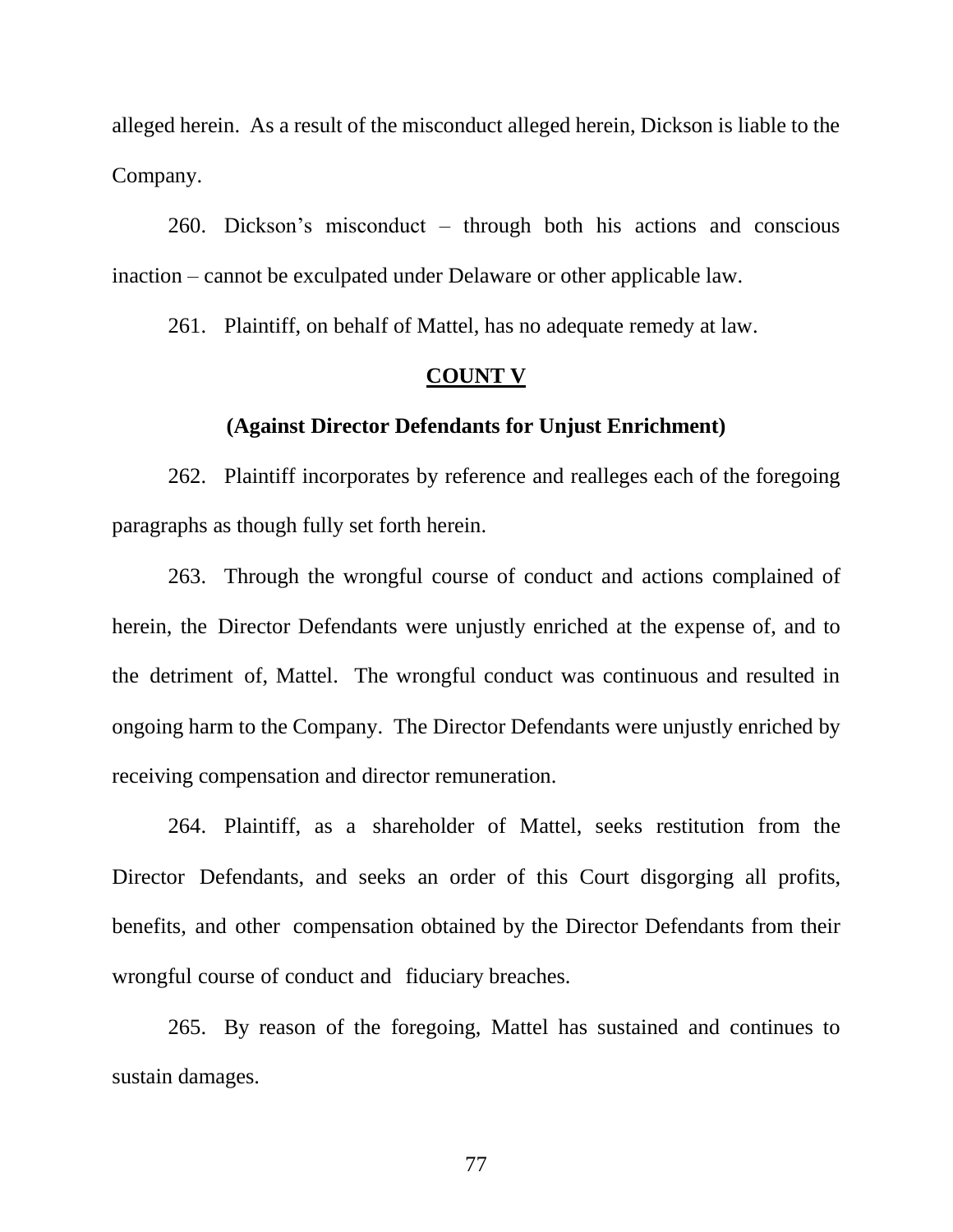#### **COUNT VI**

# **(Against Kreiz for Unjust Enrichment)**

266. Plaintiff incorporates by reference and realleges each of the foregoing paragraphs as though fully set forth herein.

267. Through the wrongful course of conduct and actions complained of herein, Kreiz was unjustly enriched at the expense of, and to the detriment of, Mattel. The wrongful conduct was continuous and resulted in ongoing harm to the Company. Kreiz was unjustly enriched by receiving executive.

268. Plaintiff, as a shareholder of Mattel, seeks restitution from Kreiz, and seeks an order of this Court disgorging all profits, benefits, and other compensation obtained by Kreiz for his wrongful course of conduct and fiduciary breaches.

269. By reason of the foregoing, Mattel has sustained and continues to sustain damages.

#### **COUNT VII**

## **(Against Euteneuer for Unjust Enrichment)**

270. Plaintiff incorporates by reference and realleges each of the foregoing paragraphs as though fully set forth herein.

271. Through the wrongful course of conduct and actions complained of herein, Euteneuer was unjustly enriched at the expense of, and to the detriment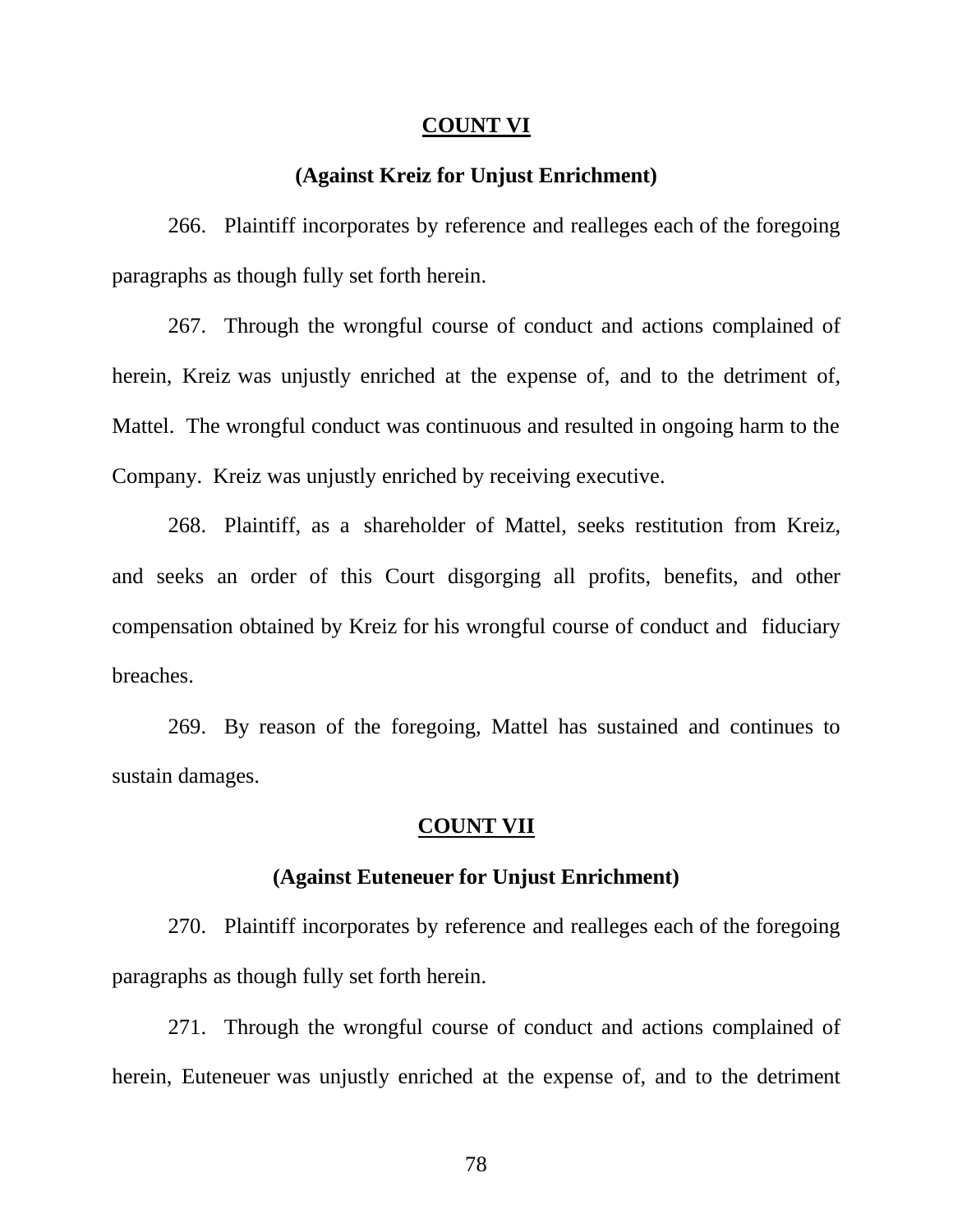of, Mattel. The wrongful conduct was continuous and resulted in ongoing harm to the Company. Euteneuer was unjustly enriched by receiving executive compensation.

272. Plaintiff, as a shareholder of Mattel, seeks restitution from Euteneuer, and seeks an order of this Court disgorging all profits, benefits, and other compensation obtained by Euteneuer for his wrongful course of conduct and fiduciary breaches.

273. By reason of the foregoing, Mattel has sustained and continues to sustain damages.

# **COUNT VIII**

#### **(Against Dickson for Unjust Enrichment)**

274. Plaintiff incorporates by reference and realleges each of the foregoing paragraphs as though fully set forth herein.

275. Through the wrongful course of conduct and actions complained of herein, Dickson was unjustly enriched at the expense of, and to the detriment of, Mattel. The wrongful conduct was continuous and resulted in ongoing harm to the Company. Dickson was unjustly enriched pursuant to receiving executive compensation.

276. Plaintiff, as a shareholder of Mattel, seeks restitution from Dickson, and seeks an order of this Court disgorging all profits, benefits, and other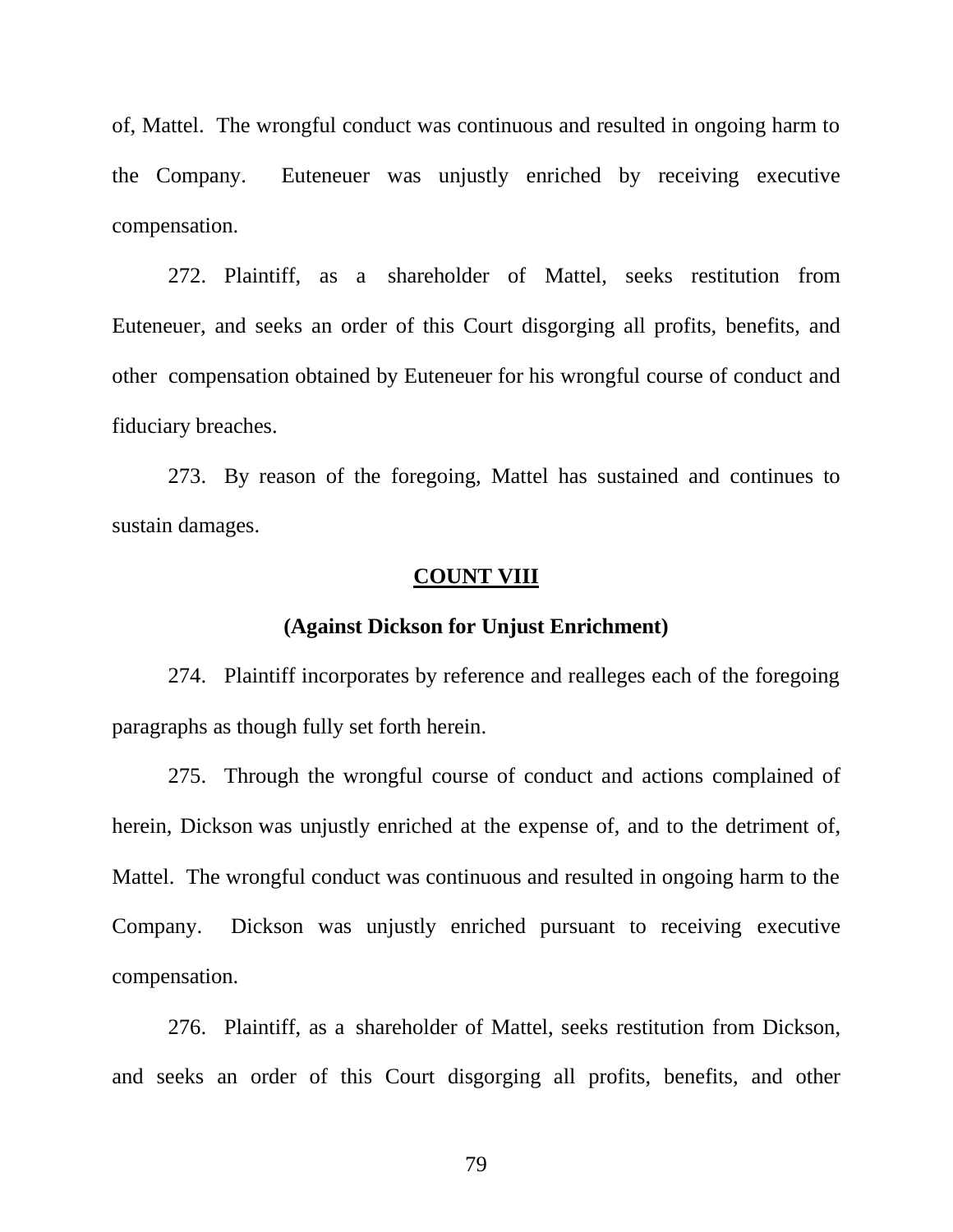compensation obtained by Dickson for his wrongful course of conduct and fiduciary breaches.

277. By reason of the foregoing, Mattel has sustained and continues to sustain damages.

## **PRAYER FOR RELIEF**

WHEREFORE, Plaintiff demands judgment as follows:

A. Determining that this action is a proper derivative action maintainable under the law and demand was wrongfully refused;

B. Directing Individual Defendants to account to Mattel for all damages sustained or to be sustained by the Company by reason of the wrongs alleged herein;

C. Directing Mattel to take all necessary actions to reform its corporate governance and internal procedures to comply with applicable laws and protect the Company and its shareholders from a recurrence of the events described herein, including, but not limited to, a shareholder vote for amendments to Mattel's By-Laws or Articles of Incorporation, appointing or creating a Board-level committee and executive officer position charged with oversight, and taking such other action as may be necessary to place before shareholders for a vote on corporate governance policies;